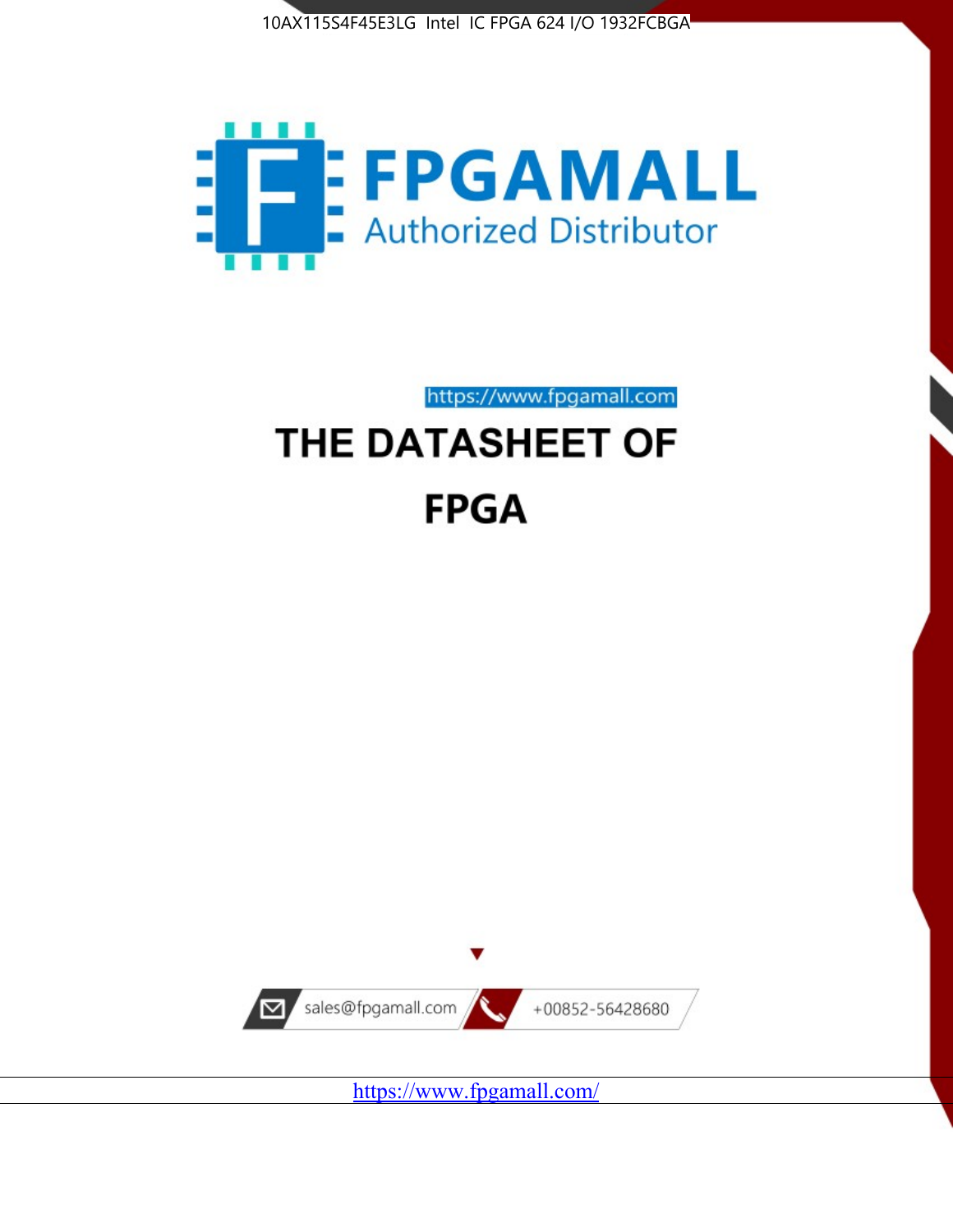10AX115S4F45E3LG Intel IC FPGA 624 I/O 1932FCBGA



# **Intel® Arria® 10 Device Overview**



**A10-OVERVIEW | 2018.12.06** Latest document on the web: **[PDF](https://www.intel.com/content/dam/www/programmable/us/en/pdfs/literature/hb/arria-10/a10_overview.pdf)** | **[HTML](https://www.intel.com/content/www/us/en/programmable/documentation/sam1403480274650.html)**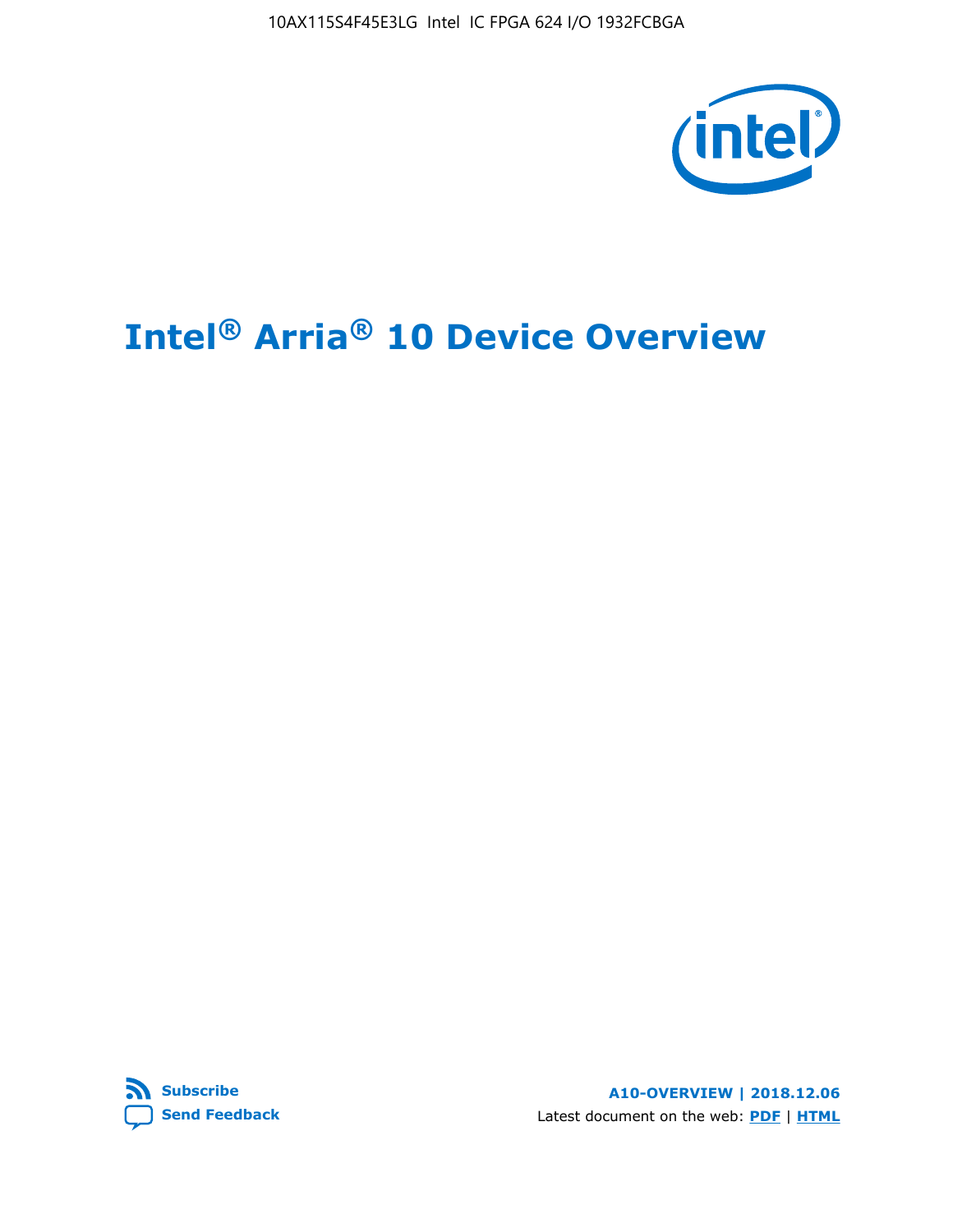

**Contents** 

# **Contents**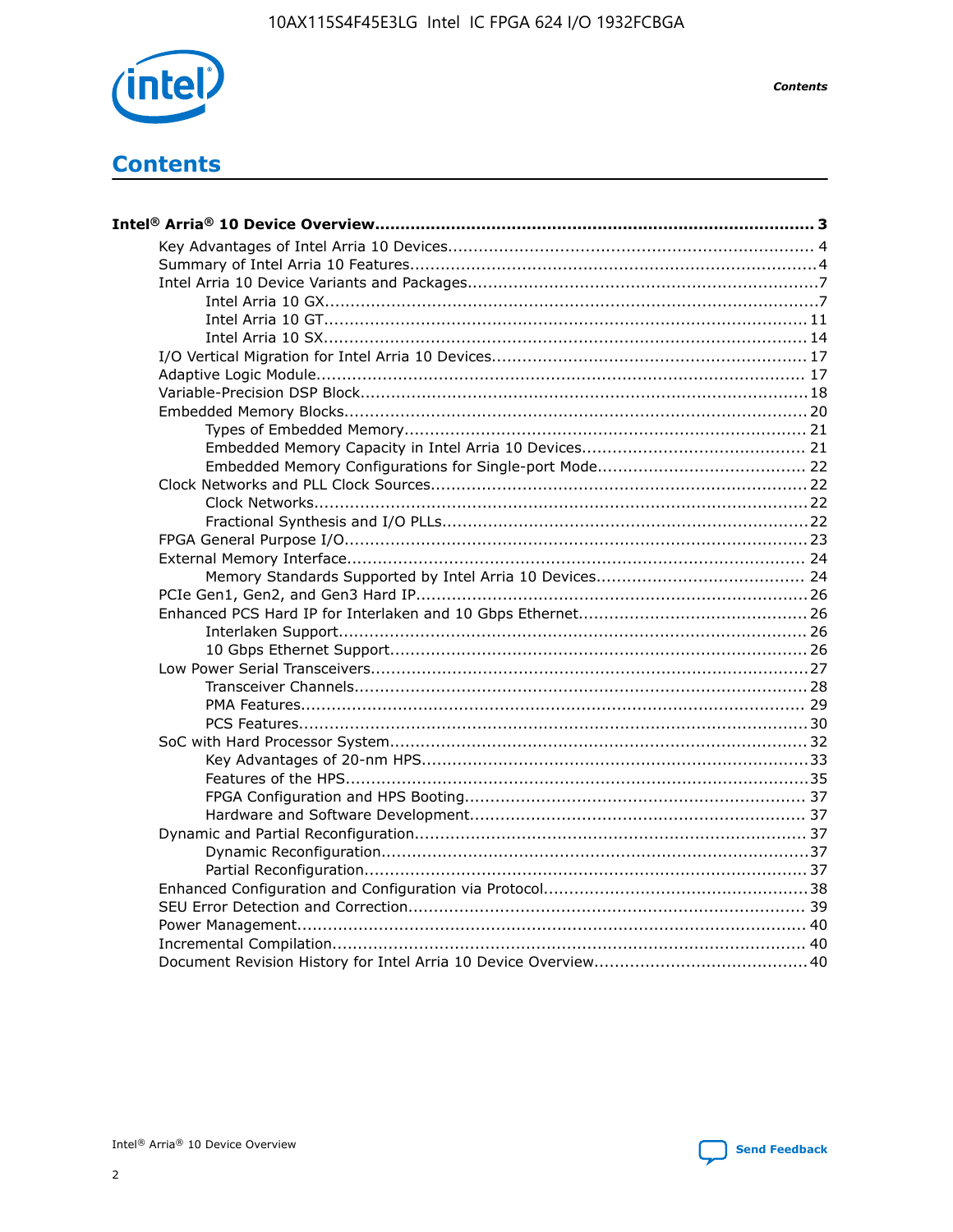**A10-OVERVIEW | 2018.12.06**

**[Send Feedback](mailto:FPGAtechdocfeedback@intel.com?subject=Feedback%20on%20Intel%20Arria%2010%20Device%20Overview%20(A10-OVERVIEW%202018.12.06)&body=We%20appreciate%20your%20feedback.%20In%20your%20comments,%20also%20specify%20the%20page%20number%20or%20paragraph.%20Thank%20you.)**



# **Intel® Arria® 10 Device Overview**

The Intel<sup>®</sup> Arria<sup>®</sup> 10 device family consists of high-performance and power-efficient 20 nm mid-range FPGAs and SoCs.

Intel Arria 10 device family delivers:

- Higher performance than the previous generation of mid-range and high-end FPGAs.
- Power efficiency attained through a comprehensive set of power-saving technologies.

The Intel Arria 10 devices are ideal for high performance, power-sensitive, midrange applications in diverse markets.

| <b>Market</b>         | <b>Applications</b>                                                                                               |
|-----------------------|-------------------------------------------------------------------------------------------------------------------|
| Wireless              | Channel and switch cards in remote radio heads<br>٠<br>Mobile backhaul<br>٠                                       |
| Wireline              | 40G/100G muxponders and transponders<br>٠<br>100G line cards<br>٠<br><b>Bridging</b><br>٠<br>Aggregation<br>٠     |
| <b>Broadcast</b>      | Studio switches<br>٠<br>Servers and transport<br>٠<br>Videoconferencing<br>٠<br>Professional audio and video<br>٠ |
| Computing and Storage | Flash cache<br>٠<br>Cloud computing servers<br>٠<br>Server acceleration<br>٠                                      |
| Medical               | Diagnostic scanners<br>٠<br>Diagnostic imaging<br>٠                                                               |
| Military              | Missile guidance and control<br>٠<br>Radar<br>٠<br>Electronic warfare<br>٠<br>Secure communications<br>٠          |

#### **Table 1. Sample Markets and Ideal Applications for Intel Arria 10 Devices**

#### **Related Information**

- [Intel Arria 10 Device Handbook: Known Issues](http://www.altera.com/support/kdb/solutions/rd07302013_646.html) Lists the planned updates to the *Intel Arria 10 Device Handbook* chapters.
- [Intel Arria 10 GX/GT Device Errata and Design Recommendations](https://www.intel.com/content/www/us/en/programmable/documentation/agz1493851706374.html#yqz1494433888646)
- [Intel Arria 10 SX Device Errata and Design Recommendations](https://www.intel.com/content/www/us/en/programmable/documentation/cru1462832385668.html#cru1462832558642)

Intel Corporation. All rights reserved. Intel, the Intel logo, Altera, Arria, Cyclone, Enpirion, MAX, Nios, Quartus and Stratix words and logos are trademarks of Intel Corporation or its subsidiaries in the U.S. and/or other countries. Intel warrants performance of its FPGA and semiconductor products to current specifications in accordance with Intel's standard warranty, but reserves the right to make changes to any products and services at any time without notice. Intel assumes no responsibility or liability arising out of the application or use of any information, product, or service described herein except as expressly agreed to in writing by Intel. Intel customers are advised to obtain the latest version of device specifications before relying on any published information and before placing orders for products or services. \*Other names and brands may be claimed as the property of others.

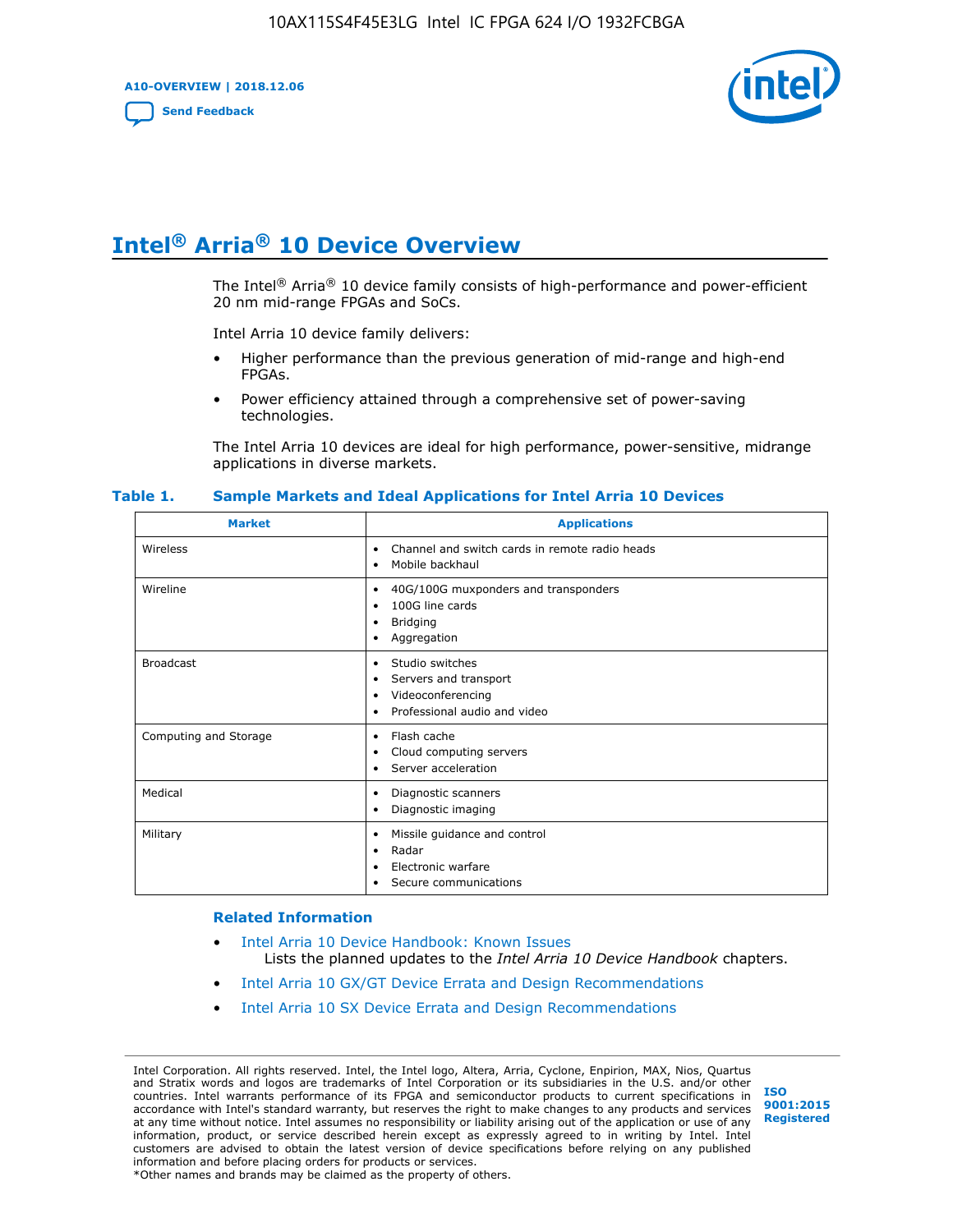

# **Key Advantages of Intel Arria 10 Devices**

## **Table 2. Key Advantages of the Intel Arria 10 Device Family**

| <b>Advantage</b>                                                                                          | <b>Supporting Feature</b>                                                                                                                                                                                                                                                                                                |
|-----------------------------------------------------------------------------------------------------------|--------------------------------------------------------------------------------------------------------------------------------------------------------------------------------------------------------------------------------------------------------------------------------------------------------------------------|
| Enhanced core architecture                                                                                | Built on TSMC's 20 nm process technology<br>٠<br>60% higher performance than the previous generation of mid-range FPGAs<br>٠<br>15% higher performance than the fastest previous-generation FPGA<br>٠                                                                                                                    |
| High-bandwidth integrated<br>transceivers                                                                 | Short-reach rates up to 25.8 Gigabits per second (Gbps)<br>٠<br>Backplane capability up to 12.5 Gbps<br>٠<br>Integrated 10GBASE-KR and 40GBASE-KR4 Forward Error Correction (FEC)<br>٠                                                                                                                                   |
| Improved logic integration and<br>hard IP blocks                                                          | 8-input adaptive logic module (ALM)<br>٠<br>Up to 65.6 megabits (Mb) of embedded memory<br>٠<br>Variable-precision digital signal processing (DSP) blocks<br>Fractional synthesis phase-locked loops (PLLs)<br>Hard PCI Express Gen3 IP blocks<br>Hard memory controllers and PHY up to 2,400 Megabits per second (Mbps) |
| Second generation hard<br>processor system (HPS) with<br>integrated ARM* Cortex*-A9*<br>MPCore* processor | Tight integration of a dual-core ARM Cortex-A9 MPCore processor, hard IP, and an<br>٠<br>FPGA in a single Intel Arria 10 system-on-a-chip (SoC)<br>Supports over 128 Gbps peak bandwidth with integrated data coherency between<br>$\bullet$<br>the processor and the FPGA fabric                                        |
| Advanced power savings                                                                                    | Comprehensive set of advanced power saving features<br>٠<br>Power-optimized MultiTrack routing and core architecture<br>٠<br>Up to 40% lower power compared to previous generation of mid-range FPGAs<br>Up to 60% lower power compared to previous generation of high-end FPGAs                                         |

# **Summary of Intel Arria 10 Features**

## **Table 3. Summary of Features for Intel Arria 10 Devices**

| <b>Feature</b>                  | <b>Description</b>                                                                                                                                                                                                                                                                                                                                                                                           |
|---------------------------------|--------------------------------------------------------------------------------------------------------------------------------------------------------------------------------------------------------------------------------------------------------------------------------------------------------------------------------------------------------------------------------------------------------------|
| Technology                      | TSMC's 20-nm SoC process technology<br>Allows operation at a lower $V_{\text{CC}}$ level of 0.82 V instead of the 0.9 V standard $V_{\text{CC}}$ core voltage                                                                                                                                                                                                                                                |
| Packaging                       | 1.0 mm ball-pitch Fineline BGA packaging<br>٠<br>0.8 mm ball-pitch Ultra Fineline BGA packaging<br>Multiple devices with identical package footprints for seamless migration between different<br><b>FPGA</b> densities<br>Devices with compatible package footprints allow migration to next generation high-end<br>Stratix <sup>®</sup> 10 devices<br>RoHS, leaded $(1)$ , and lead-free (Pb-free) options |
| High-performance<br>FPGA fabric | Enhanced 8-input ALM with four registers<br>Improved multi-track routing architecture to reduce congestion and improve compilation time<br>Hierarchical core clocking architecture<br>Fine-grained partial reconfiguration                                                                                                                                                                                   |
| Internal memory<br>blocks       | M20K-20-Kb memory blocks with hard error correction code (ECC)<br>Memory logic array block (MLAB)-640-bit memory                                                                                                                                                                                                                                                                                             |
|                                 | continued                                                                                                                                                                                                                                                                                                                                                                                                    |



<sup>(1)</sup> Contact Intel for availability.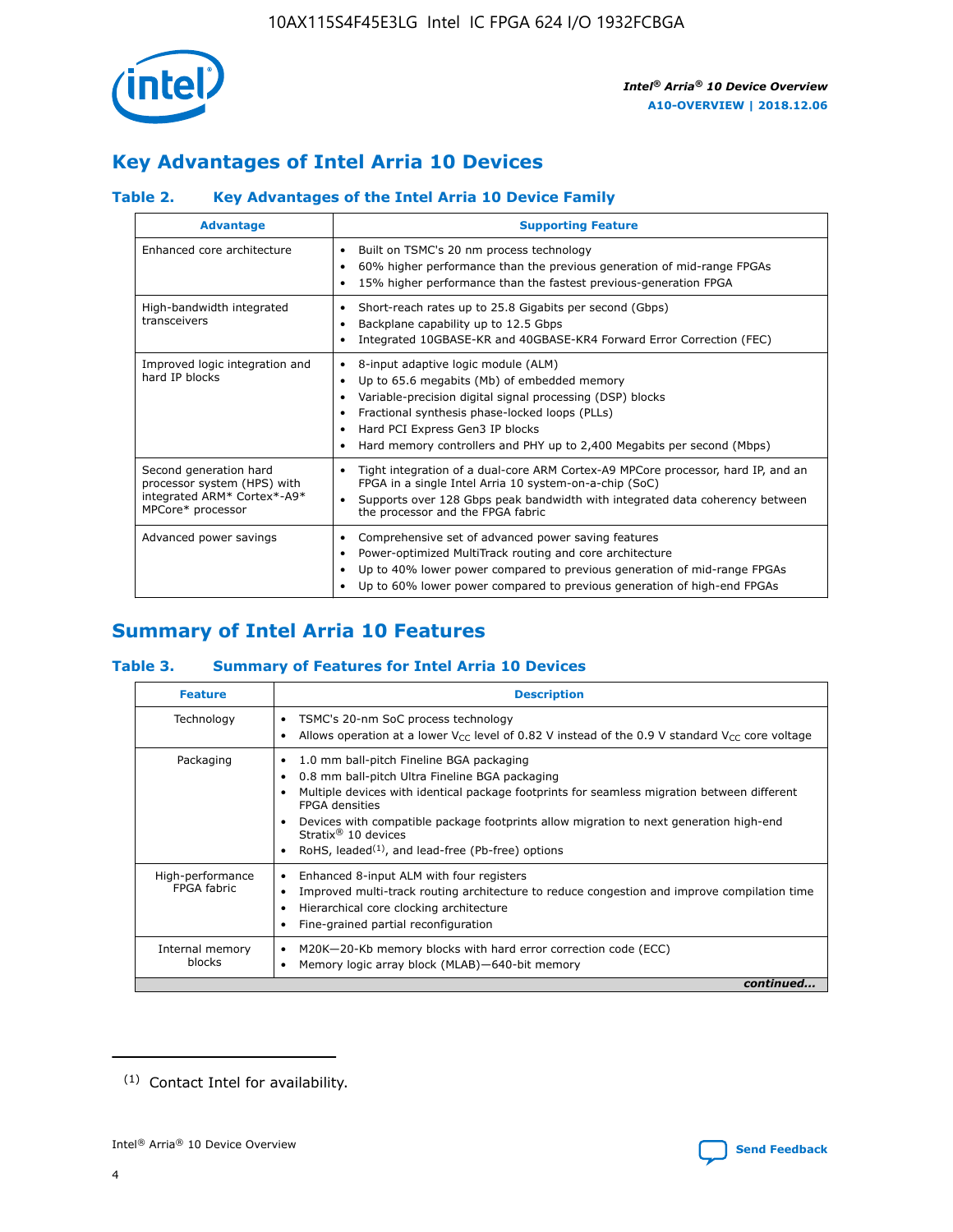r



| <b>Feature</b>                         | <b>Description</b>                                                                                             |                                                                                                                                                                                                                                                                                                                                                                                                                                                                                                                                                                                                                                                                                                                                                                                                                                                                  |  |  |  |  |  |
|----------------------------------------|----------------------------------------------------------------------------------------------------------------|------------------------------------------------------------------------------------------------------------------------------------------------------------------------------------------------------------------------------------------------------------------------------------------------------------------------------------------------------------------------------------------------------------------------------------------------------------------------------------------------------------------------------------------------------------------------------------------------------------------------------------------------------------------------------------------------------------------------------------------------------------------------------------------------------------------------------------------------------------------|--|--|--|--|--|
| Embedded Hard IP<br>blocks             | Variable-precision DSP                                                                                         | Native support for signal processing precision levels from $18 \times 19$ to<br>$\bullet$<br>54 x 54<br>Native support for 27 x 27 multiplier mode<br>$\bullet$<br>64-bit accumulator and cascade for systolic finite impulse responses<br>(FIRs)<br>Internal coefficient memory banks<br>$\bullet$<br>Preadder/subtractor for improved efficiency<br>Additional pipeline register to increase performance and reduce<br>power<br>Supports floating point arithmetic:<br>- Perform multiplication, addition, subtraction, multiply-add,<br>multiply-subtract, and complex multiplication.<br>- Supports multiplication with accumulation capability, cascade<br>summation, and cascade subtraction capability.<br>- Dynamic accumulator reset control.<br>- Support direct vector dot and complex multiplication chaining<br>multiply floating point DSP blocks. |  |  |  |  |  |
|                                        | Memory controller                                                                                              | DDR4, DDR3, and DDR3L                                                                                                                                                                                                                                                                                                                                                                                                                                                                                                                                                                                                                                                                                                                                                                                                                                            |  |  |  |  |  |
|                                        | PCI Express*                                                                                                   | PCI Express (PCIe*) Gen3 (x1, x2, x4, or x8), Gen2 (x1, x2, x4, or x8)<br>and Gen1 (x1, x2, x4, or x8) hard IP with complete protocol stack,<br>endpoint, and root port                                                                                                                                                                                                                                                                                                                                                                                                                                                                                                                                                                                                                                                                                          |  |  |  |  |  |
|                                        | Transceiver I/O                                                                                                | 10GBASE-KR/40GBASE-KR4 Forward Error Correction (FEC)<br>PCS hard IPs that support:<br>- 10-Gbps Ethernet (10GbE)<br>- PCIe PIPE interface<br>- Interlaken<br>- Gbps Ethernet (GbE)<br>- Common Public Radio Interface (CPRI) with deterministic latency<br>support<br>- Gigabit-capable passive optical network (GPON) with fast lock-<br>time support<br>13.5G JESD204b<br>$\bullet$<br>8B/10B, 64B/66B, 64B/67B encoders and decoders<br>Custom mode support for proprietary protocols                                                                                                                                                                                                                                                                                                                                                                        |  |  |  |  |  |
| Core clock networks                    | $\bullet$                                                                                                      | Up to 800 MHz fabric clocking, depending on the application:<br>- 667 MHz external memory interface clocking with 2,400 Mbps DDR4 interface<br>- 800 MHz LVDS interface clocking with 1,600 Mbps LVDS interface<br>Global, regional, and peripheral clock networks<br>Clock networks that are not used can be gated to reduce dynamic power                                                                                                                                                                                                                                                                                                                                                                                                                                                                                                                      |  |  |  |  |  |
| Phase-locked loops<br>(PLLs)           | High-resolution fractional synthesis PLLs:<br>$\bullet$<br>Integer PLLs:<br>- Adjacent to general purpose I/Os | - Precision clock synthesis, clock delay compensation, and zero delay buffering (ZDB)<br>- Support integer mode and fractional mode<br>- Fractional mode support with third-order delta-sigma modulation<br>- Support external memory and LVDS interfaces                                                                                                                                                                                                                                                                                                                                                                                                                                                                                                                                                                                                        |  |  |  |  |  |
| FPGA General-purpose<br>$I/Os$ (GPIOs) | On-chip termination (OCT)<br>٠<br>$\bullet$                                                                    | 1.6 Gbps LVDS-every pair can be configured as receiver or transmitter<br>1.2 V to 3.0 V single-ended LVTTL/LVCMOS interfacing                                                                                                                                                                                                                                                                                                                                                                                                                                                                                                                                                                                                                                                                                                                                    |  |  |  |  |  |
| <b>External Memory</b><br>Interface    | $\bullet$                                                                                                      | Hard memory controller- DDR4, DDR3, and DDR3L support<br>$-$ DDR4-speeds up to 1,200 MHz/2,400 Mbps<br>- DDR3-speeds up to 1,067 MHz/2,133 Mbps<br>Soft memory controller—provides support for RLDRAM $3^{(2)}$ , QDR IV $^{(2)}$ , and QDR II+<br>continued                                                                                                                                                                                                                                                                                                                                                                                                                                                                                                                                                                                                     |  |  |  |  |  |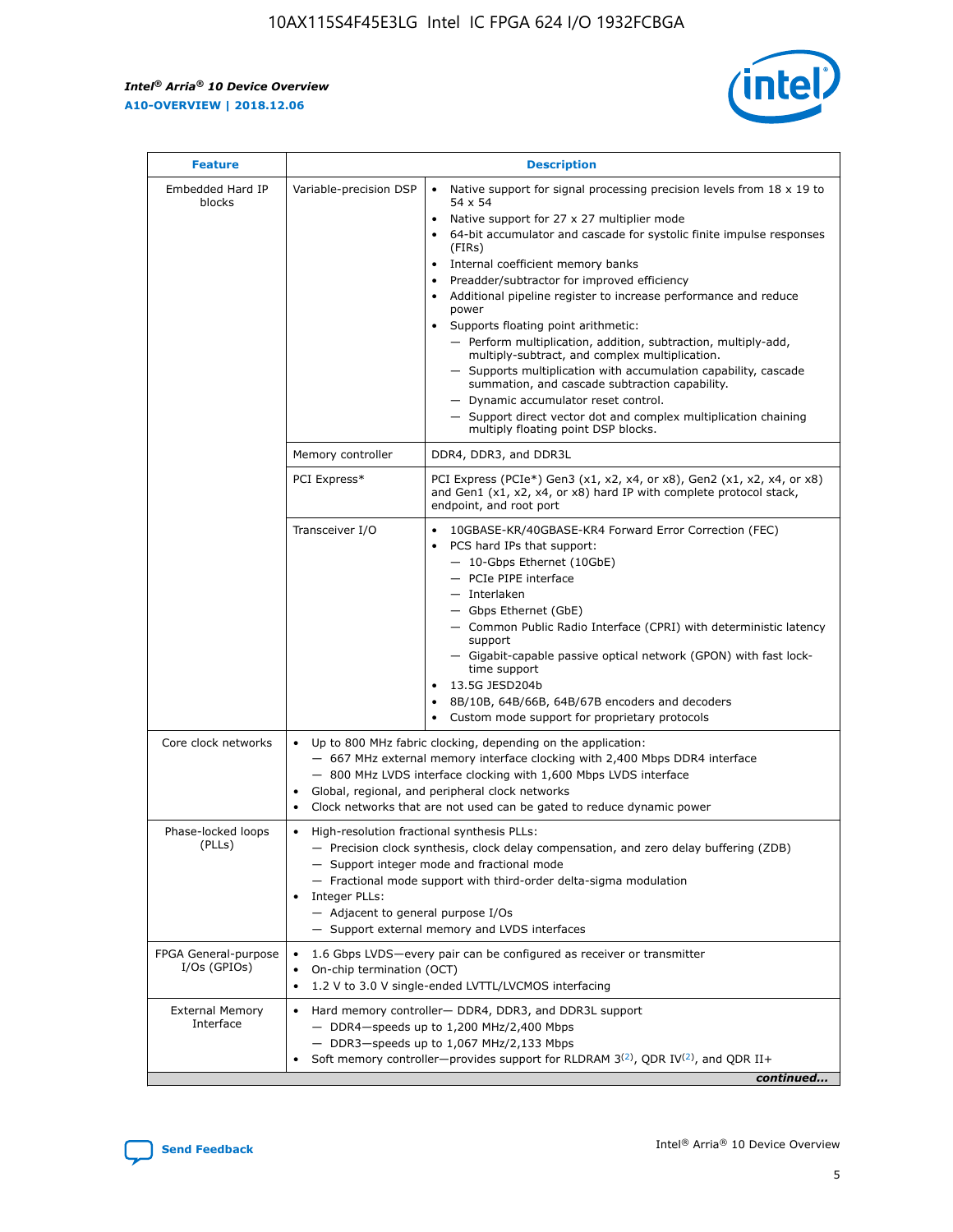

| <b>Feature</b>                                    | <b>Description</b>                                                                                                                                                                                                                                                                                                                                                                                                                                                                                                                                                                                                                           |
|---------------------------------------------------|----------------------------------------------------------------------------------------------------------------------------------------------------------------------------------------------------------------------------------------------------------------------------------------------------------------------------------------------------------------------------------------------------------------------------------------------------------------------------------------------------------------------------------------------------------------------------------------------------------------------------------------------|
| Low-power serial<br>transceivers                  | • Continuous operating range:<br>- Intel Arria 10 GX-1 Gbps to 17.4 Gbps<br>- Intel Arria 10 GT-1 Gbps to 25.8 Gbps<br>Backplane support:<br>$-$ Intel Arria 10 GX-up to 12.5<br>$-$ Intel Arria 10 GT-up to 12.5<br>Extended range down to 125 Mbps with oversampling<br>ATX transmit PLLs with user-configurable fractional synthesis capability<br>Electronic Dispersion Compensation (EDC) support for XFP, SFP+, QSFP, and CFP optical<br>module<br>• Adaptive linear and decision feedback equalization<br>Transmitter pre-emphasis and de-emphasis<br>$\bullet$<br>Dynamic partial reconfiguration of individual transceiver channels |
| <b>HPS</b><br>(Intel Arria 10 SX<br>devices only) | Dual-core ARM Cortex-A9 MPCore processor-1.2 GHz CPU with<br>Processor and system<br>$\bullet$<br>1.5 GHz overdrive capability<br>256 KB on-chip RAM and 64 KB on-chip ROM<br>System peripherals-general-purpose timers, watchdog timers, direct<br>memory access (DMA) controller, FPGA configuration manager, and<br>clock and reset managers<br>Security features-anti-tamper, secure boot, Advanced Encryption<br>$\bullet$<br>Standard (AES) and authentication (SHA)<br>ARM CoreSight* JTAG debug access port, trace port, and on-chip<br>trace storage                                                                                |
|                                                   | <b>External interfaces</b><br>Hard memory interface-Hard memory controller (2,400 Mbps DDR4,<br>$\bullet$<br>and 2,133 Mbps DDR3), Quad serial peripheral interface (QSPI) flash<br>controller, NAND flash controller, direct memory access (DMA)<br>controller, Secure Digital/MultiMediaCard (SD/MMC) controller<br>Communication interface-10/100/1000 Ethernet media access<br>$\bullet$<br>control (MAC), USB On-The-GO (OTG) controllers, I <sup>2</sup> C controllers,<br>UART 16550, serial peripheral interface (SPI), and up to 62<br>HPS GPIO interfaces (48 direct-share I/Os)                                                   |
|                                                   | High-performance ARM AMBA* AXI bus bridges that support<br>Interconnects to core<br>$\bullet$<br>simultaneous read and write<br>HPS-FPGA bridges-include the FPGA-to-HPS, HPS-to-FPGA, and<br>$\bullet$<br>lightweight HPS-to-FPGA bridges that allow the FPGA fabric to issue<br>transactions to slaves in the HPS, and vice versa<br>Configuration bridge that allows HPS configuration manager to<br>configure the core logic via dedicated 32-bit configuration port<br>FPGA-to-HPS SDRAM controller bridge-provides configuration<br>interfaces for the multiport front end (MPFE) of the HPS SDRAM<br>controller                       |
| Configuration                                     | Tamper protection—comprehensive design protection to protect your valuable IP investments<br>Enhanced 256-bit advanced encryption standard (AES) design security with authentication<br>٠<br>Configuration via protocol (CvP) using PCIe Gen1, Gen2, or Gen3<br>continued                                                                                                                                                                                                                                                                                                                                                                    |

<sup>(2)</sup> Intel Arria 10 devices support this external memory interface using hard PHY with soft memory controller.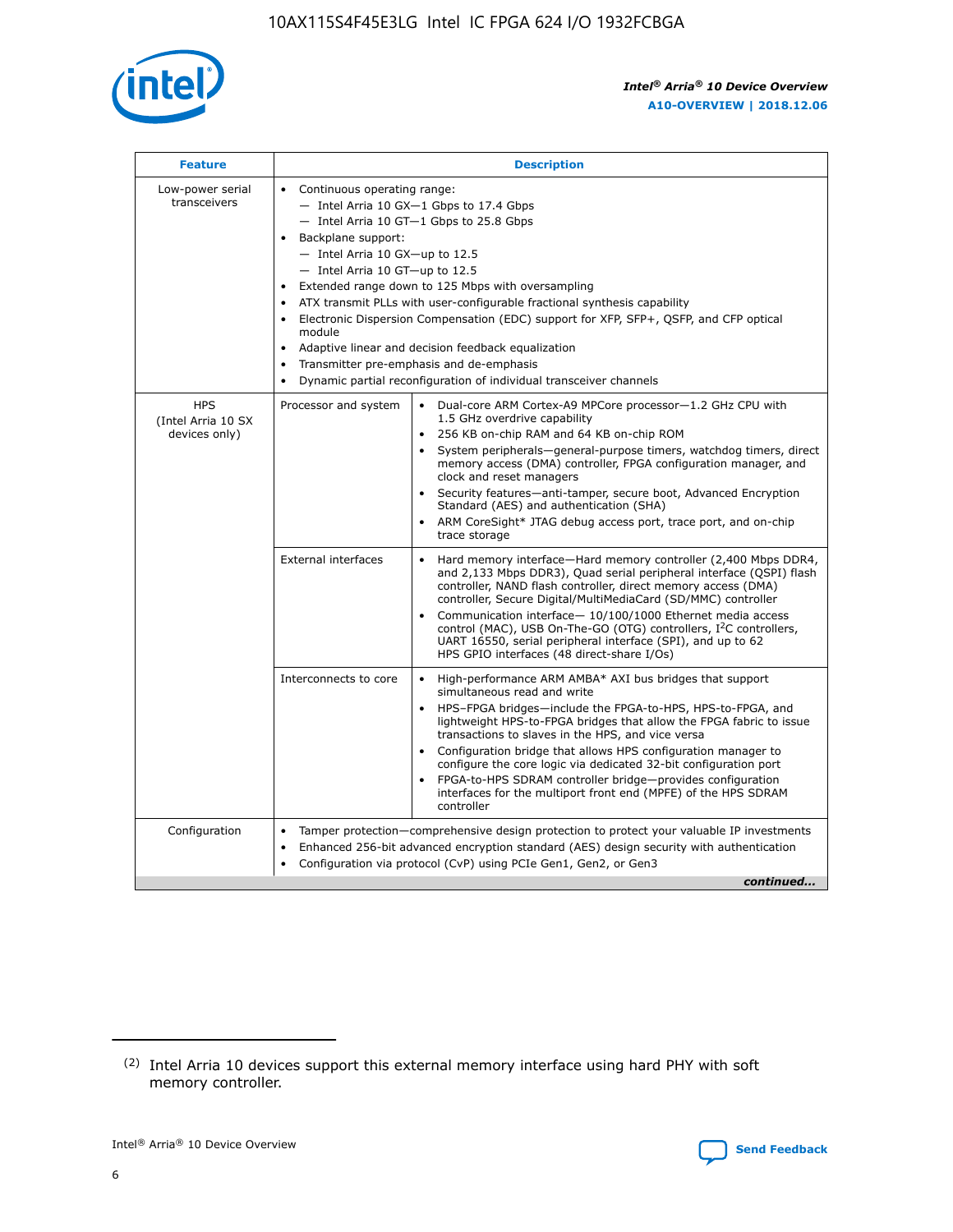

| <b>Feature</b>     | <b>Description</b>                                                                                                                                                                                               |
|--------------------|------------------------------------------------------------------------------------------------------------------------------------------------------------------------------------------------------------------|
|                    | Dynamic reconfiguration of the transceivers and PLLs<br>Fine-grained partial reconfiguration of the core fabric<br>Active Serial x4 Interface<br>$\bullet$                                                       |
| Power management   | SmartVID<br>Low static power device options<br>Programmable Power Technology<br>Intel Quartus <sup>®</sup> Prime integrated power analysis                                                                       |
| Software and tools | Intel Quartus Prime design suite<br>Transceiver toolkit<br>Platform Designer system integration tool<br>DSP Builder for Intel FPGAs<br>OpenCL <sup>™</sup> support<br>Intel SoC FPGA Embedded Design Suite (EDS) |

## **Related Information**

[Intel Arria 10 Transceiver PHY Overview](https://www.intel.com/content/www/us/en/programmable/documentation/nik1398707230472.html#nik1398706768037) Provides details on Intel Arria 10 transceivers.

## **Intel Arria 10 Device Variants and Packages**

#### **Table 4. Device Variants for the Intel Arria 10 Device Family**

| <b>Variant</b>    | <b>Description</b>                                                                                                                                                                                                     |
|-------------------|------------------------------------------------------------------------------------------------------------------------------------------------------------------------------------------------------------------------|
| Intel Arria 10 GX | FPGA featuring 17.4 Gbps transceivers for short reach applications with 12.5 backplane driving<br>capability.                                                                                                          |
| Intel Arria 10 GT | FPGA featuring:<br>17.4 Gbps transceivers for short reach applications with 12.5 backplane driving capability.<br>25.8 Gbps transceivers for supporting CAUI-4 and CEI-25G applications with CFP2 and CFP4<br>modules. |
| Intel Arria 10 SX | SoC integrating ARM-based HPS and FPGA featuring 17.4 Gbps transceivers for short reach<br>applications with 12.5 backplane driving capability.                                                                        |

## **Intel Arria 10 GX**

This section provides the available options, maximum resource counts, and package plan for the Intel Arria 10 GX devices.

The information in this section is correct at the time of publication. For the latest information and to get more details, refer to the Intel FPGA Product Selector.

#### **Related Information**

#### [Intel FPGA Product Selector](http://www.altera.com/products/selector/psg-selector.html) Provides the latest information on Intel products.

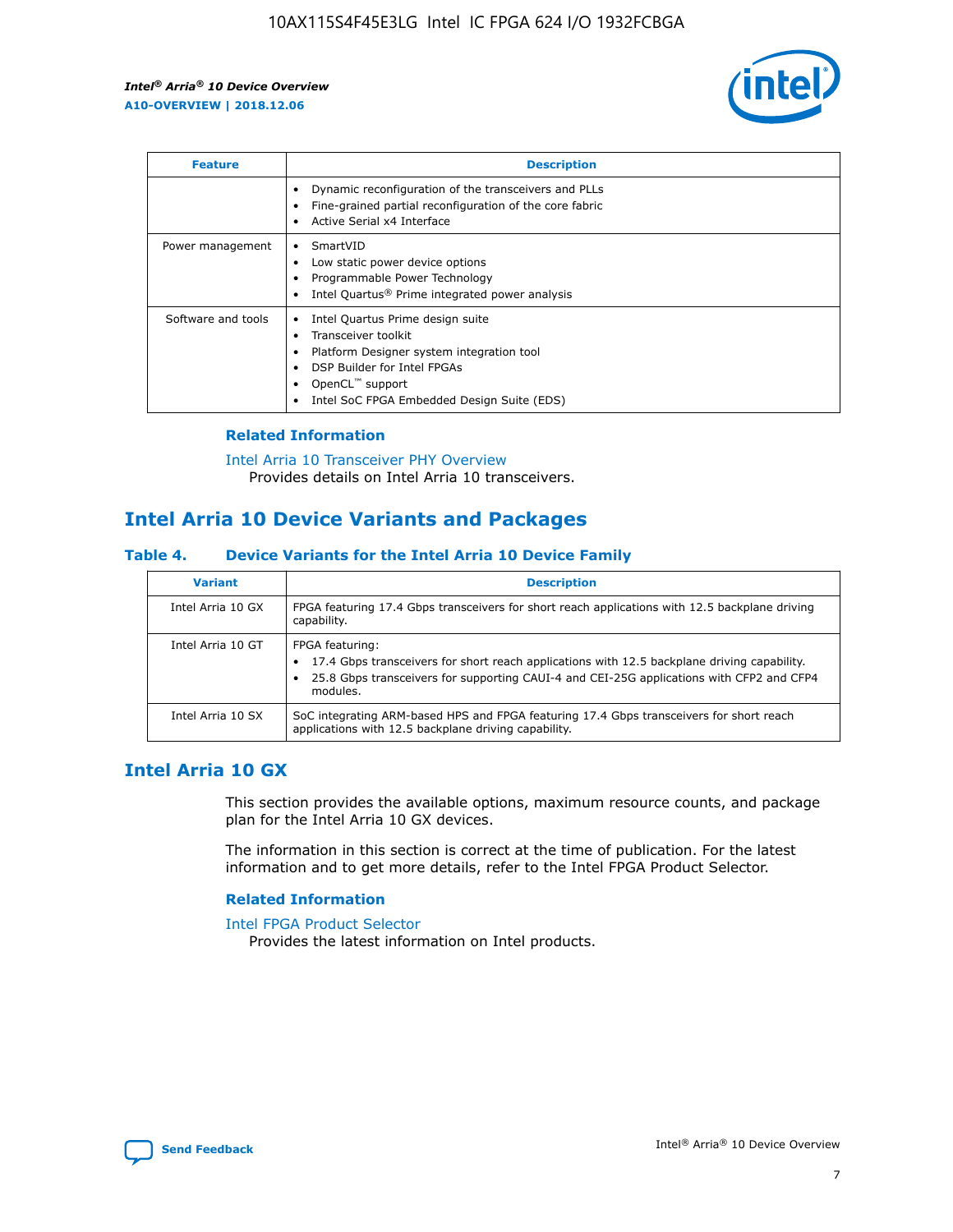

## **Available Options**





#### **Related Information**

[Transceiver Performance for Intel Arria 10 GX/SX Devices](https://www.intel.com/content/www/us/en/programmable/documentation/mcn1413182292568.html#mcn1413213965502) Provides more information about the transceiver speed grade.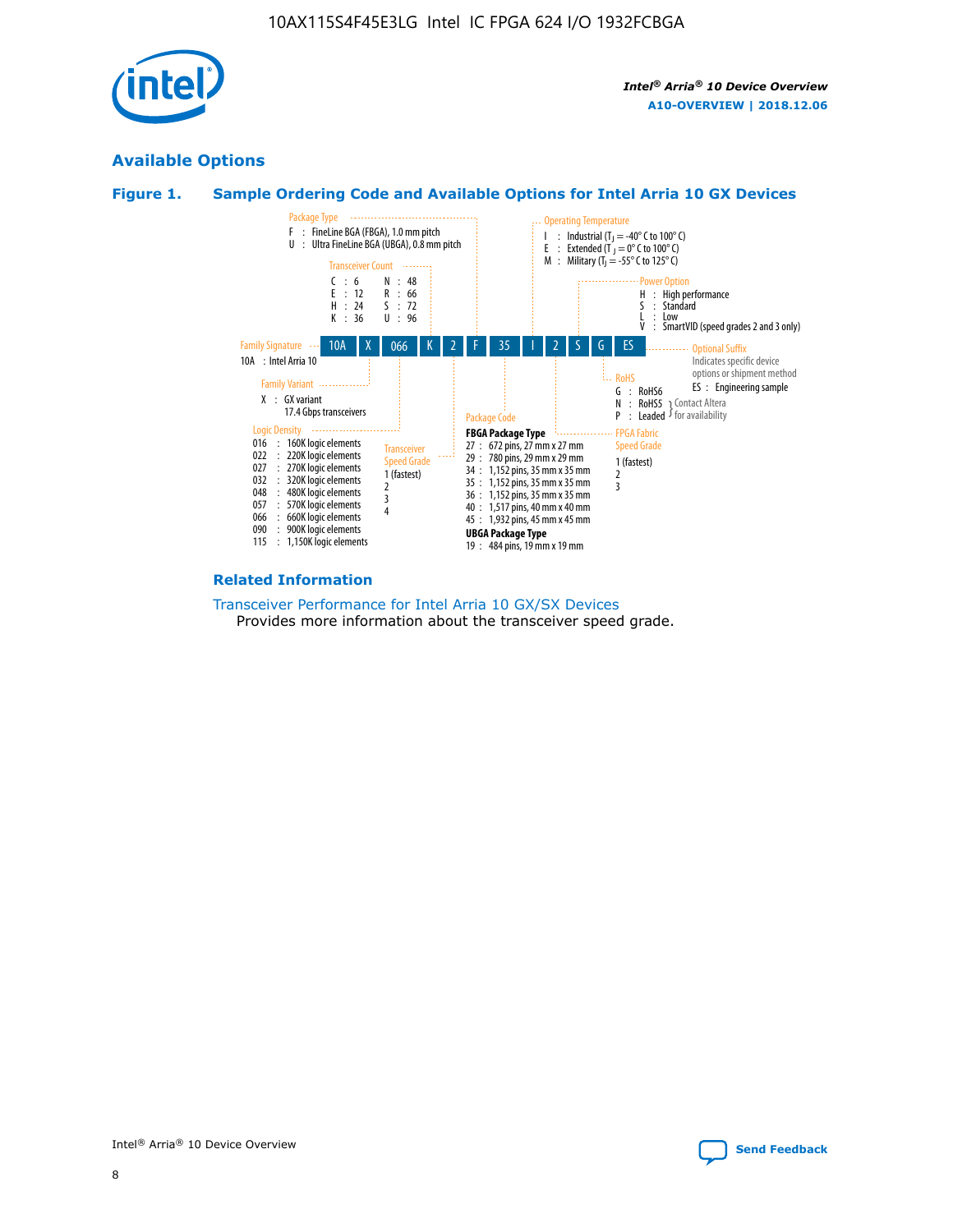

## **Maximum Resources**

#### **Table 5. Maximum Resource Counts for Intel Arria 10 GX Devices (GX 160, GX 220, GX 270, GX 320, and GX 480)**

| <b>Resource</b>         |                                     | <b>Product Line</b> |                    |                |                |                |  |  |  |
|-------------------------|-------------------------------------|---------------------|--------------------|----------------|----------------|----------------|--|--|--|
|                         |                                     | <b>GX 160</b>       | <b>GX 220</b>      | <b>GX 270</b>  | <b>GX 320</b>  | <b>GX 480</b>  |  |  |  |
| Logic Elements (LE) (K) |                                     | 160                 | 220                | 270            | 320            | 480            |  |  |  |
| <b>ALM</b>              |                                     | 61,510              | 80,330             | 101,620        | 119,900        | 183,590        |  |  |  |
| Register                |                                     | 246,040             | 406,480<br>321,320 |                | 479,600        | 734,360        |  |  |  |
| Memory (Kb)             | M <sub>20</sub> K                   | 8,800<br>11,740     |                    | 15,000         | 17,820         | 28,620         |  |  |  |
| <b>MLAB</b>             |                                     | 1,050               | 1,690              | 2,452          | 2,727          | 4,164          |  |  |  |
|                         | Variable-precision DSP Block<br>156 |                     |                    | 830<br>985     |                | 1,368          |  |  |  |
| 18 x 19 Multiplier      |                                     | 312                 | 384                | 1,970<br>1,660 |                | 2,736          |  |  |  |
| PLL                     | Fractional<br>Synthesis             | 6                   | 6                  | 8              | 8              | 12             |  |  |  |
|                         | I/O                                 | 6                   | 6                  | 8              | 8              | 12             |  |  |  |
| 17.4 Gbps Transceiver   |                                     | 12                  | 12                 | 24             | 24             | 36             |  |  |  |
| GPIO <sup>(3)</sup>     |                                     | 288                 | 288<br>384<br>384  |                |                | 492            |  |  |  |
| LVDS Pair $(4)$         |                                     | 120                 | 120                | 168            | 168            | 222            |  |  |  |
| PCIe Hard IP Block      |                                     | 1                   | 1                  | 2              | $\overline{2}$ | $\overline{2}$ |  |  |  |
| Hard Memory Controller  |                                     | 6                   | 6                  | 8              | 8              | 12             |  |  |  |

<sup>(4)</sup> Each LVDS I/O pair can be used as differential input or output.



<sup>(3)</sup> The number of GPIOs does not include transceiver I/Os. In the Intel Quartus Prime software, the number of user I/Os includes transceiver I/Os.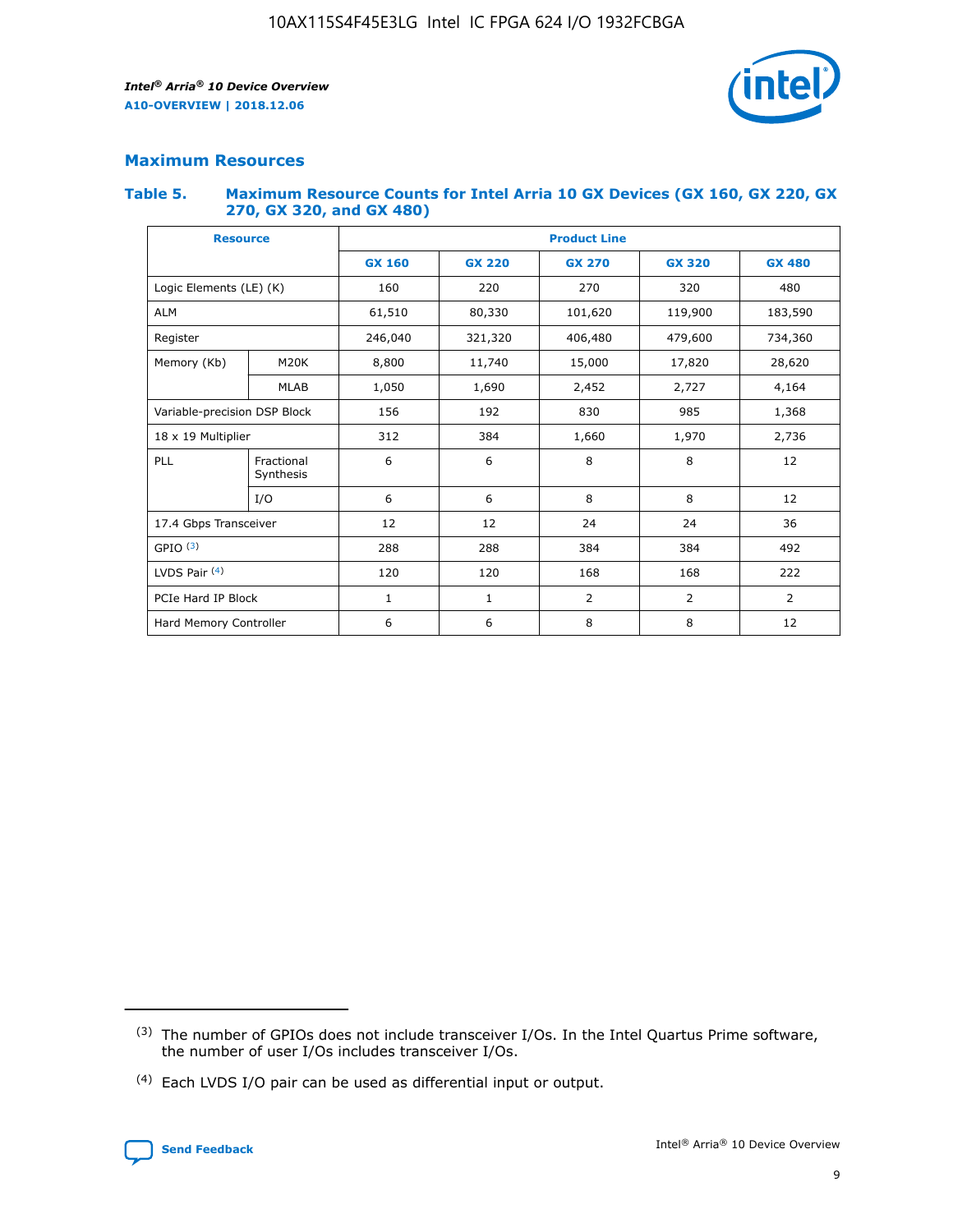

## **Table 6. Maximum Resource Counts for Intel Arria 10 GX Devices (GX 570, GX 660, GX 900, and GX 1150)**

|                              | <b>Resource</b>         | <b>Product Line</b> |                |                |                |  |  |  |
|------------------------------|-------------------------|---------------------|----------------|----------------|----------------|--|--|--|
|                              |                         | <b>GX 570</b>       | <b>GX 660</b>  | <b>GX 900</b>  | <b>GX 1150</b> |  |  |  |
| Logic Elements (LE) (K)      |                         | 570                 | 660            | 900            | 1,150          |  |  |  |
| <b>ALM</b>                   |                         | 217,080             | 251,680        | 339,620        | 427,200        |  |  |  |
| Register                     |                         | 868,320             | 1,006,720      | 1,358,480      | 1,708,800      |  |  |  |
| Memory (Kb)                  | <b>M20K</b>             | 36,000              | 42,620         | 48,460         | 54,260         |  |  |  |
| <b>MLAB</b>                  |                         | 5,096               | 5,788<br>9,386 |                | 12,984         |  |  |  |
| Variable-precision DSP Block |                         | 1,523               | 1,687          | 1,518          | 1,518          |  |  |  |
| $18 \times 19$ Multiplier    |                         | 3,046               | 3,374          | 3,036          | 3,036          |  |  |  |
| PLL                          | Fractional<br>Synthesis | 16                  | 16             | 32             | 32             |  |  |  |
|                              | I/O                     | 16                  | 16             | 16             | 16             |  |  |  |
| 17.4 Gbps Transceiver        |                         | 48                  | 48             | 96             | 96             |  |  |  |
| GPIO <sup>(3)</sup>          |                         | 696                 | 696            | 768            | 768            |  |  |  |
| LVDS Pair $(4)$              |                         | 324                 | 324            | 384            | 384            |  |  |  |
| PCIe Hard IP Block           |                         | 2                   | $\overline{2}$ | $\overline{4}$ | $\overline{4}$ |  |  |  |
| Hard Memory Controller       |                         | 16                  | 16             | 16             | 16             |  |  |  |

## **Package Plan**

## **Table 7. Package Plan for Intel Arria 10 GX Devices (U19, F27, and F29)**

Refer to I/O and High Speed I/O in Intel Arria 10 Devices chapter for the number of 3 V I/O, LVDS I/O, and LVDS channels in each device package.

| <b>Product Line</b> |         | U <sub>19</sub><br>$(19 \text{ mm} \times 19 \text{ mm})$<br>484-pin UBGA) |             | <b>F27</b><br>(27 mm × 27 mm,<br>672-pin FBGA) |          |             | <b>F29</b><br>(29 mm × 29 mm,<br>780-pin FBGA) |          |             |
|---------------------|---------|----------------------------------------------------------------------------|-------------|------------------------------------------------|----------|-------------|------------------------------------------------|----------|-------------|
|                     | 3 V I/O | LVDS I/O                                                                   | <b>XCVR</b> | 3 V I/O                                        | LVDS I/O | <b>XCVR</b> | 3 V I/O                                        | LVDS I/O | <b>XCVR</b> |
| GX 160              | 48      | 192                                                                        | 6           | 48                                             | 192      | 12          | 48                                             | 240      | 12          |
| GX 220              | 48      | 192                                                                        | 6           | 48                                             | 192      | 12          | 48                                             | 240      | 12          |
| GX 270              |         |                                                                            |             | 48                                             | 192      | 12          | 48                                             | 312      | 12          |
| GX 320              |         |                                                                            |             | 48                                             | 192      | 12          | 48                                             | 312      | 12          |
| GX 480              |         |                                                                            |             |                                                |          |             | 48                                             | 312      | 12          |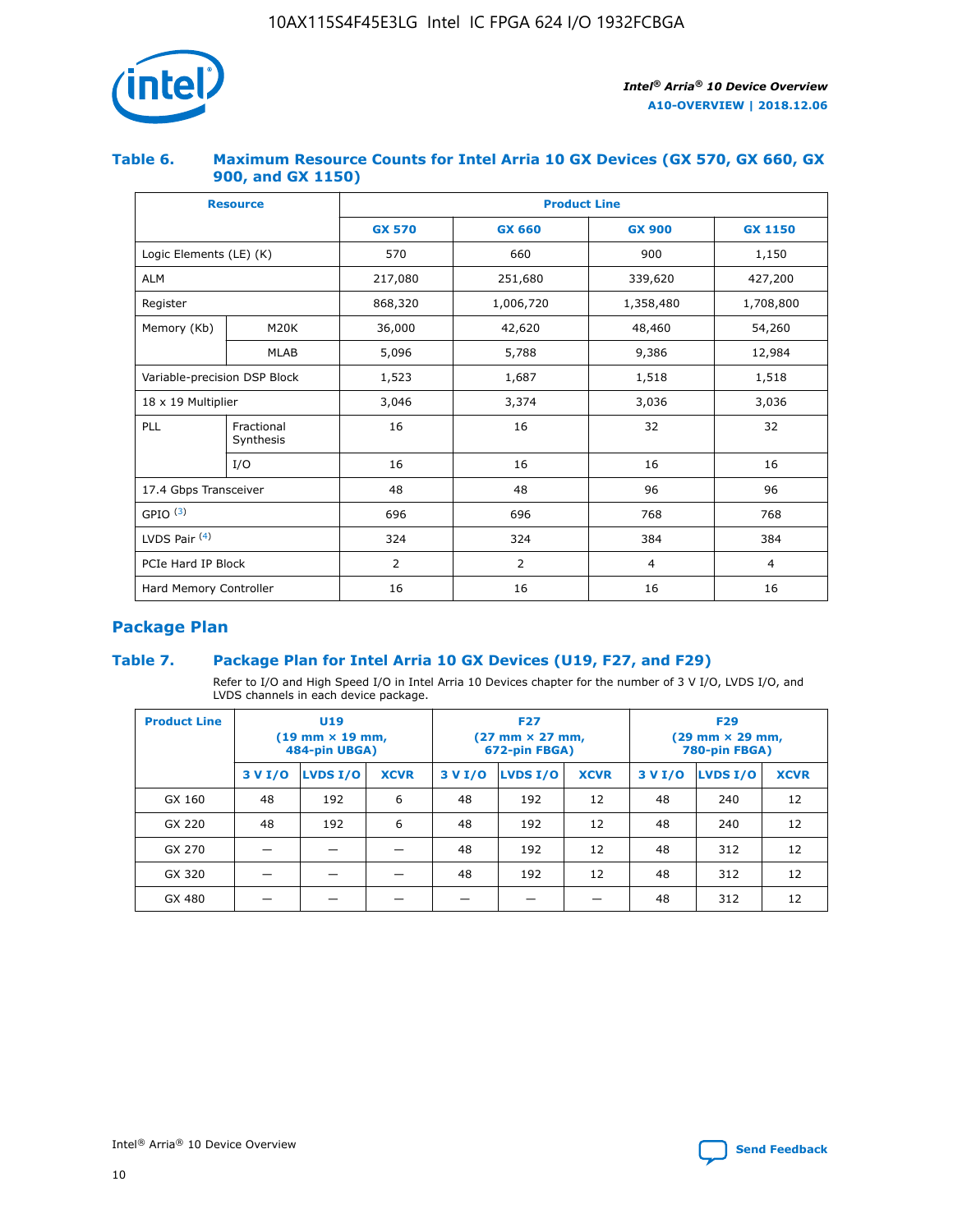

#### **Table 8. Package Plan for Intel Arria 10 GX Devices (F34, F35, NF40, and KF40)**

Refer to I/O and High Speed I/O in Intel Arria 10 Devices chapter for the number of 3 V I/O, LVDS I/O, and LVDS channels in each device package.

| <b>Product Line</b> |           | <b>F34</b><br>$(35 \text{ mm} \times 35 \text{ mm})$<br>1152-pin FBGA) |             |           | <b>F35</b><br>$(35 \text{ mm} \times 35 \text{ mm})$<br><b>1152-pin FBGA)</b> |             | <b>KF40</b><br>$(40$ mm $\times$ 40 mm,<br>1517-pin FBGA) |                    | <b>NF40</b><br>$(40$ mm $\times$ 40 mm,<br><b>1517-pin FBGA)</b> |            |                    |             |
|---------------------|-----------|------------------------------------------------------------------------|-------------|-----------|-------------------------------------------------------------------------------|-------------|-----------------------------------------------------------|--------------------|------------------------------------------------------------------|------------|--------------------|-------------|
|                     | 3V<br>I/O | <b>LVDS</b><br>I/O                                                     | <b>XCVR</b> | 3V<br>I/O | <b>LVDS</b><br>I/O                                                            | <b>XCVR</b> | 3V<br>I/O                                                 | <b>LVDS</b><br>I/O | <b>XCVR</b>                                                      | 3 V<br>I/O | <b>LVDS</b><br>I/O | <b>XCVR</b> |
| GX 270              | 48        | 336                                                                    | 24          | 48        | 336                                                                           | 24          |                                                           |                    |                                                                  |            |                    |             |
| GX 320              | 48        | 336                                                                    | 24          | 48        | 336                                                                           | 24          |                                                           |                    |                                                                  |            |                    |             |
| GX 480              | 48        | 444                                                                    | 24          | 48        | 348                                                                           | 36          |                                                           |                    |                                                                  |            |                    |             |
| GX 570              | 48        | 444                                                                    | 24          | 48        | 348                                                                           | 36          | 96                                                        | 600                | 36                                                               | 48         | 540                | 48          |
| GX 660              | 48        | 444                                                                    | 24          | 48        | 348                                                                           | 36          | 96                                                        | 600                | 36                                                               | 48         | 540                | 48          |
| GX 900              |           | 504                                                                    | 24          | -         |                                                                               |             |                                                           |                    |                                                                  |            | 600                | 48          |
| GX 1150             |           | 504                                                                    | 24          |           |                                                                               |             |                                                           |                    |                                                                  |            | 600                | 48          |

#### **Table 9. Package Plan for Intel Arria 10 GX Devices (RF40, NF45, SF45, and UF45)**

Refer to I/O and High Speed I/O in Intel Arria 10 Devices chapter for the number of 3 V I/O, LVDS I/O, and LVDS channels in each device package.

| <b>Product Line</b> | <b>RF40</b><br>$(40$ mm $\times$ 40 mm,<br>1517-pin FBGA) |                    | <b>NF45</b><br>$(45 \text{ mm} \times 45 \text{ mm})$<br><b>1932-pin FBGA)</b> |            |                    | <b>SF45</b><br>$(45 \text{ mm} \times 45 \text{ mm})$<br><b>1932-pin FBGA)</b> |            |                    | <b>UF45</b><br>$(45 \text{ mm} \times 45 \text{ mm})$<br><b>1932-pin FBGA)</b> |           |                    |             |
|---------------------|-----------------------------------------------------------|--------------------|--------------------------------------------------------------------------------|------------|--------------------|--------------------------------------------------------------------------------|------------|--------------------|--------------------------------------------------------------------------------|-----------|--------------------|-------------|
|                     | 3V<br>I/O                                                 | <b>LVDS</b><br>I/O | <b>XCVR</b>                                                                    | 3 V<br>I/O | <b>LVDS</b><br>I/O | <b>XCVR</b>                                                                    | 3 V<br>I/O | <b>LVDS</b><br>I/O | <b>XCVR</b>                                                                    | 3V<br>I/O | <b>LVDS</b><br>I/O | <b>XCVR</b> |
| GX 900              |                                                           | 342                | 66                                                                             | _          | 768                | 48                                                                             |            | 624                | 72                                                                             |           | 480                | 96          |
| GX 1150             |                                                           | 342                | 66                                                                             | _          | 768                | 48                                                                             |            | 624                | 72                                                                             |           | 480                | 96          |

#### **Related Information**

[I/O and High-Speed Differential I/O Interfaces in Intel Arria 10 Devices chapter, Intel](https://www.intel.com/content/www/us/en/programmable/documentation/sam1403482614086.html#sam1403482030321) [Arria 10 Device Handbook](https://www.intel.com/content/www/us/en/programmable/documentation/sam1403482614086.html#sam1403482030321)

Provides the number of 3 V and LVDS I/Os, and LVDS channels for each Intel Arria 10 device package.

## **Intel Arria 10 GT**

This section provides the available options, maximum resource counts, and package plan for the Intel Arria 10 GT devices.

The information in this section is correct at the time of publication. For the latest information and to get more details, refer to the Intel FPGA Product Selector.

#### **Related Information**

#### [Intel FPGA Product Selector](http://www.altera.com/products/selector/psg-selector.html)

Provides the latest information on Intel products.

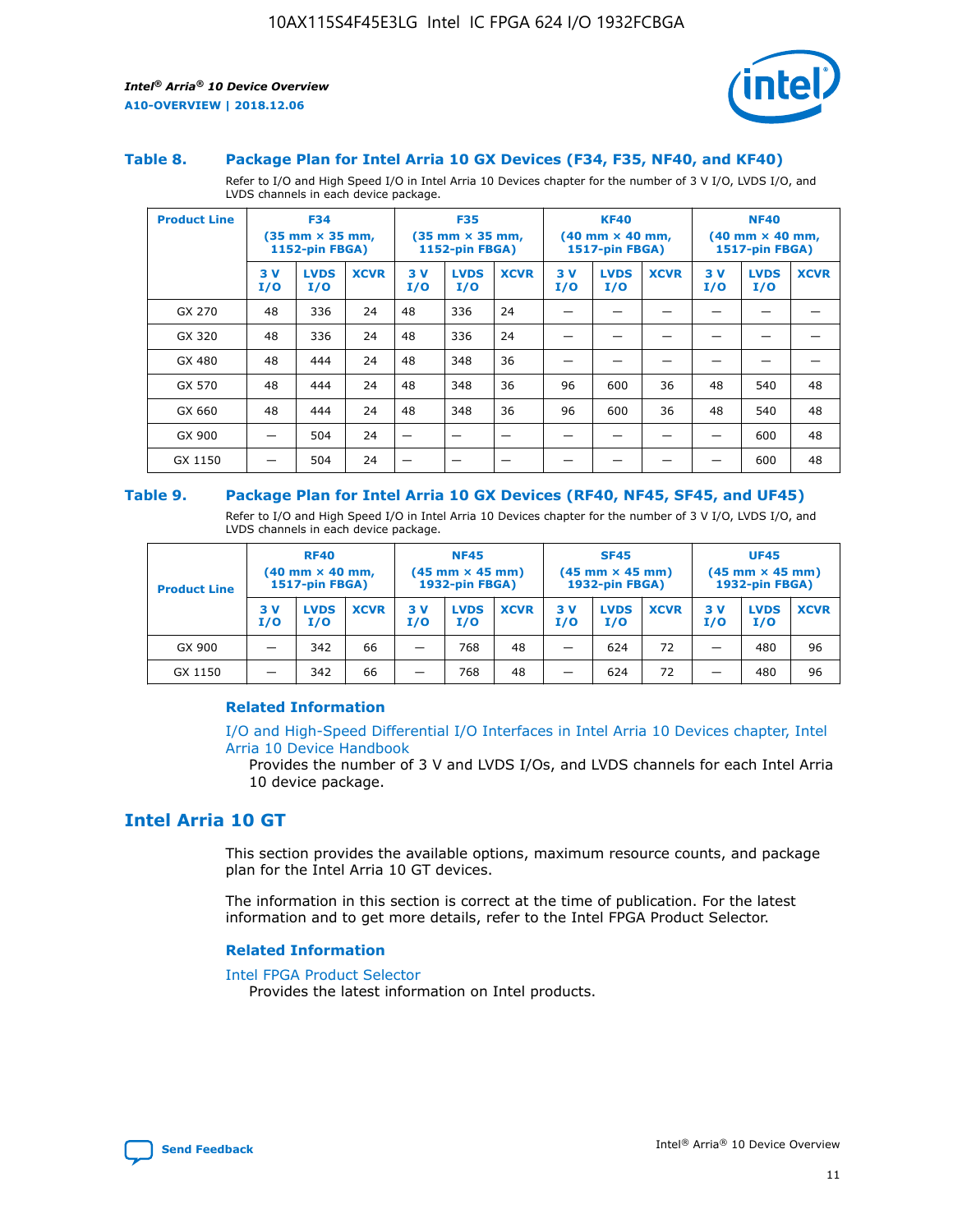

## **Available Options**

## **Figure 2. Sample Ordering Code and Available Options for Intel Arria 10 GT Devices**

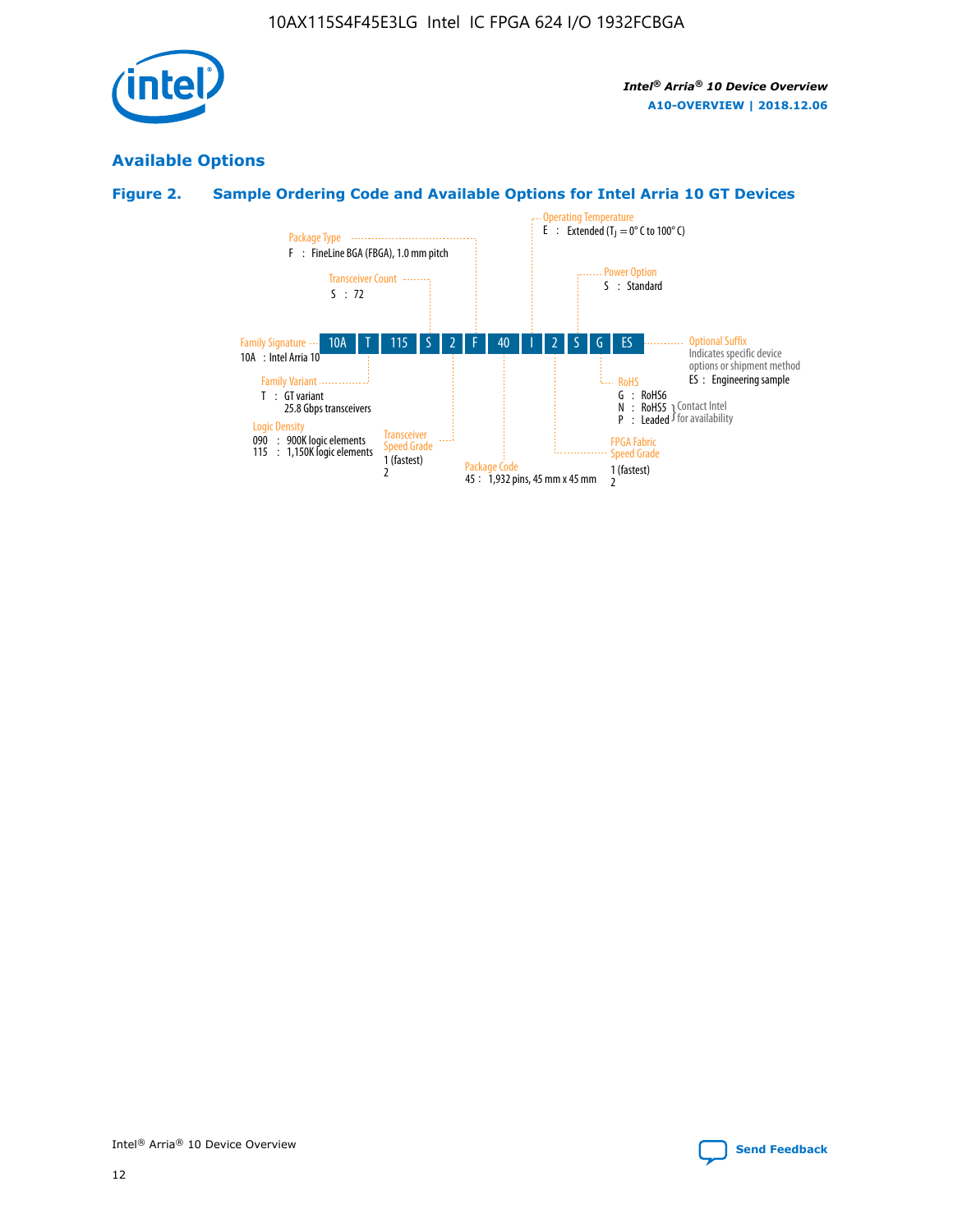

## **Maximum Resources**

#### **Table 10. Maximum Resource Counts for Intel Arria 10 GT Devices**

| <b>Resource</b>              |                      | <b>Product Line</b> |                |  |
|------------------------------|----------------------|---------------------|----------------|--|
|                              |                      | <b>GT 900</b>       | <b>GT 1150</b> |  |
| Logic Elements (LE) (K)      |                      | 900                 | 1,150          |  |
| <b>ALM</b>                   |                      | 339,620             | 427,200        |  |
| Register                     |                      | 1,358,480           | 1,708,800      |  |
| Memory (Kb)                  | M20K                 | 48,460              | 54,260         |  |
|                              | <b>MLAB</b>          | 9,386               | 12,984         |  |
| Variable-precision DSP Block |                      | 1,518               | 1,518          |  |
| 18 x 19 Multiplier           |                      | 3,036               | 3,036          |  |
| PLL                          | Fractional Synthesis | 32                  | 32             |  |
|                              | I/O                  | 16                  | 16             |  |
| Transceiver                  | 17.4 Gbps            | 72(5)               | 72(5)          |  |
|                              | 25.8 Gbps            | 6                   | 6              |  |
| GPIO <sup>(6)</sup>          |                      | 624                 | 624            |  |
| LVDS Pair $(7)$              |                      | 312                 | 312            |  |
| PCIe Hard IP Block           |                      | $\overline{4}$      | $\overline{4}$ |  |
| Hard Memory Controller       |                      | 16                  | 16             |  |

#### **Related Information**

#### [Intel Arria 10 GT Channel Usage](https://www.intel.com/content/www/us/en/programmable/documentation/nik1398707230472.html#nik1398707008178)

Configuring GT/GX channels in Intel Arria 10 GT devices.

## **Package Plan**

#### **Table 11. Package Plan for Intel Arria 10 GT Devices**

Refer to I/O and High Speed I/O in Intel Arria 10 Devices chapter for the number of 3 V I/O, LVDS I/O, and LVDS channels in each device package.

| <b>Product Line</b> | <b>SF45</b><br>(45 mm × 45 mm, 1932-pin FBGA) |                 |             |  |  |  |
|---------------------|-----------------------------------------------|-----------------|-------------|--|--|--|
|                     | 3 V I/O                                       | <b>LVDS I/O</b> | <b>XCVR</b> |  |  |  |
| GT 900              |                                               | 624             | 72          |  |  |  |
| GT 1150             |                                               | 624             | 72          |  |  |  |

<sup>(7)</sup> Each LVDS I/O pair can be used as differential input or output.



 $(5)$  If all 6 GT channels are in use, 12 of the GX channels are not usable.

<sup>(6)</sup> The number of GPIOs does not include transceiver I/Os. In the Intel Quartus Prime software, the number of user I/Os includes transceiver I/Os.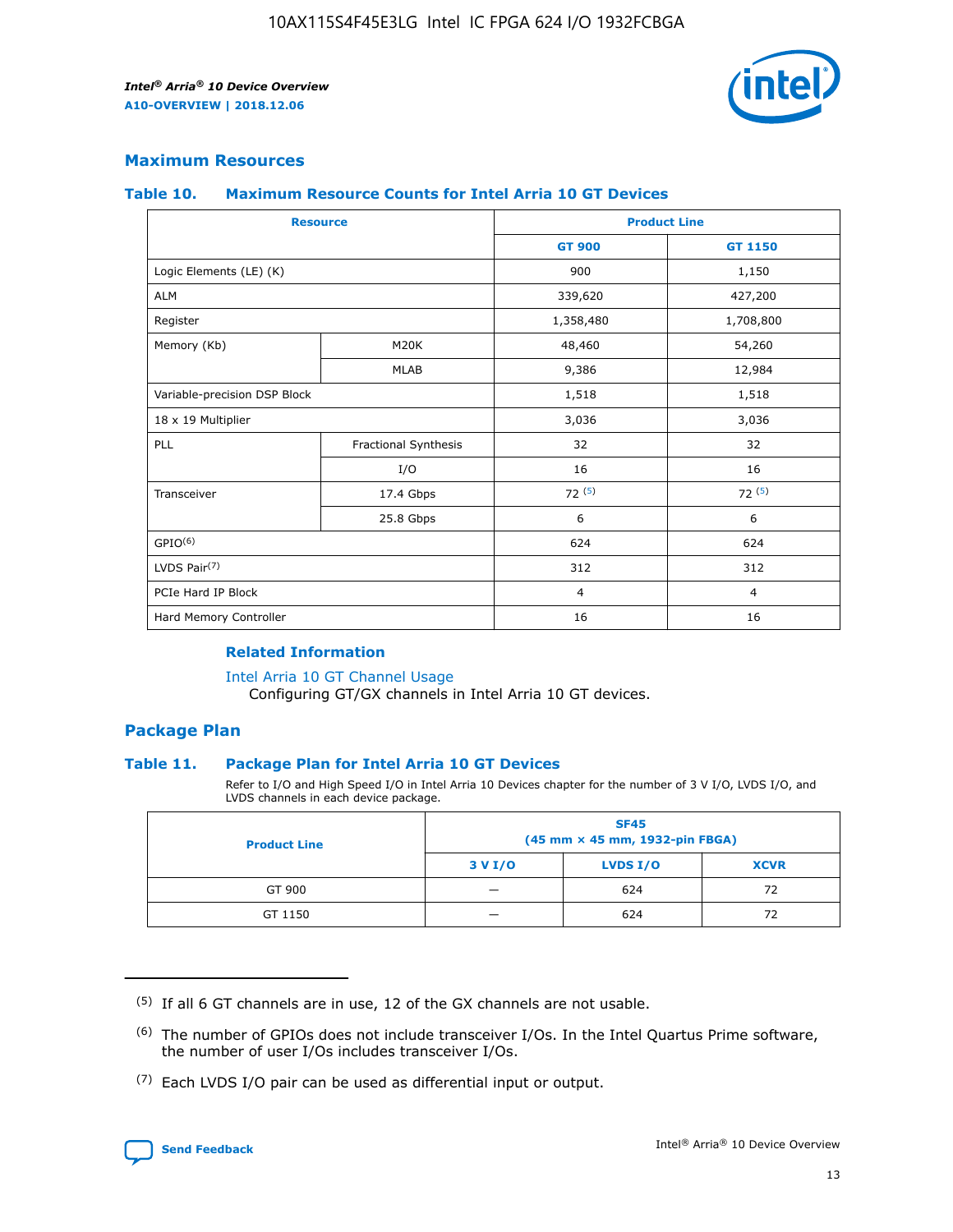

#### **Related Information**

[I/O and High-Speed Differential I/O Interfaces in Intel Arria 10 Devices chapter, Intel](https://www.intel.com/content/www/us/en/programmable/documentation/sam1403482614086.html#sam1403482030321) [Arria 10 Device Handbook](https://www.intel.com/content/www/us/en/programmable/documentation/sam1403482614086.html#sam1403482030321)

Provides the number of 3 V and LVDS I/Os, and LVDS channels for each Intel Arria 10 device package.

## **Intel Arria 10 SX**

This section provides the available options, maximum resource counts, and package plan for the Intel Arria 10 SX devices.

The information in this section is correct at the time of publication. For the latest information and to get more details, refer to the Intel FPGA Product Selector.

#### **Related Information**

[Intel FPGA Product Selector](http://www.altera.com/products/selector/psg-selector.html) Provides the latest information on Intel products.

#### **Available Options**

#### **Figure 3. Sample Ordering Code and Available Options for Intel Arria 10 SX Devices**



#### **Related Information**

[Transceiver Performance for Intel Arria 10 GX/SX Devices](https://www.intel.com/content/www/us/en/programmable/documentation/mcn1413182292568.html#mcn1413213965502) Provides more information about the transceiver speed grade.

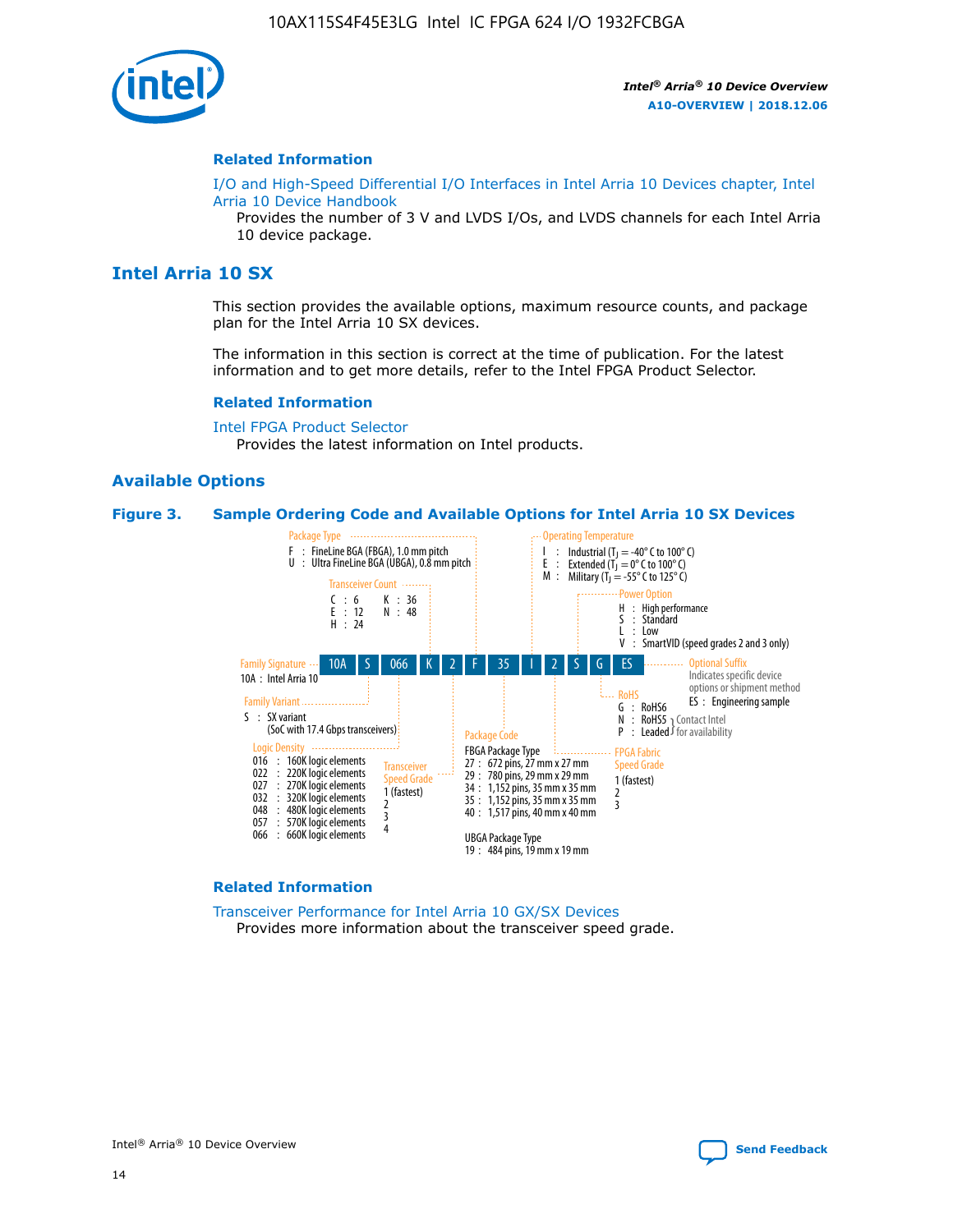

## **Maximum Resources**

#### **Table 12. Maximum Resource Counts for Intel Arria 10 SX Devices**

| <b>Resource</b>                   |                         | <b>Product Line</b> |               |                |                |               |                |               |  |  |  |
|-----------------------------------|-------------------------|---------------------|---------------|----------------|----------------|---------------|----------------|---------------|--|--|--|
|                                   |                         | <b>SX 160</b>       | <b>SX 220</b> | <b>SX 270</b>  | <b>SX 320</b>  | <b>SX 480</b> | <b>SX 570</b>  | <b>SX 660</b> |  |  |  |
| Logic Elements (LE) (K)           |                         | 160                 | 220           | 270            | 320            | 480           | 570            | 660           |  |  |  |
| <b>ALM</b>                        |                         | 61,510              | 80,330        | 101,620        | 119,900        | 183,590       | 217,080        | 251,680       |  |  |  |
| Register                          |                         | 246,040             | 321,320       | 406,480        | 479,600        | 734,360       | 868,320        | 1,006,720     |  |  |  |
| Memory (Kb)                       | M <sub>20</sub> K       | 8,800               | 11,740        | 15,000         | 17,820         | 28,620        | 36,000         | 42,620        |  |  |  |
|                                   | <b>MLAB</b>             | 1,050               | 1,690         | 2,452          | 2,727          | 4,164         | 5,096          | 5,788         |  |  |  |
| Variable-precision DSP Block      |                         | 156                 | 192           | 830            | 985            | 1,368         | 1,523          | 1,687         |  |  |  |
| 18 x 19 Multiplier                |                         | 312                 | 384           | 1,660          | 1,970          | 2,736         | 3,046          | 3,374         |  |  |  |
| PLL                               | Fractional<br>Synthesis | 6                   | 6             | 8              | 8              | 12            | 16             | 16            |  |  |  |
|                                   | I/O                     | 6                   | 6             | 8              | 8              | 12            | 16             | 16            |  |  |  |
| 17.4 Gbps Transceiver             |                         | 12                  | 12            | 24             | 24             | 36            | 48             | 48            |  |  |  |
| GPIO <sup>(8)</sup>               |                         | 288                 | 288           | 384            | 384            | 492           | 696            | 696           |  |  |  |
| LVDS Pair $(9)$                   |                         | 120                 | 120           | 168            | 168            | 174           | 324            | 324           |  |  |  |
| PCIe Hard IP Block                |                         | $\mathbf{1}$        | 1             | $\overline{2}$ | $\overline{2}$ | 2             | $\overline{2}$ | 2             |  |  |  |
| Hard Memory Controller            |                         | 6                   | 6             | 8              | 8              | 12            | 16             | 16            |  |  |  |
| ARM Cortex-A9 MPCore<br>Processor |                         | Yes                 | Yes           | Yes            | Yes            | Yes           | Yes            | Yes           |  |  |  |

## **Package Plan**

#### **Table 13. Package Plan for Intel Arria 10 SX Devices (U19, F27, F29, and F34)**

Refer to I/O and High Speed I/O in Intel Arria 10 Devices chapter for the number of 3 V I/O, LVDS I/O, and LVDS channels in each device package.

| <b>Product Line</b> | U <sub>19</sub><br>$(19 \text{ mm} \times 19 \text{ mm})$<br>484-pin UBGA) |                    |             | <b>F27</b><br>$(27 \text{ mm} \times 27 \text{ mm})$ .<br>672-pin FBGA) |                    | <b>F29</b><br>$(29 \text{ mm} \times 29 \text{ mm})$ .<br>780-pin FBGA) |            |                    | <b>F34</b><br>$(35 \text{ mm} \times 35 \text{ mm})$<br><b>1152-pin FBGA)</b> |           |                    |             |
|---------------------|----------------------------------------------------------------------------|--------------------|-------------|-------------------------------------------------------------------------|--------------------|-------------------------------------------------------------------------|------------|--------------------|-------------------------------------------------------------------------------|-----------|--------------------|-------------|
|                     | 3V<br>I/O                                                                  | <b>LVDS</b><br>I/O | <b>XCVR</b> | 3V<br>I/O                                                               | <b>LVDS</b><br>I/O | <b>XCVR</b>                                                             | 3 V<br>I/O | <b>LVDS</b><br>I/O | <b>XCVR</b>                                                                   | 3V<br>I/O | <b>LVDS</b><br>I/O | <b>XCVR</b> |
| SX 160              | 48                                                                         | 144                | 6           | 48                                                                      | 192                | 12                                                                      | 48         | 240                | 12                                                                            |           |                    |             |
| SX 220              | 48                                                                         | 144                | 6           | 48                                                                      | 192                | 12                                                                      | 48         | 240                | 12                                                                            |           |                    |             |
| SX 270              |                                                                            |                    |             | 48                                                                      | 192                | 12                                                                      | 48         | 312                | 12                                                                            | 48        | 336                | 24          |
| SX 320              |                                                                            |                    |             | 48                                                                      | 192                | 12                                                                      | 48         | 312                | 12                                                                            | 48        | 336                | 24          |
|                     | continued                                                                  |                    |             |                                                                         |                    |                                                                         |            |                    |                                                                               |           |                    |             |

 $(8)$  The number of GPIOs does not include transceiver I/Os. In the Intel Quartus Prime software, the number of user I/Os includes transceiver I/Os.

 $(9)$  Each LVDS I/O pair can be used as differential input or output.

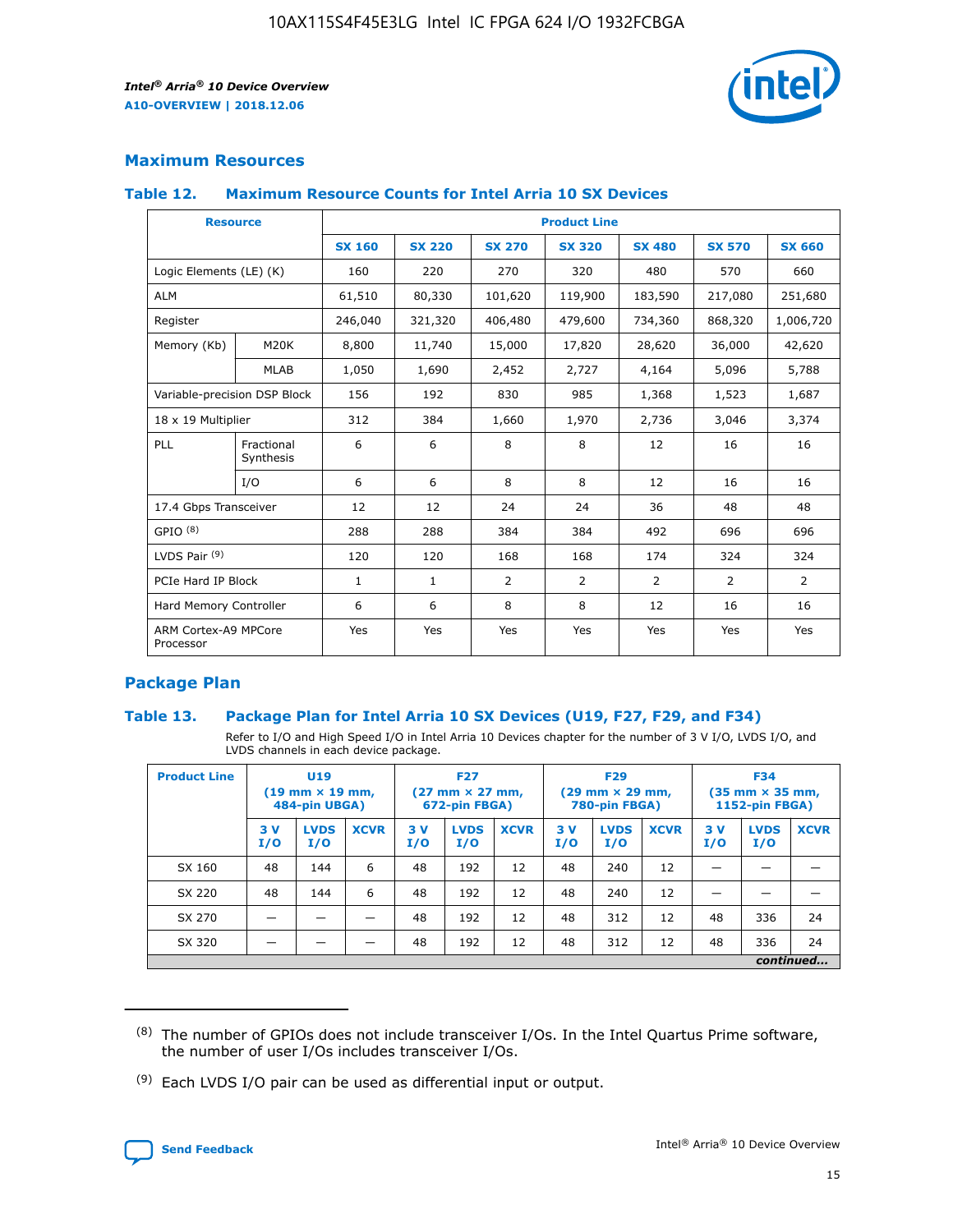

| <b>Product Line</b> | U <sub>19</sub><br>$(19 \text{ mm} \times 19 \text{ mm})$<br>484-pin UBGA) |                    | <b>F27</b><br>$(27 \text{ mm} \times 27 \text{ mm})$<br>672-pin FBGA) |           | <b>F29</b><br>$(29$ mm $\times$ 29 mm,<br>780-pin FBGA) |             |           | <b>F34</b><br>$(35$ mm $\times$ 35 mm,<br><b>1152-pin FBGA)</b> |             |            |                    |             |
|---------------------|----------------------------------------------------------------------------|--------------------|-----------------------------------------------------------------------|-----------|---------------------------------------------------------|-------------|-----------|-----------------------------------------------------------------|-------------|------------|--------------------|-------------|
|                     | 3 V<br>I/O                                                                 | <b>LVDS</b><br>I/O | <b>XCVR</b>                                                           | 3V<br>I/O | <b>LVDS</b><br>I/O                                      | <b>XCVR</b> | 3V<br>I/O | <b>LVDS</b><br>I/O                                              | <b>XCVR</b> | 3 V<br>I/O | <b>LVDS</b><br>I/O | <b>XCVR</b> |
| SX 480              |                                                                            |                    |                                                                       |           |                                                         |             | 48        | 312                                                             | 12          | 48         | 444                | 24          |
| SX 570              |                                                                            |                    |                                                                       |           |                                                         |             |           |                                                                 |             | 48         | 444                | 24          |
| SX 660              |                                                                            |                    |                                                                       |           |                                                         |             |           |                                                                 |             | 48         | 444                | 24          |

## **Table 14. Package Plan for Intel Arria 10 SX Devices (F35, KF40, and NF40)**

Refer to I/O and High Speed I/O in Intel Arria 10 Devices chapter for the number of 3 V I/O, LVDS I/O, and LVDS channels in each device package.

| <b>Product Line</b> | <b>F35</b><br>$(35 \text{ mm} \times 35 \text{ mm})$<br><b>1152-pin FBGA)</b> |          |             |                                           | <b>KF40</b><br>(40 mm × 40 mm,<br>1517-pin FBGA) |    | <b>NF40</b><br>$(40 \text{ mm} \times 40 \text{ mm})$<br>1517-pin FBGA) |          |             |  |
|---------------------|-------------------------------------------------------------------------------|----------|-------------|-------------------------------------------|--------------------------------------------------|----|-------------------------------------------------------------------------|----------|-------------|--|
|                     | 3 V I/O                                                                       | LVDS I/O | <b>XCVR</b> | <b>LVDS I/O</b><br><b>XCVR</b><br>3 V I/O |                                                  |    | 3 V I/O                                                                 | LVDS I/O | <b>XCVR</b> |  |
| SX 270              | 48                                                                            | 336      | 24          |                                           |                                                  |    |                                                                         |          |             |  |
| SX 320              | 48                                                                            | 336      | 24          |                                           |                                                  |    |                                                                         |          |             |  |
| SX 480              | 48                                                                            | 348      | 36          |                                           |                                                  |    |                                                                         |          |             |  |
| SX 570              | 48                                                                            | 348      | 36          | 96                                        | 600                                              | 36 | 48                                                                      | 540      | 48          |  |
| SX 660              | 48                                                                            | 348      | 36          | 96                                        | 600                                              | 36 | 48                                                                      | 540      | 48          |  |

## **Related Information**

[I/O and High-Speed Differential I/O Interfaces in Intel Arria 10 Devices chapter, Intel](https://www.intel.com/content/www/us/en/programmable/documentation/sam1403482614086.html#sam1403482030321) [Arria 10 Device Handbook](https://www.intel.com/content/www/us/en/programmable/documentation/sam1403482614086.html#sam1403482030321)

Provides the number of 3 V and LVDS I/Os, and LVDS channels for each Intel Arria 10 device package.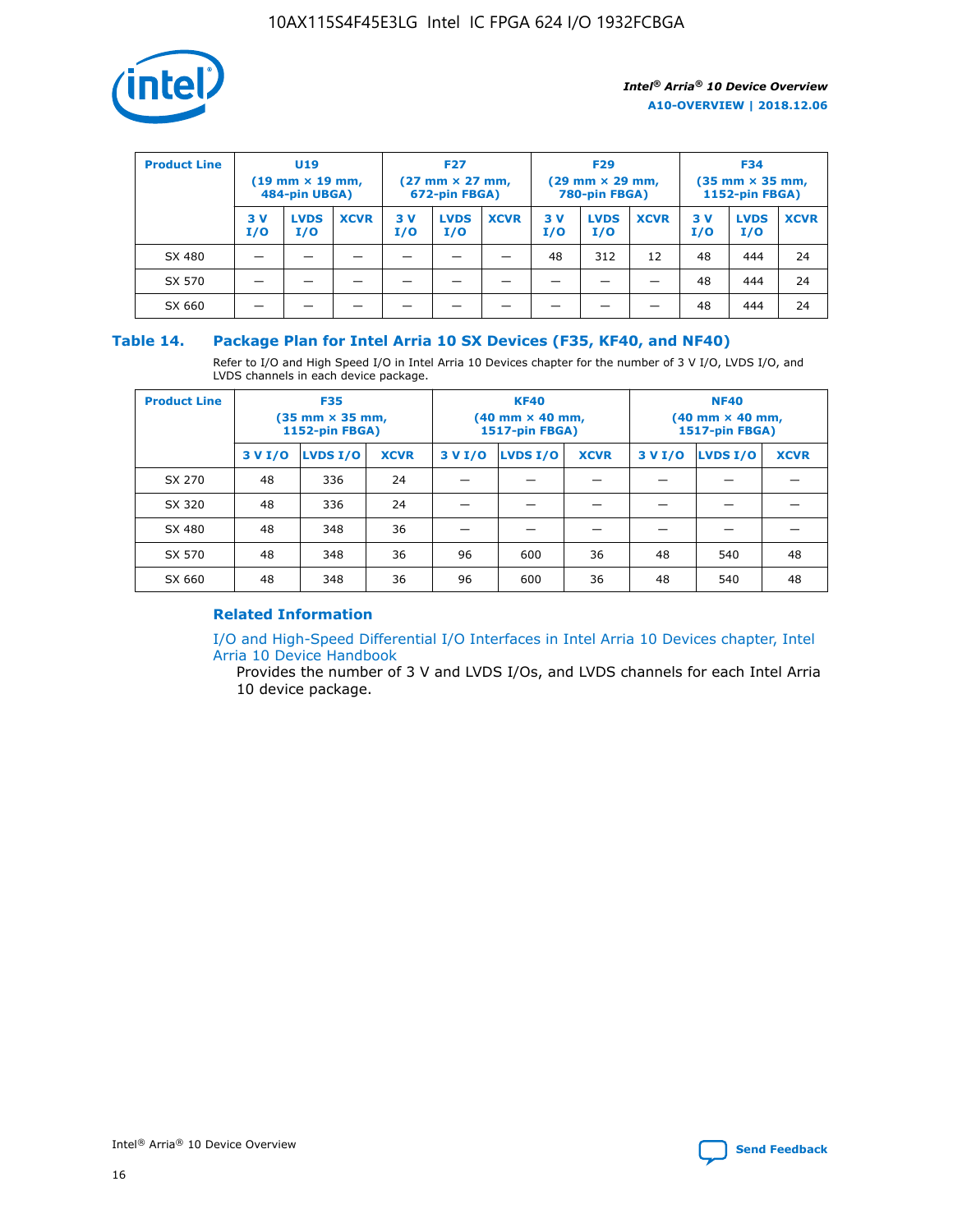

# **I/O Vertical Migration for Intel Arria 10 Devices**

#### **Figure 4. Migration Capability Across Intel Arria 10 Product Lines**

- The arrows indicate the migration paths. The devices included in each vertical migration path are shaded. Devices with fewer resources in the same path have lighter shades.
- To achieve the full I/O migration across product lines in the same migration path, restrict I/Os and transceivers usage to match the product line with the lowest I/O and transceiver counts.
- An LVDS I/O bank in the source device may be mapped to a 3 V I/O bank in the target device. To use memory interface clock frequency higher than 533 MHz, assign external memory interface pins only to banks that are LVDS I/O in both devices.
- There may be nominal 0.15 mm package height difference between some product lines in the same package type.
	- **Variant Product Line Package U19 F27 F29 F34 F35 KF40 NF40 RF40 NF45 SF45 UF45** Intel® Arria® 10 GX GX 160 GX 220 GX 270 GX 320 GX 480 GX 570 GX 660 GX 900 GX 1150 Intel Arria 10 GT GT 900 GT 1150 Intel Arria 10 SX SX 160 SX 220 SX 270 SX 320 SX 480 SX 570 SX 660
- Some migration paths are not shown in the Intel Quartus Prime software **Pin Migration View**.

*Note:* To verify the pin migration compatibility, use the **Pin Migration View** window in the Intel Quartus Prime software Pin Planner.

# **Adaptive Logic Module**

Intel Arria 10 devices use a 20 nm ALM as the basic building block of the logic fabric.

The ALM architecture is the same as the previous generation FPGAs, allowing for efficient implementation of logic functions and easy conversion of IP between the device generations.

The ALM, as shown in following figure, uses an 8-input fracturable look-up table (LUT) with four dedicated registers to help improve timing closure in register-rich designs and achieve an even higher design packing capability than the traditional two-register per LUT architecture.

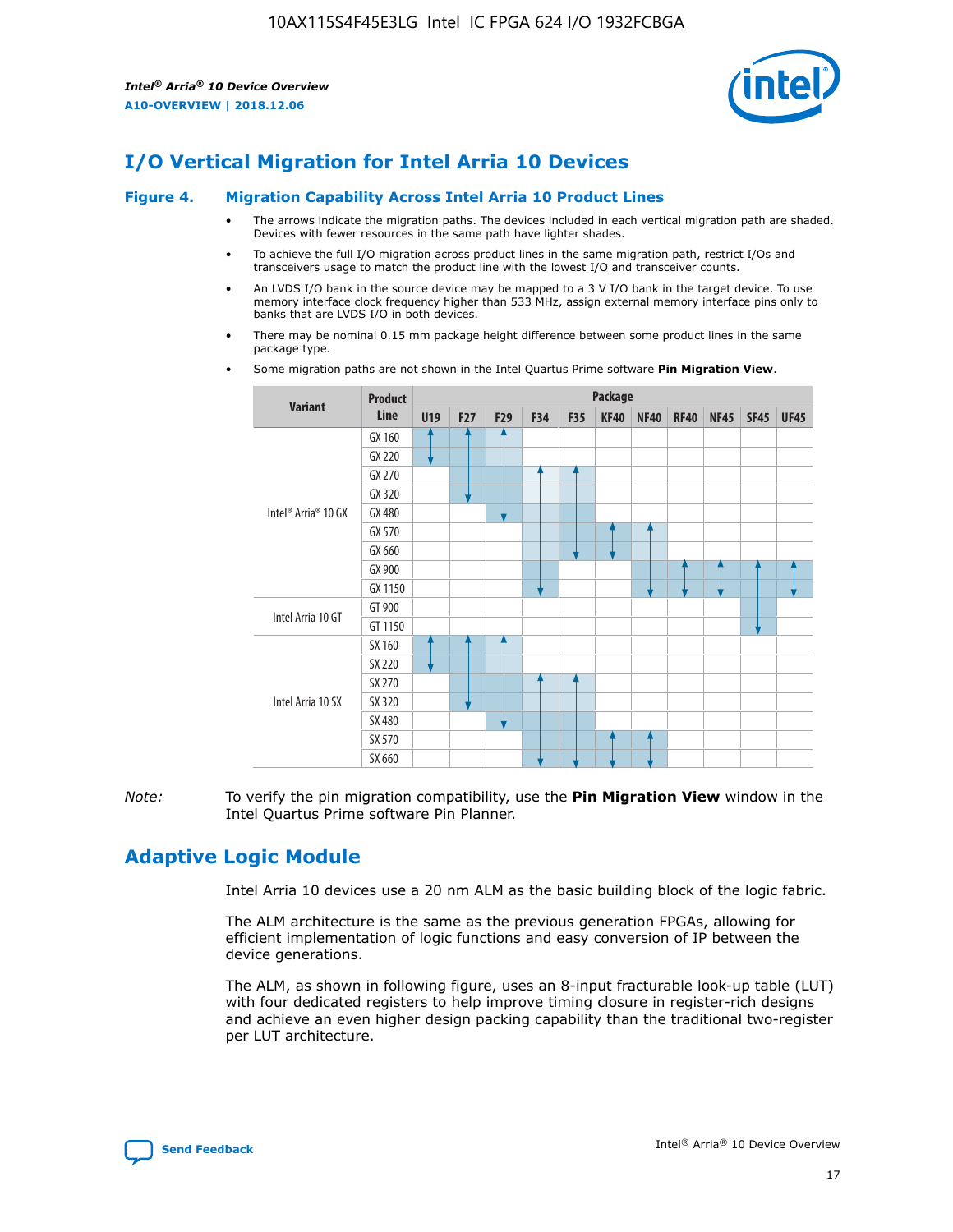

**Figure 5. ALM for Intel Arria 10 Devices**



The Intel Quartus Prime software optimizes your design according to the ALM logic structure and automatically maps legacy designs into the Intel Arria 10 ALM architecture.

## **Variable-Precision DSP Block**

The Intel Arria 10 variable precision DSP blocks support fixed-point arithmetic and floating-point arithmetic.

Features for fixed-point arithmetic:

- High-performance, power-optimized, and fully registered multiplication operations
- 18-bit and 27-bit word lengths
- Two 18 x 19 multipliers or one 27 x 27 multiplier per DSP block
- Built-in addition, subtraction, and 64-bit double accumulation register to combine multiplication results
- Cascading 19-bit or 27-bit when pre-adder is disabled and cascading 18-bit when pre-adder is used to form the tap-delay line for filtering applications
- Cascading 64-bit output bus to propagate output results from one block to the next block without external logic support
- Hard pre-adder supported in 19-bit and 27-bit modes for symmetric filters
- Internal coefficient register bank in both 18-bit and 27-bit modes for filter implementation
- 18-bit and 27-bit systolic finite impulse response (FIR) filters with distributed output adder
- Biased rounding support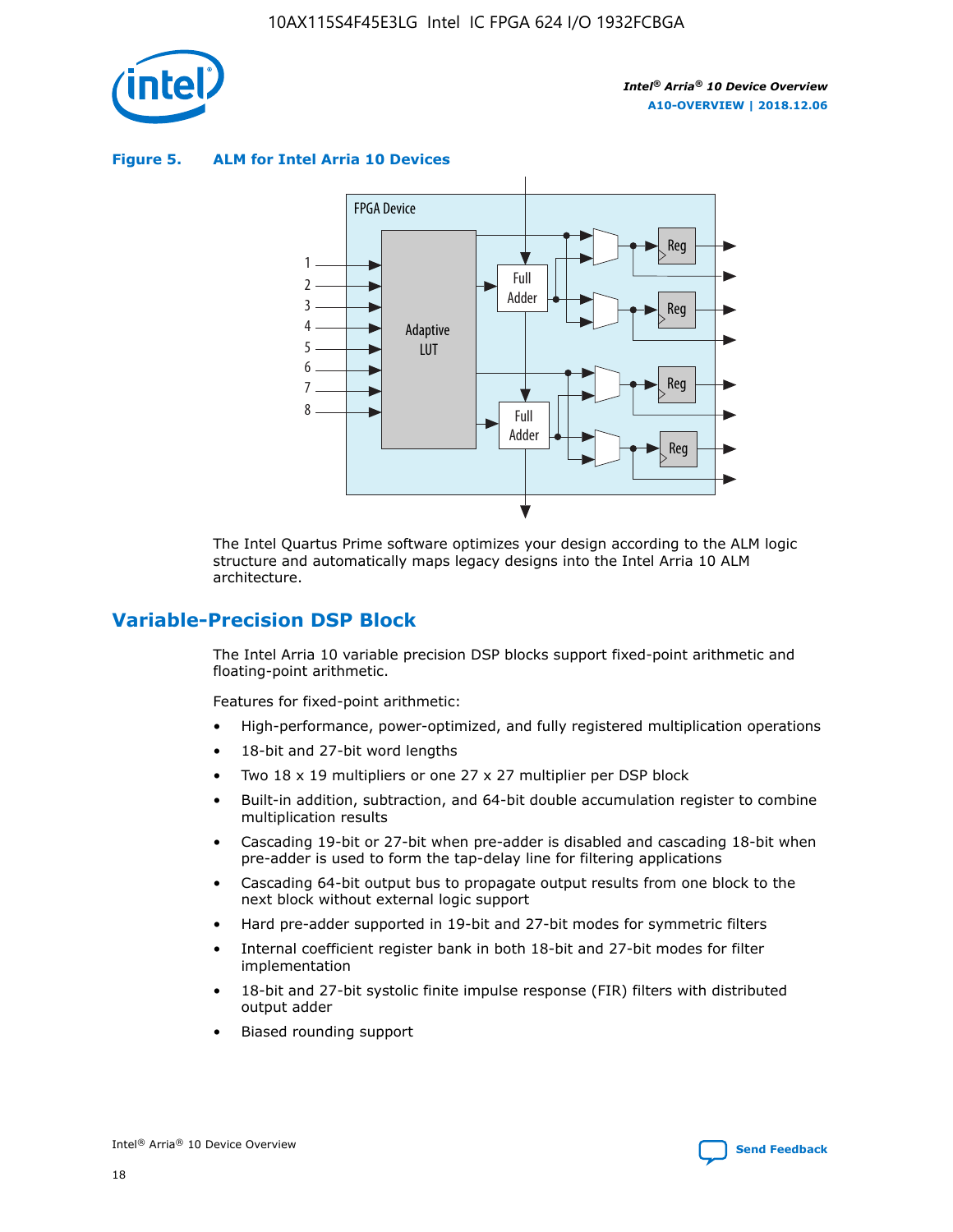

Features for floating-point arithmetic:

- A completely hardened architecture that supports multiplication, addition, subtraction, multiply-add, and multiply-subtract
- Multiplication with accumulation capability and a dynamic accumulator reset control
- Multiplication with cascade summation capability
- Multiplication with cascade subtraction capability
- Complex multiplication
- Direct vector dot product
- Systolic FIR filter

#### **Table 15. Variable-Precision DSP Block Configurations for Intel Arria 10 Devices**

| <b>Usage Example</b>                                       | <b>Multiplier Size (Bit)</b>    | <b>DSP Block Resources</b> |
|------------------------------------------------------------|---------------------------------|----------------------------|
| Medium precision fixed point                               | Two 18 x 19                     |                            |
| High precision fixed or Single precision<br>floating point | One 27 x 27                     |                            |
| Fixed point FFTs                                           | One 19 x 36 with external adder |                            |
| Very high precision fixed point                            | One 36 x 36 with external adder |                            |
| Double precision floating point                            | One 54 x 54 with external adder | 4                          |

#### **Table 16. Resources for Fixed-Point Arithmetic in Intel Arria 10 Devices**

The table lists the variable-precision DSP resources by bit precision for each Intel Arria 10 device.

| <b>Variant</b>  | <b>Product Line</b> | <b>Variable-</b><br>precision<br><b>DSP Block</b> | <b>Independent Input and Output</b><br><b>Multiplications Operator</b> |                                     | 18 x 19<br><b>Multiplier</b><br><b>Adder Sum</b> | $18 \times 18$<br><b>Multiplier</b><br><b>Adder</b> |
|-----------------|---------------------|---------------------------------------------------|------------------------------------------------------------------------|-------------------------------------|--------------------------------------------------|-----------------------------------------------------|
|                 |                     |                                                   | 18 x 19<br><b>Multiplier</b>                                           | $27 \times 27$<br><b>Multiplier</b> | <b>Mode</b>                                      | <b>Summed with</b><br>36 bit Input                  |
| AIntel Arria 10 | GX 160              | 156                                               | 312                                                                    | 156                                 | 156                                              | 156                                                 |
| GX              | GX 220              | 192                                               | 384                                                                    | 192                                 | 192                                              | 192                                                 |
|                 | GX 270              | 830                                               | 1,660                                                                  | 830                                 | 830                                              | 830                                                 |
|                 | GX 320              | 984                                               | 1,968                                                                  | 984                                 | 984                                              | 984                                                 |
|                 | GX 480              | 1,368                                             | 2,736                                                                  | 1,368                               | 1,368                                            | 1,368                                               |
|                 | GX 570              | 1,523                                             | 3,046                                                                  | 1,523                               | 1,523                                            | 1,523                                               |
|                 | GX 660              | 1,687                                             | 3,374                                                                  | 1,687                               | 1,687                                            | 1,687                                               |
|                 | GX 900              | 1,518                                             | 3,036                                                                  | 1,518                               | 1,518                                            | 1,518                                               |
|                 | GX 1150             | 1,518                                             | 3,036                                                                  | 1,518                               | 1,518                                            | 1,518                                               |
| Intel Arria 10  | GT 900              | 1,518                                             | 3,036                                                                  | 1,518                               | 1,518                                            | 1,518                                               |
| GT              | GT 1150             | 1,518                                             | 3,036                                                                  | 1,518                               | 1,518                                            | 1,518                                               |
| Intel Arria 10  | SX 160              | 156                                               | 312                                                                    | 156                                 | 156                                              | 156                                                 |
| <b>SX</b>       | SX 220              | 192                                               | 384                                                                    | 192                                 | 192                                              | 192                                                 |
|                 | SX 270              | 830                                               | 830<br>1,660                                                           |                                     | 830                                              | 830                                                 |
|                 |                     |                                                   |                                                                        |                                     |                                                  | continued                                           |

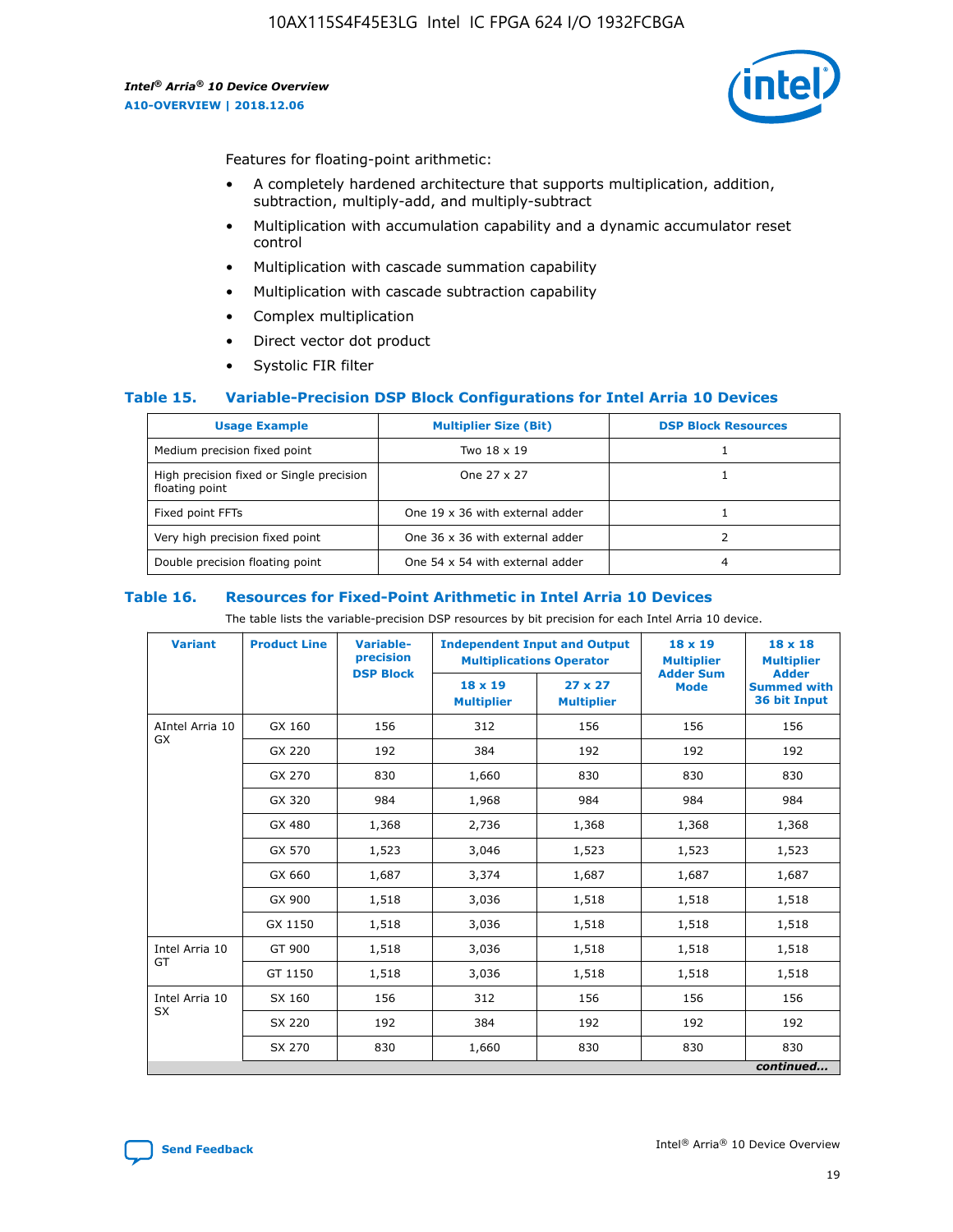

| <b>Variant</b> | <b>Product Line</b> | Variable-<br>precision | <b>Independent Input and Output</b><br><b>Multiplications Operator</b> |                                     | $18 \times 19$<br><b>Multiplier</b> | $18 \times 18$<br><b>Multiplier</b><br><b>Adder</b> |  |
|----------------|---------------------|------------------------|------------------------------------------------------------------------|-------------------------------------|-------------------------------------|-----------------------------------------------------|--|
|                |                     | <b>DSP Block</b>       | $18 \times 19$<br><b>Multiplier</b>                                    | $27 \times 27$<br><b>Multiplier</b> | <b>Adder Sum</b><br><b>Mode</b>     | <b>Summed with</b><br>36 bit Input                  |  |
|                | SX 320              | 984                    | 1,968                                                                  | 984                                 | 984                                 | 984                                                 |  |
|                | SX 480              | 1,368                  | 2,736                                                                  | 1,368                               | 1,368                               | 1,368                                               |  |
|                | SX 570              | 1,523                  | 3,046                                                                  | 1,523                               | 1,523                               | 1,523                                               |  |
|                | SX 660              | 1,687                  | 3,374                                                                  | 1,687                               | 1,687                               | 1,687                                               |  |

## **Table 17. Resources for Floating-Point Arithmetic in Intel Arria 10 Devices**

The table lists the variable-precision DSP resources by bit precision for each Intel Arria 10 device.

| <b>Variant</b> | <b>Product Line</b> | <b>Variable-</b><br>precision<br><b>DSP Block</b> | <b>Single</b><br><b>Precision</b><br><b>Floating-Point</b><br><b>Multiplication</b><br><b>Mode</b> | <b>Single-Precision</b><br><b>Floating-Point</b><br><b>Adder Mode</b> | Single-<br><b>Precision</b><br><b>Floating-Point</b><br><b>Multiply</b><br><b>Accumulate</b><br><b>Mode</b> | <b>Peak</b><br><b>Giga Floating-</b><br><b>Point</b><br><b>Operations</b><br>per Second<br>(GFLOPs) |
|----------------|---------------------|---------------------------------------------------|----------------------------------------------------------------------------------------------------|-----------------------------------------------------------------------|-------------------------------------------------------------------------------------------------------------|-----------------------------------------------------------------------------------------------------|
| Intel Arria 10 | GX 160              | 156                                               | 156                                                                                                | 156                                                                   | 156                                                                                                         | 140                                                                                                 |
| GX             | GX 220              | 192                                               | 192                                                                                                | 192                                                                   | 192                                                                                                         | 173                                                                                                 |
|                | GX 270              | 830                                               | 830                                                                                                | 830                                                                   | 830                                                                                                         | 747                                                                                                 |
|                | GX 320              | 984                                               | 984                                                                                                | 984                                                                   | 984                                                                                                         | 886                                                                                                 |
|                | GX 480              | 1,369                                             | 1,368                                                                                              | 1,368                                                                 | 1,368                                                                                                       | 1,231                                                                                               |
|                | GX 570              | 1,523                                             | 1,523                                                                                              | 1,523                                                                 | 1,523                                                                                                       | 1,371                                                                                               |
|                | GX 660              | 1,687                                             | 1,687                                                                                              | 1,687                                                                 | 1,687                                                                                                       | 1,518                                                                                               |
|                | GX 900              | 1,518                                             | 1,518                                                                                              | 1,518                                                                 | 1,518                                                                                                       | 1,366                                                                                               |
|                | GX 1150             | 1,518                                             | 1,518                                                                                              | 1,518                                                                 | 1,518                                                                                                       | 1,366                                                                                               |
| Intel Arria 10 | GT 900              | 1,518                                             | 1,518                                                                                              | 1,518                                                                 | 1,518                                                                                                       | 1,366                                                                                               |
| GT             | GT 1150             | 1,518                                             | 1,518                                                                                              | 1,518                                                                 | 1,518                                                                                                       | 1,366                                                                                               |
| Intel Arria 10 | SX 160              | 156                                               | 156                                                                                                | 156                                                                   | 156                                                                                                         | 140                                                                                                 |
| <b>SX</b>      | SX 220              | 192                                               | 192                                                                                                | 192                                                                   | 192                                                                                                         | 173                                                                                                 |
|                | SX 270              | 830                                               | 830                                                                                                | 830                                                                   | 830                                                                                                         | 747                                                                                                 |
|                | SX 320              | 984                                               | 984                                                                                                | 984                                                                   | 984                                                                                                         | 886                                                                                                 |
|                | SX 480              | 1,369                                             | 1,368                                                                                              | 1,368                                                                 | 1,368                                                                                                       | 1,231                                                                                               |
|                | SX 570              | 1,523                                             | 1,523                                                                                              | 1,523                                                                 | 1,523                                                                                                       | 1,371                                                                                               |
|                | SX 660              | 1,687                                             | 1,687                                                                                              | 1,687                                                                 | 1,687                                                                                                       | 1,518                                                                                               |

# **Embedded Memory Blocks**

The embedded memory blocks in the devices are flexible and designed to provide an optimal amount of small- and large-sized memory arrays to fit your design requirements.

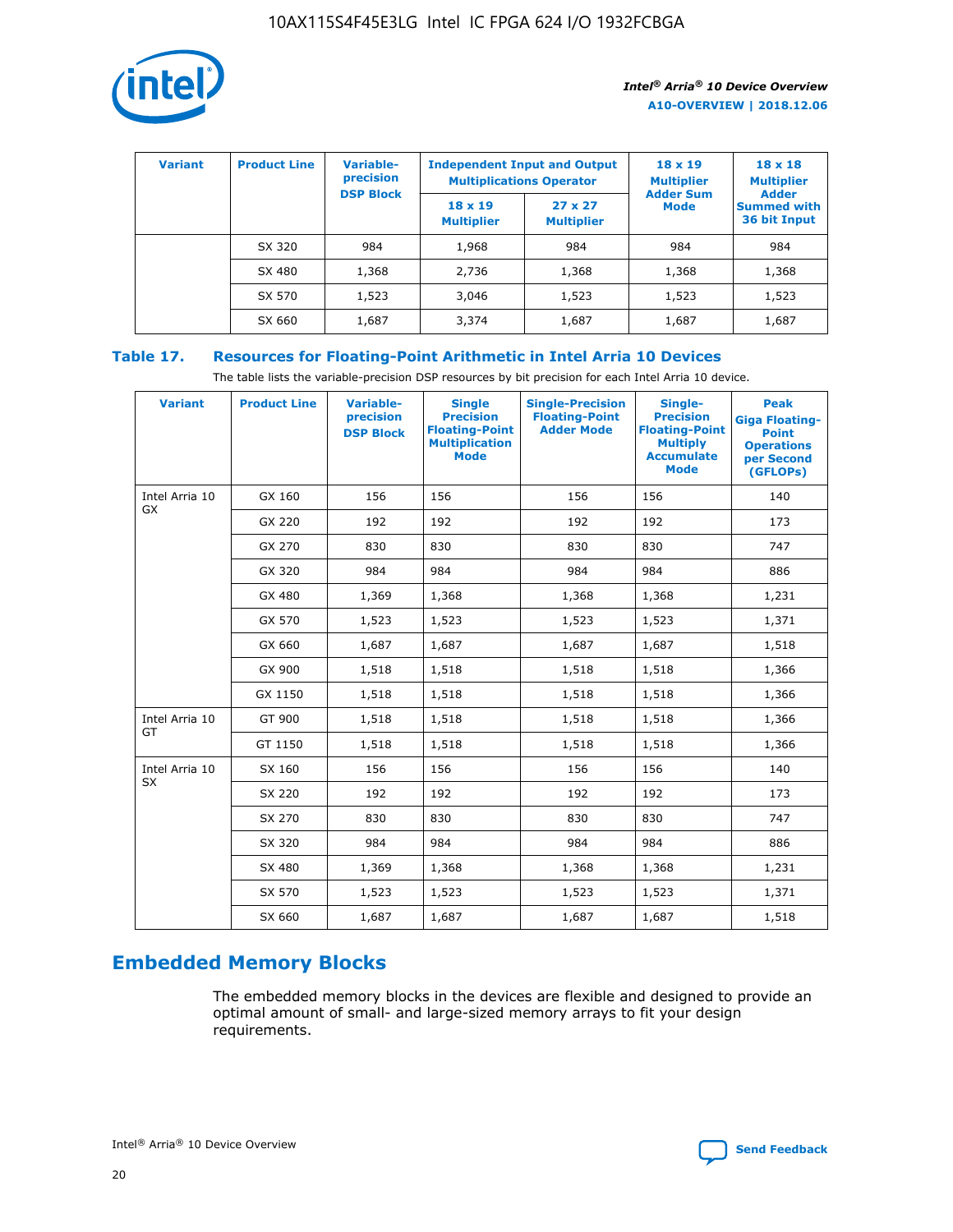

# **Types of Embedded Memory**

The Intel Arria 10 devices contain two types of memory blocks:

- 20 Kb M20K blocks—blocks of dedicated memory resources. The M20K blocks are ideal for larger memory arrays while still providing a large number of independent ports.
- 640 bit memory logic array blocks (MLABs)—enhanced memory blocks that are configured from dual-purpose logic array blocks (LABs). The MLABs are ideal for wide and shallow memory arrays. The MLABs are optimized for implementation of shift registers for digital signal processing (DSP) applications, wide and shallow FIFO buffers, and filter delay lines. Each MLAB is made up of ten adaptive logic modules (ALMs). In the Intel Arria 10 devices, you can configure these ALMs as ten 32 x 2 blocks, giving you one 32 x 20 simple dual-port SRAM block per MLAB.

# **Embedded Memory Capacity in Intel Arria 10 Devices**

|                   | <b>Product</b> |              | <b>M20K</b>         | <b>MLAB</b>  |                     | <b>Total RAM Bit</b> |
|-------------------|----------------|--------------|---------------------|--------------|---------------------|----------------------|
| <b>Variant</b>    | Line           | <b>Block</b> | <b>RAM Bit (Kb)</b> | <b>Block</b> | <b>RAM Bit (Kb)</b> | (Kb)                 |
| Intel Arria 10 GX | GX 160         | 440          | 8,800               | 1,680        | 1,050               | 9,850                |
|                   | GX 220         | 587          | 11,740              | 2,703        | 1,690               | 13,430               |
|                   | GX 270         | 750          | 15,000              | 3,922        | 2,452               | 17,452               |
|                   | GX 320         | 891          | 17,820              | 4,363        | 2,727               | 20,547               |
|                   | GX 480         | 1,431        | 28,620              | 6,662        | 4,164               | 32,784               |
|                   | GX 570         | 1,800        | 36,000              | 8,153        | 5,096               | 41,096               |
|                   | GX 660         | 2,131        | 42,620              | 9,260        | 5,788               | 48,408               |
|                   | GX 900         | 2,423        | 48,460              | 15,017       | 9,386               | 57,846               |
|                   | GX 1150        | 2,713        | 54,260              | 20,774       | 12,984              | 67,244               |
| Intel Arria 10 GT | GT 900         | 2,423        | 48,460              | 15,017       | 9,386               | 57,846               |
|                   | GT 1150        | 2,713        | 54,260              | 20,774       | 12,984              | 67,244               |
| Intel Arria 10 SX | SX 160         | 440          | 8,800               | 1,680        | 1,050               | 9,850                |
|                   | SX 220         | 587          | 11,740              | 2,703        | 1,690               | 13,430               |
|                   | SX 270         | 750          | 15,000              | 3,922        | 2,452               | 17,452               |
|                   | SX 320         | 891          | 17,820              | 4,363        | 2,727               | 20,547               |
|                   | SX 480         | 1,431        | 28,620              | 6,662        | 4,164               | 32,784               |
|                   | SX 570         | 1,800        | 36,000              | 8,153        | 5,096               | 41,096               |
|                   | SX 660         | 2,131        | 42,620              | 9,260        | 5,788               | 48,408               |

#### **Table 18. Embedded Memory Capacity and Distribution in Intel Arria 10 Devices**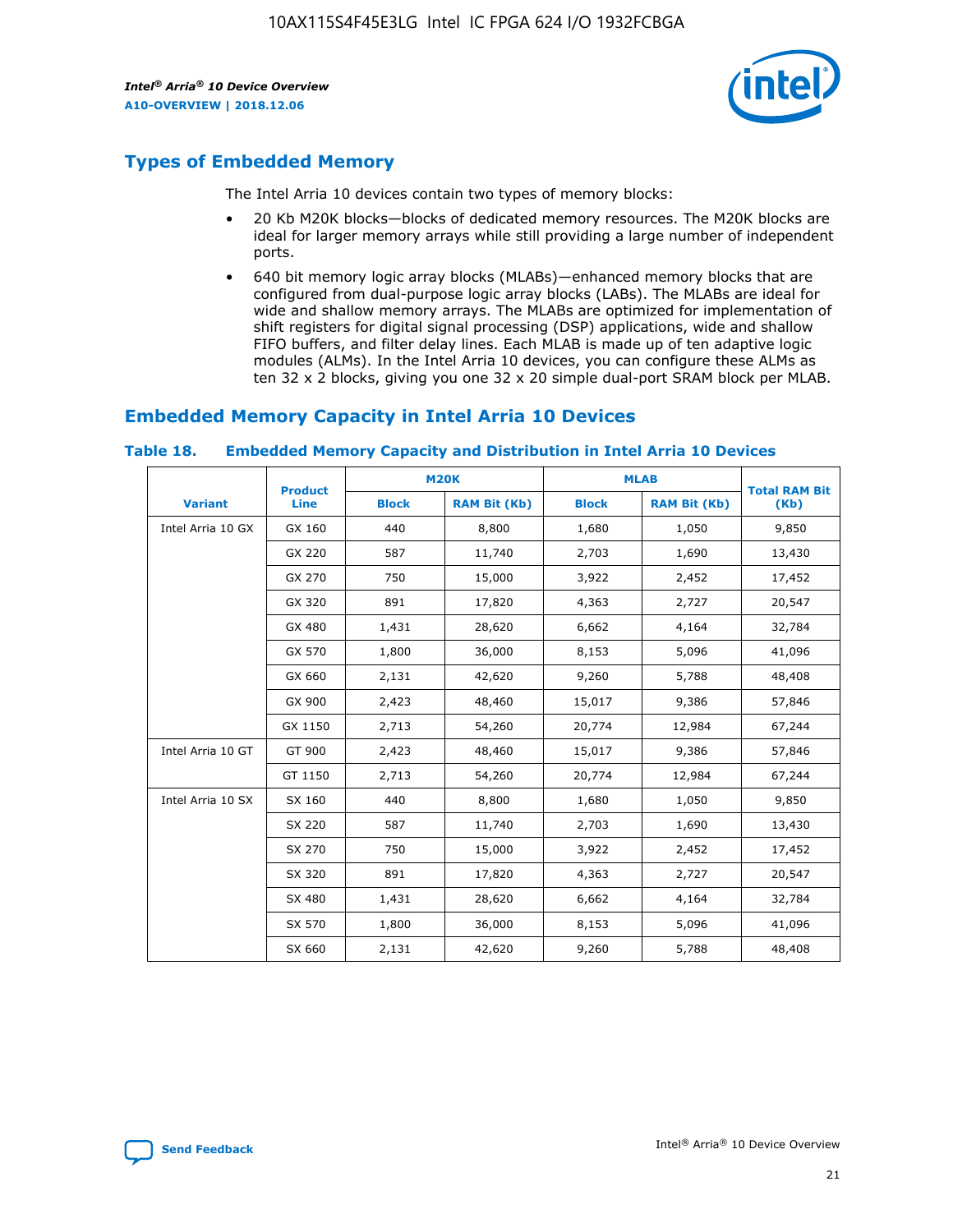

## **Embedded Memory Configurations for Single-port Mode**

#### **Table 19. Single-port Embedded Memory Configurations for Intel Arria 10 Devices**

This table lists the maximum configurations supported for single-port RAM and ROM modes.

| <b>Memory Block</b> | Depth (bits) | <b>Programmable Width</b> |
|---------------------|--------------|---------------------------|
| MLAB                | 32           | x16, x18, or x20          |
|                     | 64(10)       | x8, x9, x10               |
| M20K                | 512          | x40, x32                  |
|                     | 1K           | x20, x16                  |
|                     | 2K           | x10, x8                   |
|                     | 4K           | x5, x4                    |
|                     | 8K           | x2                        |
|                     | 16K          | x1                        |

# **Clock Networks and PLL Clock Sources**

The clock network architecture is based on Intel's global, regional, and peripheral clock structure. This clock structure is supported by dedicated clock input pins, fractional clock synthesis PLLs, and integer I/O PLLs.

## **Clock Networks**

The Intel Arria 10 core clock networks are capable of up to 800 MHz fabric operation across the full industrial temperature range. For the external memory interface, the clock network supports the hard memory controller with speeds up to 2,400 Mbps in a quarter-rate transfer.

To reduce power consumption, the Intel Quartus Prime software identifies all unused sections of the clock network and powers them down.

## **Fractional Synthesis and I/O PLLs**

Intel Arria 10 devices contain up to 32 fractional synthesis PLLs and up to 16 I/O PLLs that are available for both specific and general purpose uses in the core:

- Fractional synthesis PLLs—located in the column adjacent to the transceiver blocks
- I/O PLLs—located in each bank of the 48 I/Os

## **Fractional Synthesis PLLs**

You can use the fractional synthesis PLLs to:

- Reduce the number of oscillators that are required on your board
- Reduce the number of clock pins that are used in the device by synthesizing multiple clock frequencies from a single reference clock source

<sup>(10)</sup> Supported through software emulation and consumes additional MLAB blocks.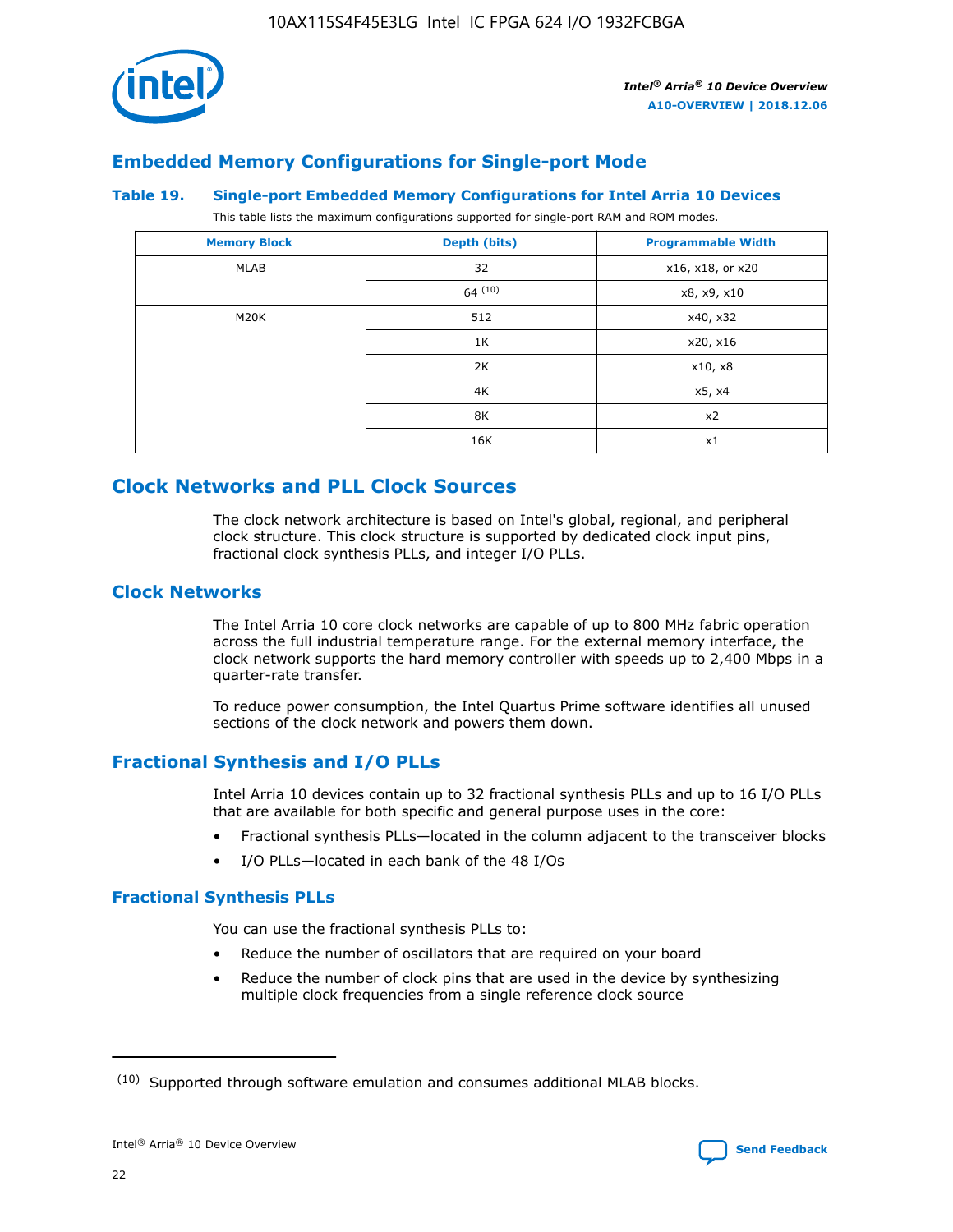

The fractional synthesis PLLs support the following features:

- Reference clock frequency synthesis for transceiver CMU and Advanced Transmit (ATX) PLLs
- Clock network delay compensation
- Zero-delay buffering
- Direct transmit clocking for transceivers
- Independently configurable into two modes:
	- Conventional integer mode equivalent to the general purpose PLL
	- Enhanced fractional mode with third order delta-sigma modulation
- PLL cascading

#### **I/O PLLs**

The integer mode I/O PLLs are located in each bank of 48 I/Os. You can use the I/O PLLs to simplify the design of external memory and high-speed LVDS interfaces.

In each I/O bank, the I/O PLLs are adjacent to the hard memory controllers and LVDS SERDES. Because these PLLs are tightly coupled with the I/Os that need to use them, it makes it easier to close timing.

You can use the I/O PLLs for general purpose applications in the core such as clock network delay compensation and zero-delay buffering.

Intel Arria 10 devices support PLL-to-PLL cascading.

## **FPGA General Purpose I/O**

Intel Arria 10 devices offer highly configurable GPIOs. Each I/O bank contains 48 general purpose I/Os and a high-efficiency hard memory controller.

The following list describes the features of the GPIOs:

- Consist of 3 V I/Os for high-voltage application and LVDS I/Os for differential signaling
	- Up to two 3 V I/O banks, available in some devices, that support up to 3 V I/O standards
	- LVDS I/O banks that support up to 1.8 V I/O standards
- Support a wide range of single-ended and differential I/O interfaces
- LVDS speeds up to 1.6 Gbps
- Each LVDS pair of pins has differential input and output buffers, allowing you to configure the LVDS direction for each pair.
- Programmable bus hold and weak pull-up
- Programmable differential output voltage  $(V_{OD})$  and programmable pre-emphasis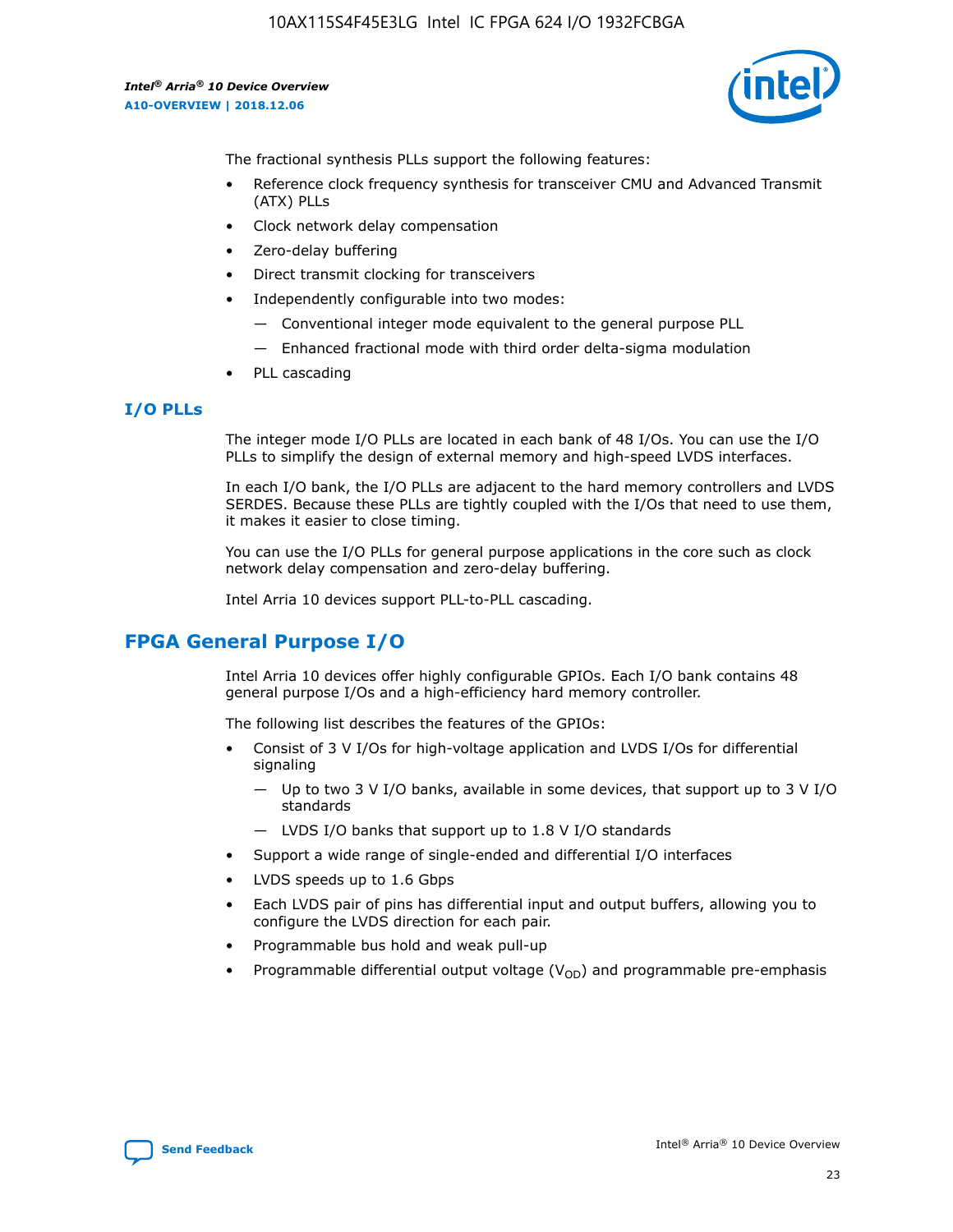

- Series (R<sub>S</sub>) and parallel (R<sub>T</sub>) on-chip termination (OCT) for all I/O banks with OCT calibration to limit the termination impedance variation
- On-chip dynamic termination that has the ability to swap between series and parallel termination, depending on whether there is read or write on a common bus for signal integrity
- Easy timing closure support using the hard read FIFO in the input register path, and delay-locked loop (DLL) delay chain with fine and coarse architecture

# **External Memory Interface**

Intel Arria 10 devices offer massive external memory bandwidth, with up to seven 32 bit DDR4 memory interfaces running at up to 2,400 Mbps. This bandwidth provides additional ease of design, lower power, and resource efficiencies of hardened highperformance memory controllers.

The memory interface within Intel Arria 10 FPGAs and SoCs delivers the highest performance and ease of use. You can configure up to a maximum width of 144 bits when using the hard or soft memory controllers. If required, you can bypass the hard memory controller and use a soft controller implemented in the user logic.

Each I/O contains a hardened DDR read/write path (PHY) capable of performing key memory interface functionality such as read/write leveling, FIFO buffering to lower latency and improve margin, timing calibration, and on-chip termination.

The timing calibration is aided by the inclusion of hard microcontrollers based on Intel's Nios® II technology, specifically tailored to control the calibration of multiple memory interfaces. This calibration allows the Intel Arria 10 device to compensate for any changes in process, voltage, or temperature either within the Intel Arria 10 device itself, or within the external memory device. The advanced calibration algorithms ensure maximum bandwidth and robust timing margin across all operating conditions.

In addition to parallel memory interfaces, Intel Arria 10 devices support serial memory technologies such as the Hybrid Memory Cube (HMC). The HMC is supported by the Intel Arria 10 high-speed serial transceivers which connect up to four HMC links, with each link running at data rates up to 15 Gbps.

#### **Related Information**

#### [External Memory Interface Spec Estimator](http://www.altera.com/technology/memory/estimator/mem-emif-index.html)

Provides a parametric tool that allows you to find and compare the performance of the supported external memory interfaces in IntelFPGAs.

## **Memory Standards Supported by Intel Arria 10 Devices**

The I/Os are designed to provide high performance support for existing and emerging external memory standards.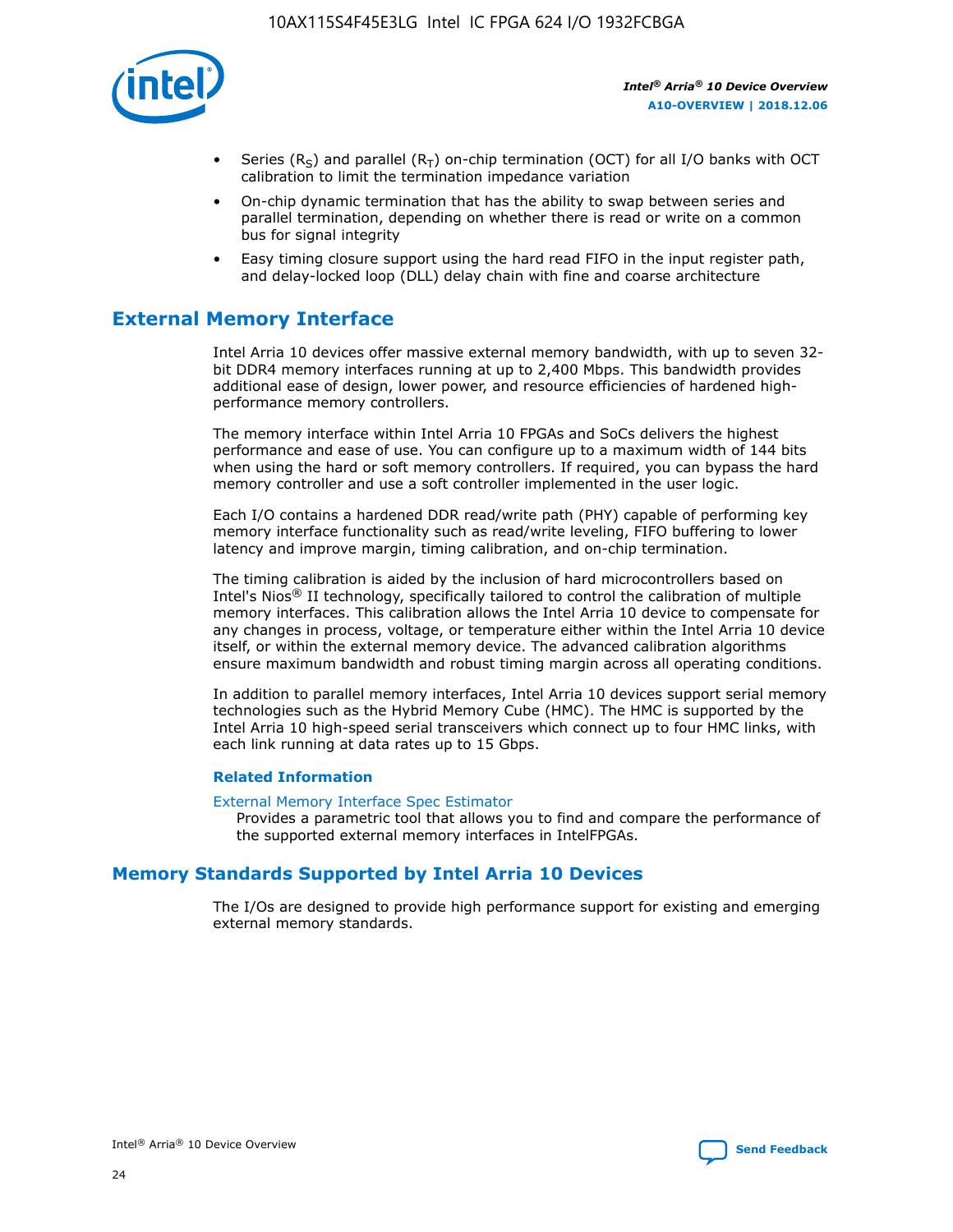

#### **Table 20. Memory Standards Supported by the Hard Memory Controller**

This table lists the overall capability of the hard memory controller. For specific details, refer to the External Memory Interface Spec Estimator and Intel Arria 10 Device Datasheet.

| <b>Memory Standard</b> | <b>Rate Support</b> | <b>Ping Pong PHY Support</b> | <b>Maximum Frequency</b><br>(MHz) |
|------------------------|---------------------|------------------------------|-----------------------------------|
| <b>DDR4 SDRAM</b>      | Quarter rate        | Yes                          | 1,067                             |
|                        |                     |                              | 1,200                             |
| <b>DDR3 SDRAM</b>      | Half rate           | Yes                          | 533                               |
|                        |                     |                              | 667                               |
|                        | Quarter rate        | Yes                          | 1,067                             |
|                        |                     |                              | 1,067                             |
| <b>DDR3L SDRAM</b>     | Half rate           | Yes                          | 533                               |
|                        |                     |                              | 667                               |
|                        | Quarter rate        | Yes                          | 933                               |
|                        |                     |                              | 933                               |
| LPDDR3 SDRAM           | Half rate           |                              | 533                               |
|                        | Quarter rate        |                              | 800                               |

#### **Table 21. Memory Standards Supported by the Soft Memory Controller**

| <b>Memory Standard</b>      | <b>Rate Support</b> | <b>Maximum Frequency</b><br>(MHz) |
|-----------------------------|---------------------|-----------------------------------|
| <b>RLDRAM 3 (11)</b>        | Quarter rate        | 1,200                             |
| ODR IV SRAM <sup>(11)</sup> | Quarter rate        | 1,067                             |
| <b>ODR II SRAM</b>          | Full rate           | 333                               |
|                             | Half rate           | 633                               |
| <b>ODR II+ SRAM</b>         | Full rate           | 333                               |
|                             | Half rate           | 633                               |
| <b>ODR II+ Xtreme SRAM</b>  | Full rate           | 333                               |
|                             | Half rate           | 633                               |

#### **Table 22. Memory Standards Supported by the HPS Hard Memory Controller**

The hard processor system (HPS) is available in Intel Arria 10 SoC devices only.

| <b>Memory Standard</b> | <b>Rate Support</b> | <b>Maximum Frequency</b><br>(MHz) |
|------------------------|---------------------|-----------------------------------|
| <b>DDR4 SDRAM</b>      | Half rate           | 1,200                             |
| <b>DDR3 SDRAM</b>      | Half rate           | 1,067                             |
| <b>DDR3L SDRAM</b>     | Half rate           | 933                               |

<sup>(11)</sup> Intel Arria 10 devices support this external memory interface using hard PHY with soft memory controller.

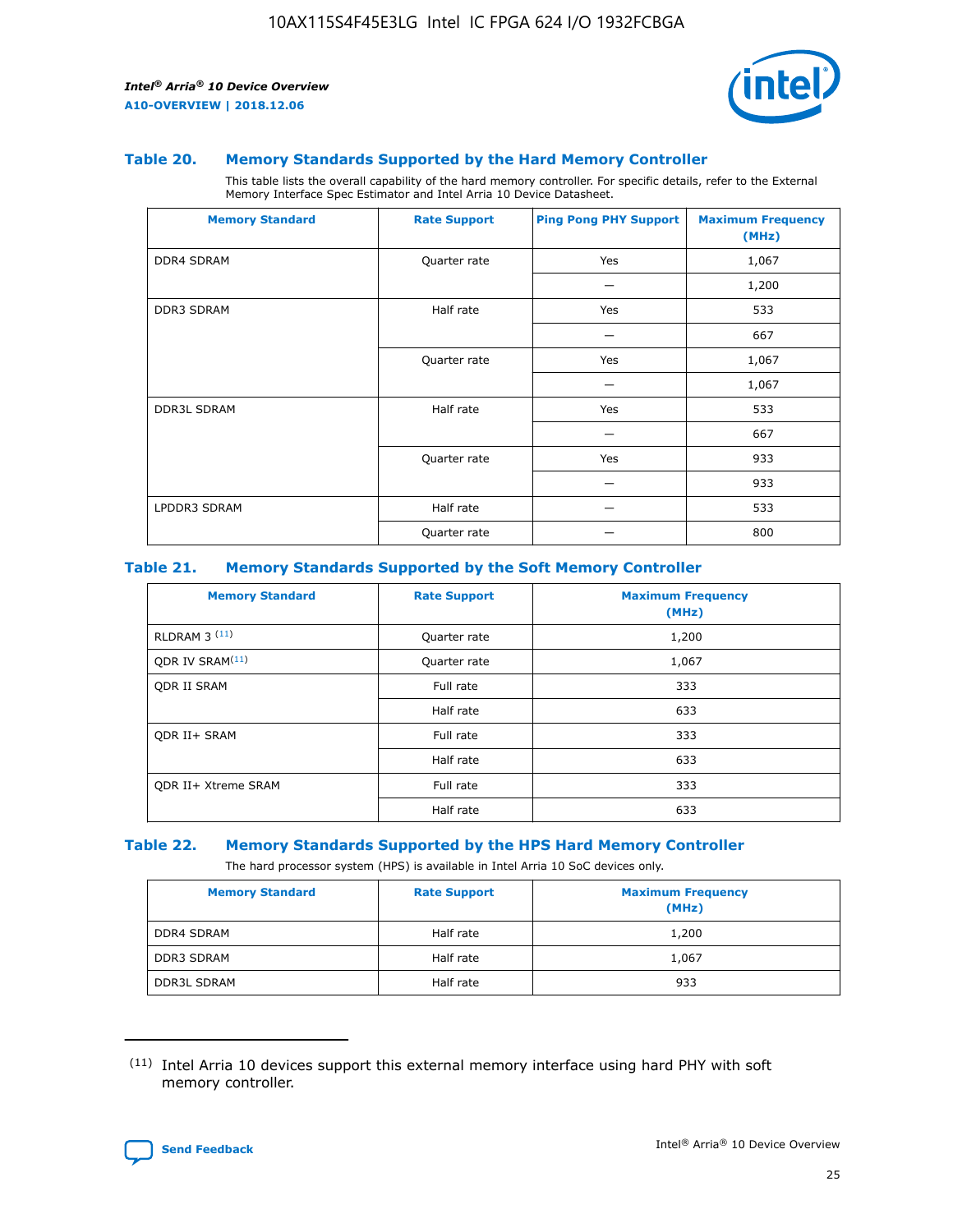

#### **Related Information**

#### [Intel Arria 10 Device Datasheet](https://www.intel.com/content/www/us/en/programmable/documentation/mcn1413182292568.html#mcn1413182153340)

Lists the memory interface performance according to memory interface standards, rank or chip select configurations, and Intel Arria 10 device speed grades.

# **PCIe Gen1, Gen2, and Gen3 Hard IP**

Intel Arria 10 devices contain PCIe hard IP that is designed for performance and ease-of-use:

- Includes all layers of the PCIe stack—transaction, data link and physical layers.
- Supports PCIe Gen3, Gen2, and Gen1 Endpoint and Root Port in x1, x2, x4, or x8 lane configuration.
- Operates independently from the core logic—optional configuration via protocol (CvP) allows the PCIe link to power up and complete link training in less than 100 ms while the Intel Arria 10 device completes loading the programming file for the rest of the FPGA.
- Provides added functionality that makes it easier to support emerging features such as Single Root I/O Virtualization (SR-IOV) and optional protocol extensions.
- Provides improved end-to-end datapath protection using ECC.
- Supports FPGA configuration via protocol (CvP) using PCIe at Gen3, Gen2, or Gen1 speed.

#### **Related Information**

PCS Features on page 30

# **Enhanced PCS Hard IP for Interlaken and 10 Gbps Ethernet**

## **Interlaken Support**

The Intel Arria 10 enhanced PCS hard IP provides integrated Interlaken PCS supporting rates up to 25.8 Gbps per lane.

The Interlaken PCS is based on the proven functionality of the PCS developed for Intel's previous generation FPGAs, which demonstrated interoperability with Interlaken ASSP vendors and third-party IP suppliers. The Interlaken PCS is present in every transceiver channel in Intel Arria 10 devices.

#### **Related Information**

PCS Features on page 30

## **10 Gbps Ethernet Support**

The Intel Arria 10 enhanced PCS hard IP supports 10GBASE-R PCS compliant with IEEE 802.3 10 Gbps Ethernet (10GbE). The integrated hard IP support for 10GbE and the 10 Gbps transceivers save external PHY cost, board space, and system power.

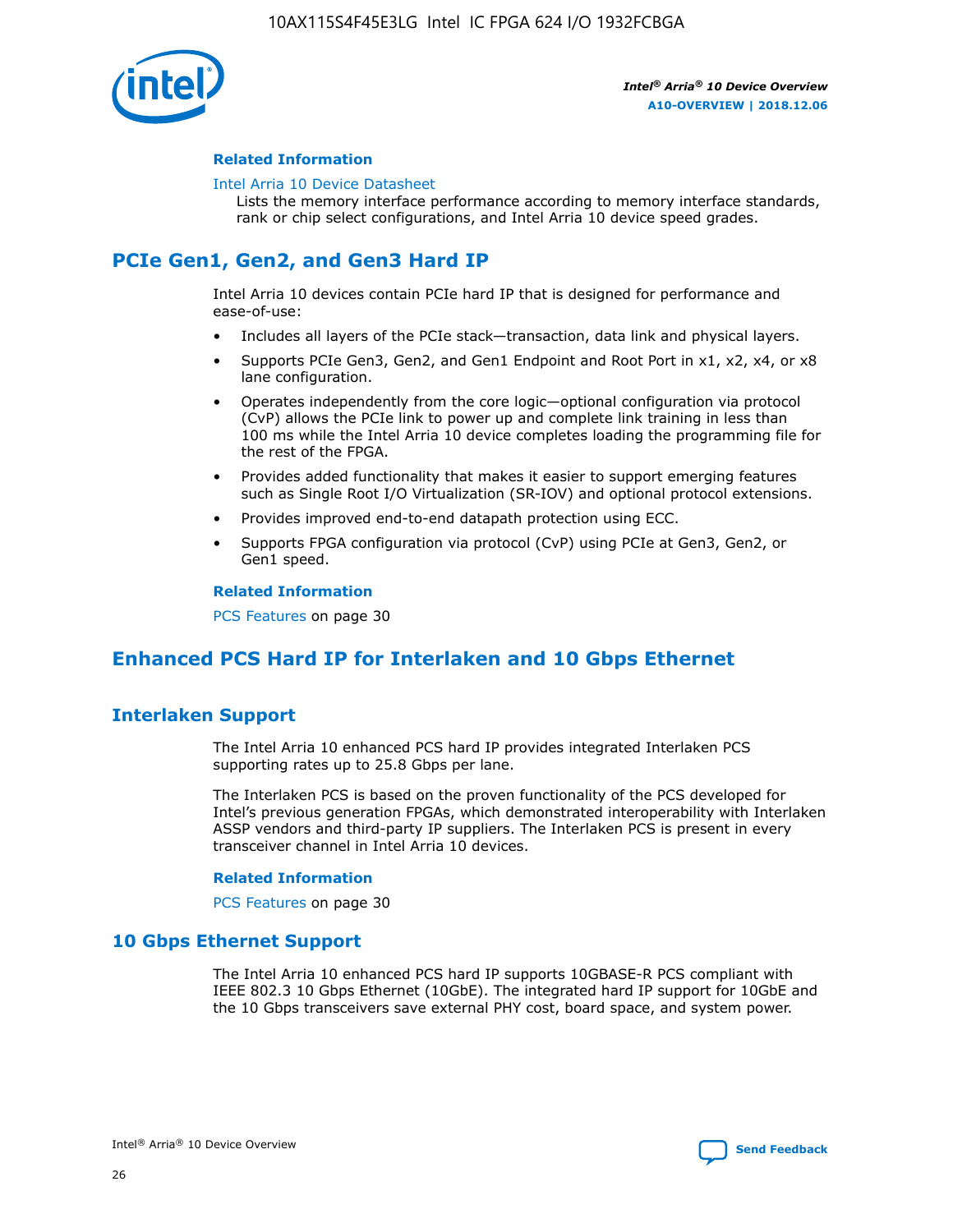

The scalable hard IP supports multiple independent 10GbE ports while using a single PLL for all the 10GBASE-R PCS instantiations, which saves on core logic resources and clock networks:

- Simplifies multiport 10GbE systems compared to XAUI interfaces that require an external XAUI-to-10G PHY.
- Incorporates Electronic Dispersion Compensation (EDC), which enables direct connection to standard 10 Gbps XFP and SFP+ pluggable optical modules.
- Supports backplane Ethernet applications and includes a hard 10GBASE-KR Forward Error Correction (FEC) circuit that you can use for 10 Gbps and 40 Gbps applications.

The 10 Gbps Ethernet PCS hard IP and 10GBASE-KR FEC are present in every transceiver channel.

#### **Related Information**

PCS Features on page 30

# **Low Power Serial Transceivers**

Intel Arria 10 FPGAs and SoCs include lowest power transceivers that deliver high bandwidth, throughput and low latency.

Intel Arria 10 devices deliver the industry's lowest power consumption per transceiver channel:

- 12.5 Gbps transceivers at as low as 242 mW
- 10 Gbps transceivers at as low as 168 mW
- 6 Gbps transceivers at as low as 117 mW

Intel Arria 10 transceivers support various data rates according to application:

- Chip-to-chip and chip-to-module applications—from 1 Gbps up to 25.8 Gbps
- Long reach and backplane applications—from 1 Gbps up to 12.5 with advanced adaptive equalization
- Critical power sensitive applications—from 1 Gbps up to 11.3 Gbps using lower power modes

The combination of 20 nm process technology and architectural advances provide the following benefits:

- Significant reduction in die area and power consumption
- Increase of up to two times in transceiver I/O density compared to previous generation devices while maintaining optimal signal integrity
- Up to 72 total transceiver channels—you can configure up to 6 of these channels to run as fast as 25.8 Gbps
- All channels feature continuous data rate support up to the maximum rated speed

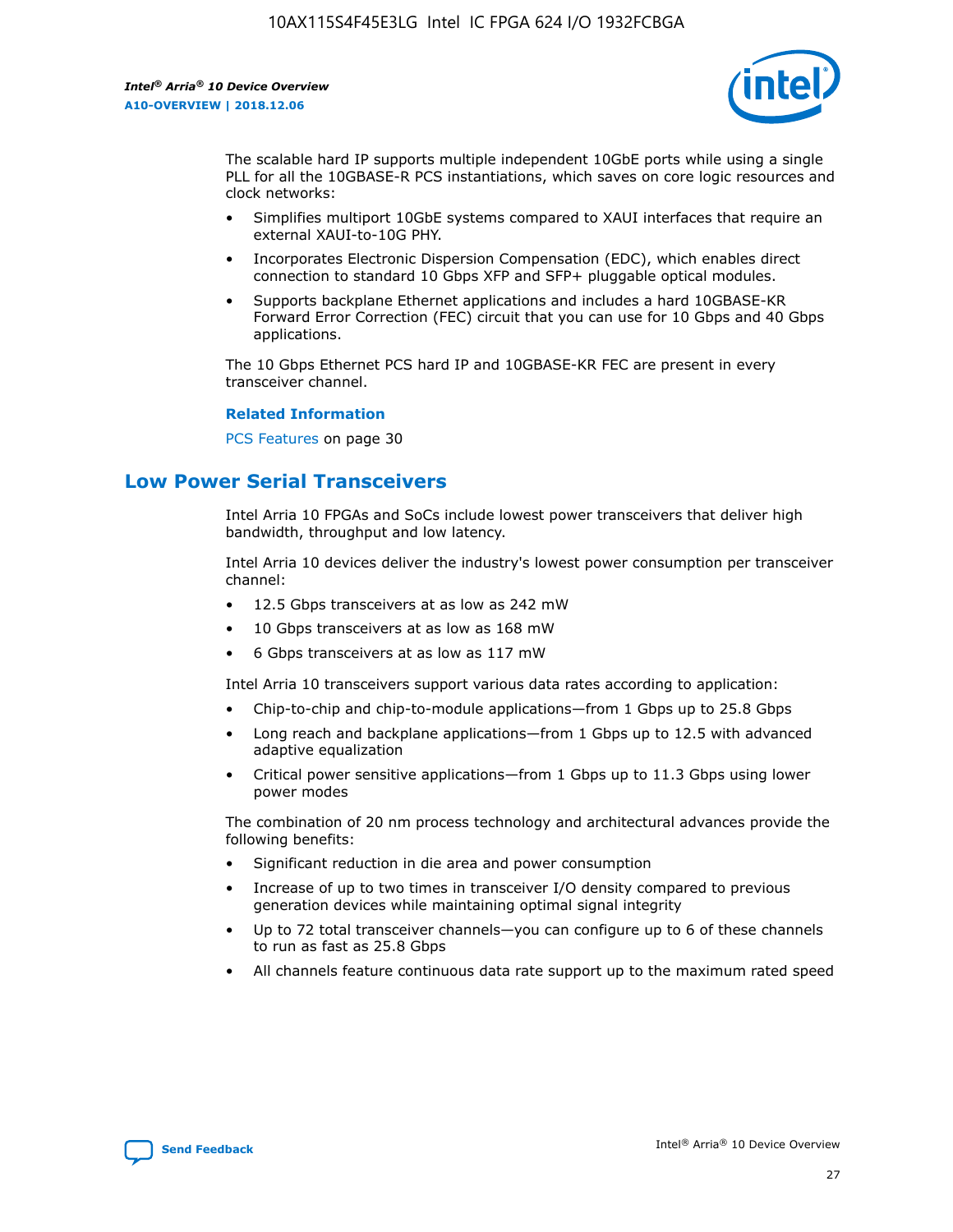



## **Figure 6. Intel Arria 10 Transceiver Block Architecture**

## **Transceiver Channels**

All transceiver channels feature a dedicated Physical Medium Attachment (PMA) and a hardened Physical Coding Sublayer (PCS).

- The PMA provides primary interfacing capabilities to physical channels.
- The PCS typically handles encoding/decoding, word alignment, and other preprocessing functions before transferring data to the FPGA core fabric.

A transceiver channel consists of a PMA and a PCS block. Most transceiver banks have 6 channels. There are some transceiver banks that contain only 3 channels.

A wide variety of bonded and non-bonded data rate configurations is possible using a highly configurable clock distribution network. Up to 80 independent transceiver data rates can be configured.

The following figures are graphical representations of top views of the silicon die, which correspond to reverse views for flip chip packages. Different Intel Arria 10 devices may have different floorplans than the ones shown in the figures.

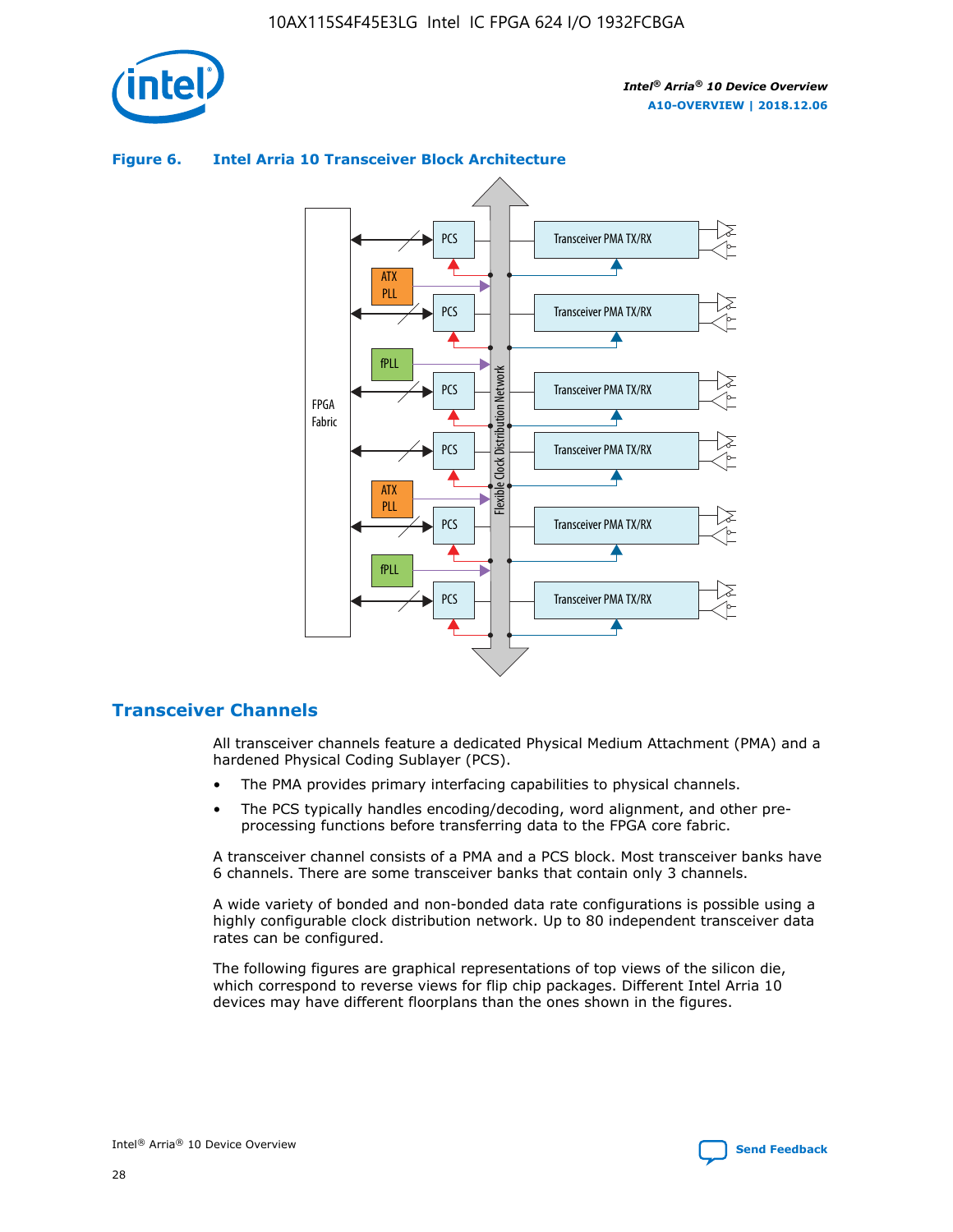

## **Figure 7. Device Chip Overview for Intel Arria 10 GX and GT Devices**



M20K Internal Memory Blocks Core Logic Fabric Transceiver Channels Hard IP Per Transceiver: Standard PCS and Enhanced PCS Hard IPs PCI Express Gen3 Hard IP Fractional PLLs M20K Internal Memory Blocks PCI Express Gen3 Hard IP Variable Precision DSP Blocks I/O PLLs Hard Memory Controllers, General-Purpose I/O Cells, LVDS Hard Processor Subsystem, Dual-Core ARM Cortex A9 M20K Internal Memory Blocks Variable Precision DSP Blocks M20K Internal Memory Blocks Core Logic Fabric I/O PLLs Hard Memory Controllers, General-Purpose I/O Cells, LVDS M20K Internal Memory Blocks Variable Precision DSP Blocks M20K Internal Memory Blocks Transceiver Channels Hard IP Per Transceiver: Standard PCS and Enhanced PCS Hard IPs PCI Express Gen3 Hard IP Fractional PLLs PCI Express Gen3 Hard IP  $\ddot{\cdot}$ Hard PCS Transceiver PMA fPLL ATX (LC) Hard PCS Transceiver PMA **Transmit** Hard PCS Transceiver PMA PLL fPLL Hard PCS Transceiver PMA Transceiver Clock Networks ATX (LC) Hard PCS Transceiver PMA Transmi Hard PCS Transceiver PMA PLL fPLL Hard PCS Transceiver PMA Transceiver PMA Hard PCS ATX (LC) **Transmit** Hard PCS Transceiver PMA PLL Unused transceiver chann can be used as additional transceiver transmit PLLs

## **PMA Features**

Intel Arria 10 transceivers provide exceptional signal integrity at data rates up to 25.8 Gbps. Clocking options include ultra-low jitter ATX PLLs (LC tank based), clock multiplier unit (CMU) PLLs, and fractional PLLs.

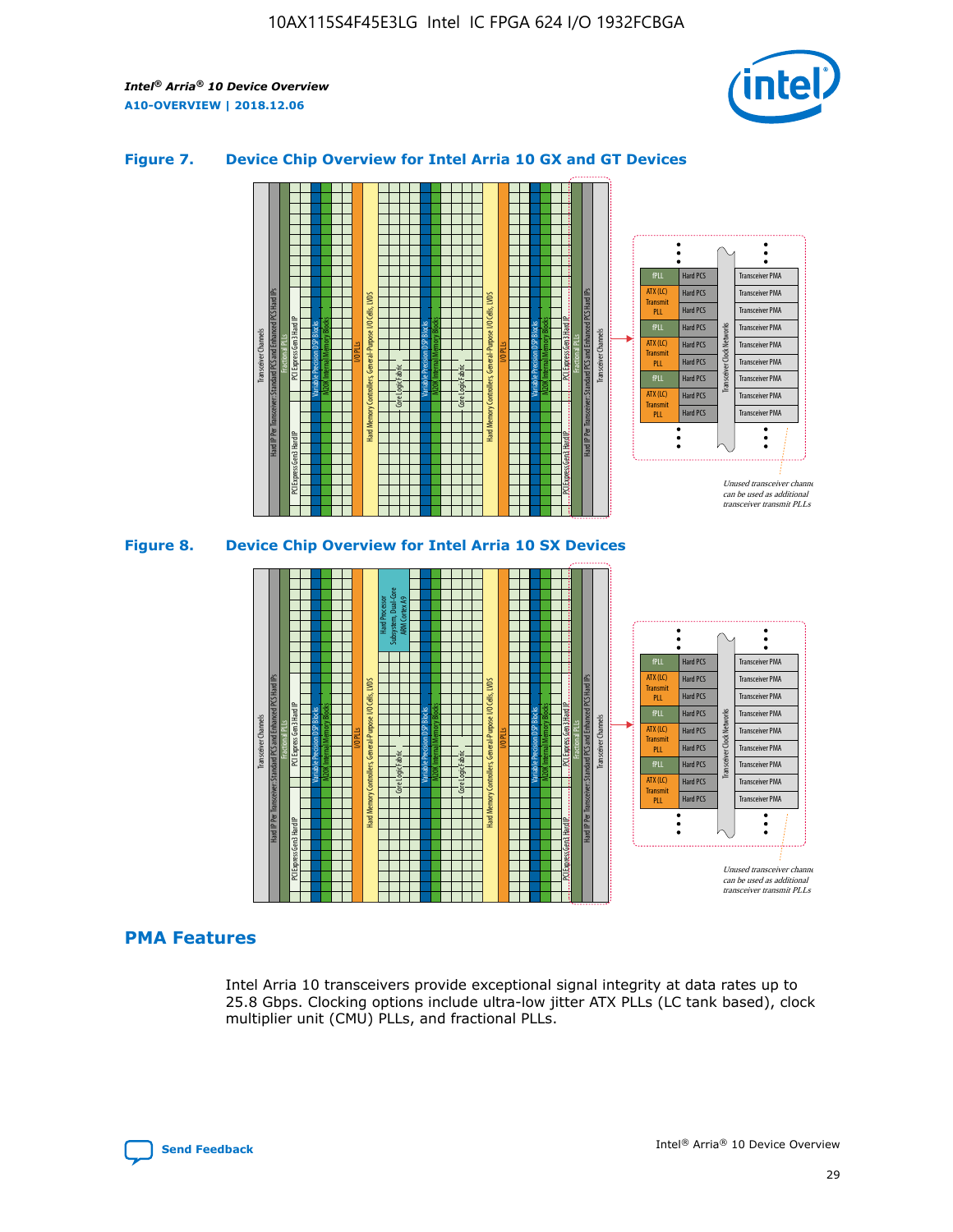

Each transceiver channel contains a channel PLL that can be used as the CMU PLL or clock data recovery (CDR) PLL. In CDR mode, the channel PLL recovers the receiver clock and data in the transceiver channel. Up to 80 independent data rates can be configured on a single Intel Arria 10 device.

## **Table 23. PMA Features of the Transceivers in Intel Arria 10 Devices**

| <b>Feature</b>                                             | <b>Capability</b>                                                                                                                                                                                                             |
|------------------------------------------------------------|-------------------------------------------------------------------------------------------------------------------------------------------------------------------------------------------------------------------------------|
| Chip-to-Chip Data Rates                                    | 1 Gbps to 17.4 Gbps (Intel Arria 10 GX devices)<br>1 Gbps to 25.8 Gbps (Intel Arria 10 GT devices)                                                                                                                            |
| Backplane Support                                          | Drive backplanes at data rates up to 12.5 Gbps                                                                                                                                                                                |
| Optical Module Support                                     | SFP+/SFP, XFP, CXP, QSFP/QSFP28, CFP/CFP2/CFP4                                                                                                                                                                                |
| Cable Driving Support                                      | SFP+ Direct Attach, PCI Express over cable, eSATA                                                                                                                                                                             |
| Transmit Pre-Emphasis                                      | 4-tap transmit pre-emphasis and de-emphasis to compensate for system channel loss                                                                                                                                             |
| Continuous Time Linear<br>Equalizer (CTLE)                 | Dual mode, high-gain, and high-data rate, linear receive equalization to compensate for<br>system channel loss                                                                                                                |
| Decision Feedback Equalizer<br>(DFE)                       | 7-fixed and 4-floating tap DFE to equalize backplane channel loss in the presence of<br>crosstalk and noisy environments                                                                                                      |
| Variable Gain Amplifier                                    | Optimizes the signal amplitude prior to the CDR sampling and operates in fixed and<br>adaptive modes                                                                                                                          |
| Altera Digital Adaptive<br>Parametric Tuning (ADAPT)       | Fully digital adaptation engine to automatically adjust all link equalization parameters-<br>including CTLE, DFE, and variable gain amplifier blocks—that provide optimal link margin<br>without intervention from user logic |
| Precision Signal Integrity<br>Calibration Engine (PreSICE) | Hardened calibration controller to quickly calibrate all transceiver control parameters on<br>power-up, which provides the optimal signal integrity and jitter performance                                                    |
| Advanced Transmit (ATX)<br>PLL                             | Low jitter ATX (LC tank based) PLLs with continuous tuning range to cover a wide range of<br>standard and proprietary protocols                                                                                               |
| <b>Fractional PLLs</b>                                     | On-chip fractional frequency synthesizers to replace on-board crystal oscillators and reduce<br>system cost                                                                                                                   |
| Digitally Assisted Analog<br><b>CDR</b>                    | Superior jitter tolerance with fast lock time                                                                                                                                                                                 |
| Dynamic Partial<br>Reconfiguration                         | Allows independent control of the Avalon memory-mapped interface of each transceiver<br>channel for the highest transceiver flexibility                                                                                       |
| Multiple PCS-PMA and PCS-<br>PLD interface widths          | 8-, 10-, 16-, 20-, 32-, 40-, or 64-bit interface widths for flexibility of deserialization width,<br>encoding, and reduced latency                                                                                            |

## **PCS Features**

This table summarizes the Intel Arria 10 transceiver PCS features. You can use the transceiver PCS to support a wide range of protocols ranging from 1 Gbps to 25.8 Gbps.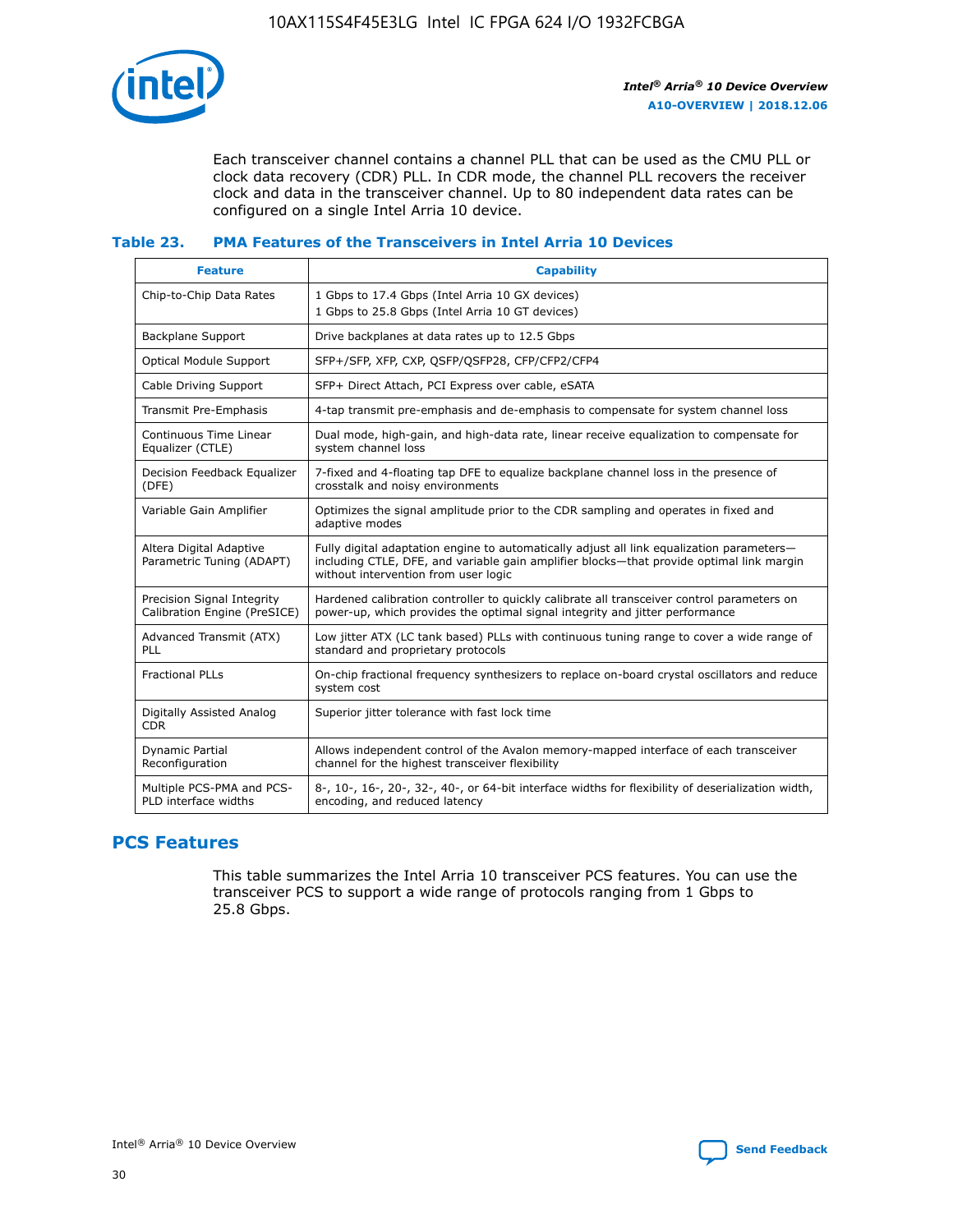

| <b>PCS</b>          | <b>Description</b>                                                                                                                                                                                                                                                                                                                                                                                             |
|---------------------|----------------------------------------------------------------------------------------------------------------------------------------------------------------------------------------------------------------------------------------------------------------------------------------------------------------------------------------------------------------------------------------------------------------|
| Standard PCS        | Operates at a data rate up to 12 Gbps<br>Supports protocols such as PCI-Express, CPRI 4.2+, GigE, IEEE 1588 in Hard PCS<br>Implements other protocols using Basic/Custom (Standard PCS) transceiver<br>configuration rules.                                                                                                                                                                                    |
| <b>Enhanced PCS</b> | Performs functions common to most serial data industry standards, such as word<br>alignment, encoding/decoding, and framing, before data is sent or received off-chip<br>through the PMA<br>• Handles data transfer to and from the FPGA fabric<br>Handles data transfer internally to and from the PMA<br>Provides frequency compensation<br>Performs channel bonding for multi-channel low skew applications |
| PCIe Gen3 PCS       | Supports the seamless switching of Data and Clock between the Gen1, Gen2, and Gen3<br>data rates<br>Provides support for PIPE 3.0 features<br>Supports the PIPE interface with the Hard IP enabled, as well as with the Hard IP<br>bypassed                                                                                                                                                                    |

#### **Related Information**

- PCIe Gen1, Gen2, and Gen3 Hard IP on page 26
- Interlaken Support on page 26
- 10 Gbps Ethernet Support on page 26

## **PCS Protocol Support**

This table lists some of the protocols supported by the Intel Arria 10 transceiver PCS. For more information about the blocks in the transmitter and receiver data paths, refer to the related information.

| <b>Protocol</b>                                 | <b>Data Rate</b><br>(Gbps) | <b>Transceiver IP</b>       | <b>PCS Support</b>                      |
|-------------------------------------------------|----------------------------|-----------------------------|-----------------------------------------|
| PCIe Gen3 x1, x2, x4, x8                        | 8.0                        | Native PHY (PIPE)           | Standard PCS and PCIe<br>Gen3 PCS       |
| PCIe Gen2 x1, x2, x4, x8                        | 5.0                        | Native PHY (PIPE)           | <b>Standard PCS</b>                     |
| PCIe Gen1 x1, x2, x4, x8                        | 2.5                        | Native PHY (PIPE)           | Standard PCS                            |
| 1000BASE-X Gigabit Ethernet                     | 1.25                       | Native PHY                  | <b>Standard PCS</b>                     |
| 1000BASE-X Gigabit Ethernet with<br>IEEE 1588v2 | 1.25                       | Native PHY                  | Standard PCS                            |
| 10GBASE-R                                       | 10.3125                    | Native PHY                  | <b>Enhanced PCS</b>                     |
| 10GBASE-R with IEEE 1588v2                      | 10.3125                    | Native PHY                  | <b>Enhanced PCS</b>                     |
| 10GBASE-R with KR FEC                           | 10.3125                    | Native PHY                  | <b>Enhanced PCS</b>                     |
| 10GBASE-KR and 1000BASE-X                       | 10.3125                    | 1G/10GbE and 10GBASE-KR PHY | Standard PCS and<br><b>Enhanced PCS</b> |
| Interlaken (CEI-6G/11G)                         | 3.125 to 17.4              | Native PHY                  | <b>Enhanced PCS</b>                     |
| SFI-S/SFI-5.2                                   | 11.2                       | Native PHY                  | <b>Enhanced PCS</b>                     |
| 10G SDI                                         | 10.692                     | Native PHY                  | <b>Enhanced PCS</b>                     |
|                                                 |                            |                             | continued                               |

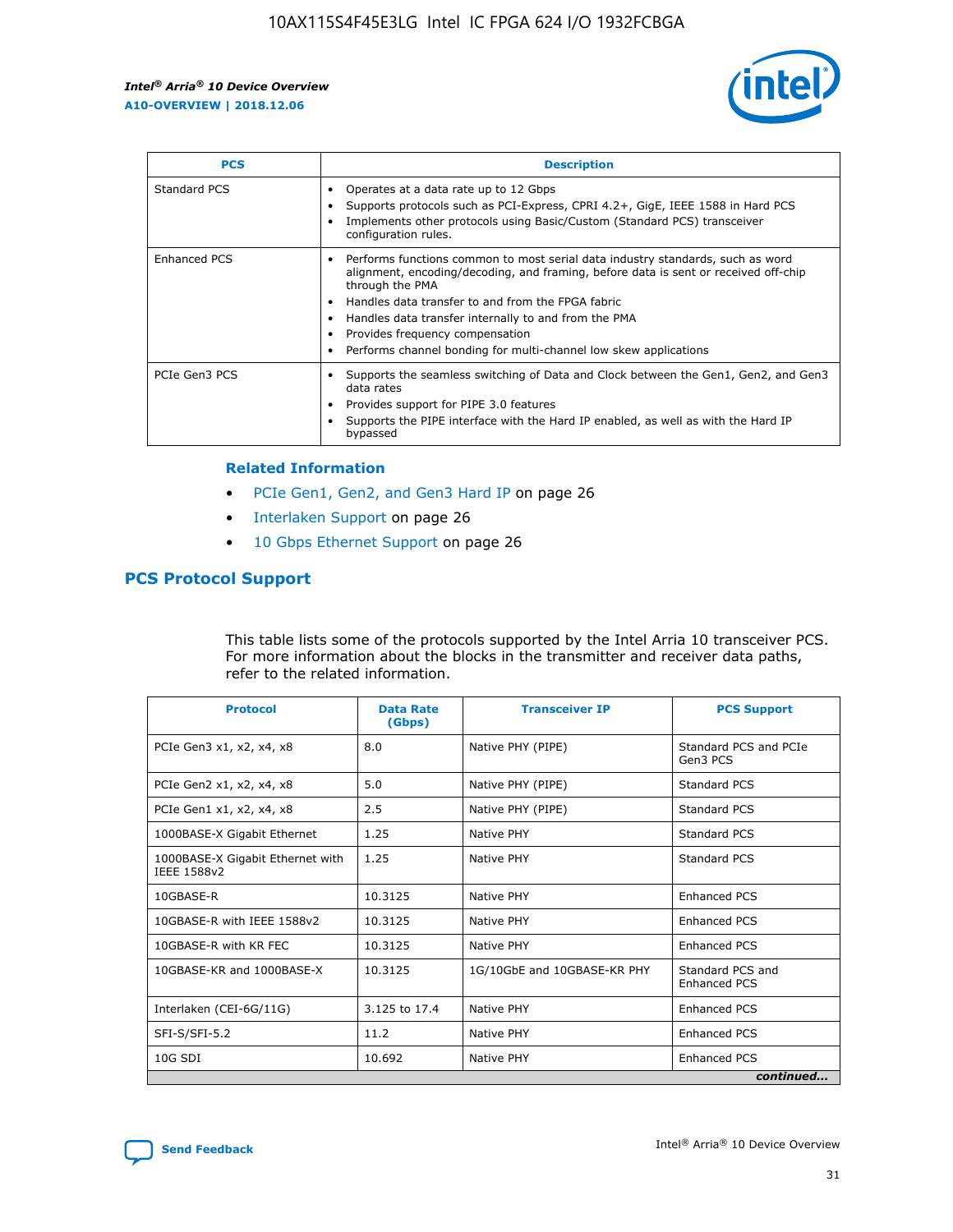

| <b>Protocol</b>      | <b>Data Rate</b><br>(Gbps) | <b>Transceiver IP</b> | <b>PCS Support</b> |
|----------------------|----------------------------|-----------------------|--------------------|
| CPRI 6.0 (64B/66B)   | 0.6144 to<br>10.1376       | Native PHY            | Enhanced PCS       |
| CPRI 4.2 (8B/10B)    | 0.6144 to<br>9.8304        | Native PHY            | Standard PCS       |
| OBSAI RP3 v4.2       | 0.6144 to 6.144            | Native PHY            | Standard PCS       |
| SD-SDI/HD-SDI/3G-SDI | $0.143(12)$ to<br>2.97     | Native PHY            | Standard PCS       |

## **Related Information**

#### [Intel Arria 10 Transceiver PHY User Guide](https://www.intel.com/content/www/us/en/programmable/documentation/nik1398707230472.html#nik1398707091164)

Provides more information about the supported transceiver protocols and PHY IP, the PMA architecture, and the standard, enhanced, and PCIe Gen3 PCS architecture.

# **SoC with Hard Processor System**

Each SoC device combines an FPGA fabric and a hard processor system (HPS) in a single device. This combination delivers the flexibility of programmable logic with the power and cost savings of hard IP in these ways:

- Reduces board space, system power, and bill of materials cost by eliminating a discrete embedded processor
- Allows you to differentiate the end product in both hardware and software, and to support virtually any interface standard
- Extends the product life and revenue through in-field hardware and software updates

 $(12)$  The 0.143 Gbps data rate is supported using oversampling of user logic that you must implement in the FPGA fabric.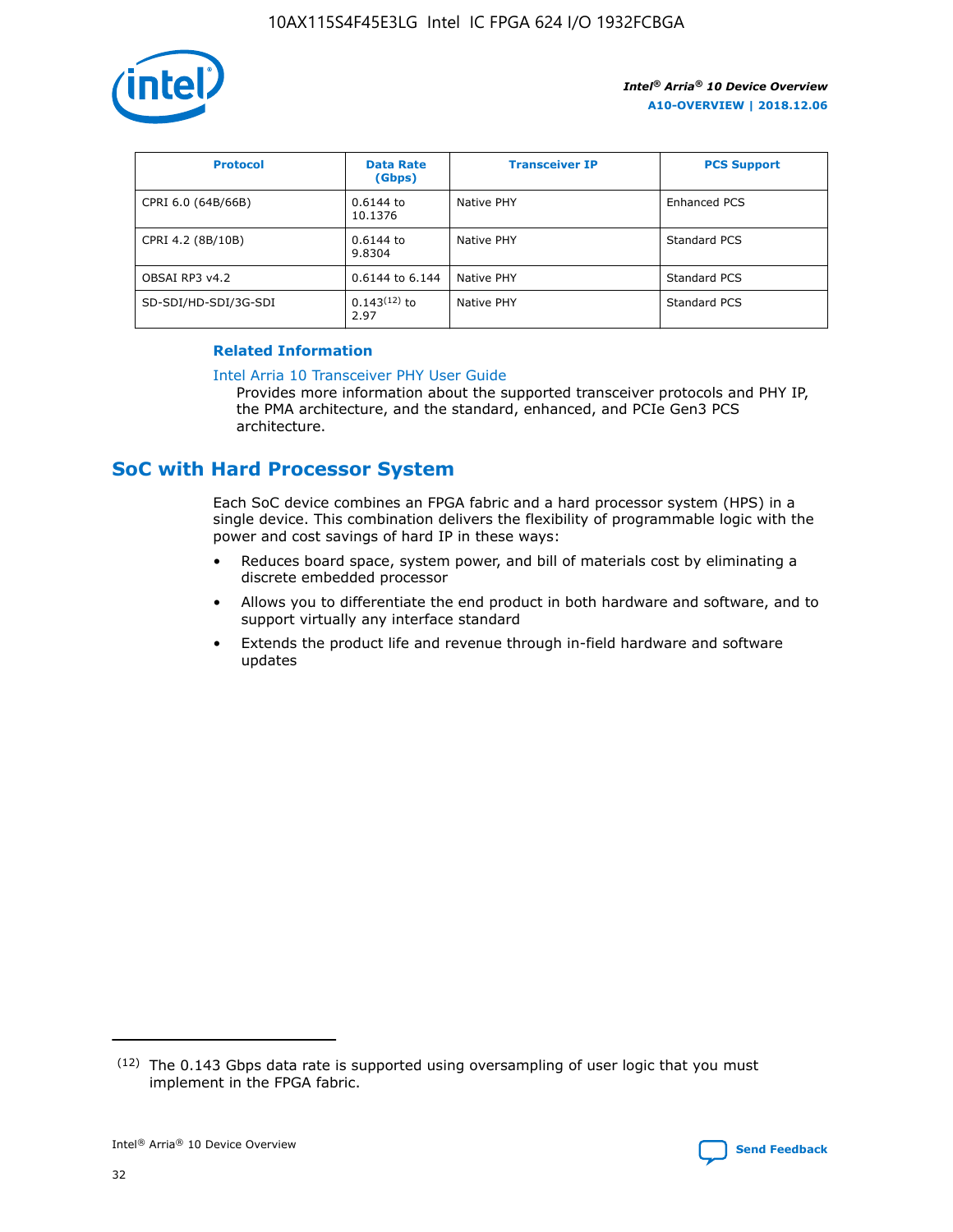

#### **Figure 9. HPS Block Diagram**

This figure shows a block diagram of the HPS with the dual ARM Cortex-A9 MPCore processor.



## **Key Advantages of 20-nm HPS**

The 20-nm HPS strikes a balance between enabling maximum software compatibility with 28-nm SoCs while still improving upon the 28-nm HPS architecture. These improvements address the requirements of the next generation target markets such as wireless and wireline communications, compute and storage equipment, broadcast and military in terms of performance, memory bandwidth, connectivity via backplane and security.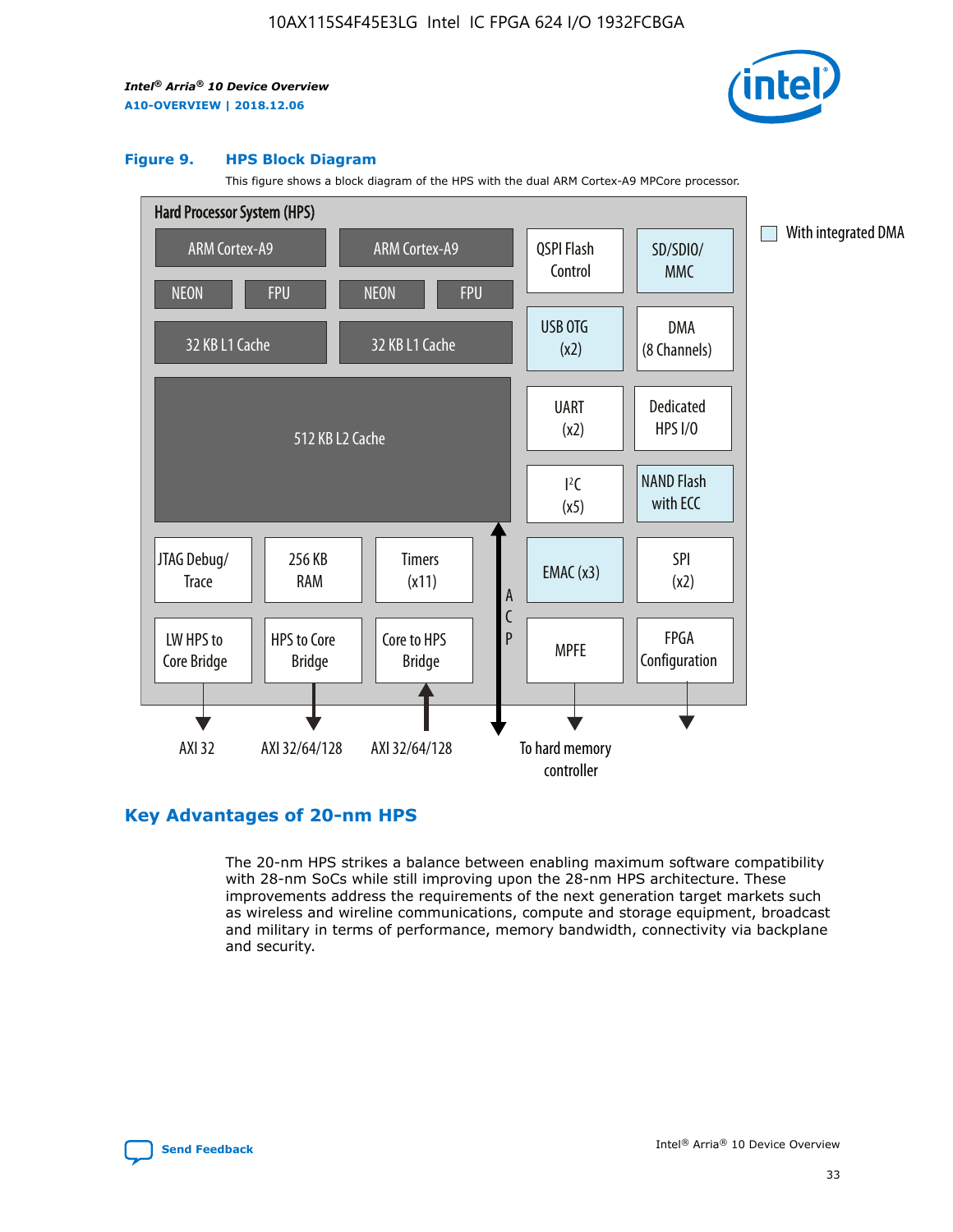

## **Table 24. Improvements in 20 nm HPS**

This table lists the key improvements of the 20 nm HPS compared to the 28 nm HPS.

| Advantages/<br><b>Improvements</b>                          | <b>Description</b>                                                                                                                                                                                                                                                                                                                                                                                                                                                                                                                                                                                                                                                                                                                                                                                                                                                                                                      |
|-------------------------------------------------------------|-------------------------------------------------------------------------------------------------------------------------------------------------------------------------------------------------------------------------------------------------------------------------------------------------------------------------------------------------------------------------------------------------------------------------------------------------------------------------------------------------------------------------------------------------------------------------------------------------------------------------------------------------------------------------------------------------------------------------------------------------------------------------------------------------------------------------------------------------------------------------------------------------------------------------|
| Increased performance and<br>overdrive capability           | While the nominal processor frequency is 1.2 GHz, the 20 nm HPS offers an "overdrive"<br>feature which enables a higher processor operating frequency. This requires a higher supply<br>voltage value that is unique to the HPS and may require a separate regulator.                                                                                                                                                                                                                                                                                                                                                                                                                                                                                                                                                                                                                                                   |
| Increased processor memory<br>bandwidth and DDR4<br>support | Up to 64-bit DDR4 memory at 2,400 Mbps support is available for the processor. The hard<br>memory controller for the HPS comprises a multi-port front end that manages connections<br>to a single port memory controller. The multi-port front end allows logic core and the HPS<br>to share ports and thereby the available bandwidth of the memory controller.                                                                                                                                                                                                                                                                                                                                                                                                                                                                                                                                                        |
| Flexible I/O sharing                                        | An advanced I/O pin muxing scheme allows improved sharing of I/O between the HPS and<br>the core logic. The following types of I/O are available for SoC:<br>17 dedicated I/Os-physically located inside the HPS block and are not accessible to<br>logic within the core. The 17 dedicated I/Os are used for HPS clock, resets, and<br>interfacing with boot devices, QSPI, and SD/MMC.<br>48 direct shared I/O-located closest to the HPS block and are ideal for high speed HPS<br>peripherals such as EMAC, USB, and others. There is one bank of 48 I/Os that supports<br>direct sharing where the 48 I/Os can be shared 12 I/Os at a time.<br>Standard (shared) I/O-all standard I/Os can be shared by the HPS peripherals and any<br>logic within the core. For designs where more than 48 I/Os are reguired to fully use all<br>the peripherals in the HPS, these I/Os can be connected through the core logic. |
| <b>EMAC</b> core                                            | Three EMAC cores are available in the HPS. The EMAC cores enable an application to<br>support two redundant Ethernet connections; for example, backplane, or two EMAC cores<br>for managing IEEE 1588 time stamp information while allowing a third EMAC core for debug<br>and configuration. All three EMACs can potentially share the same time stamps, simplifying<br>the 1588 time stamping implementation. A new serial time stamp interface allows core<br>logic to access and read the time stamp values. The integrated EMAC controllers can be<br>connected to external Ethernet PHY through the provided MDIO or I <sup>2</sup> C interface.                                                                                                                                                                                                                                                                  |
| On-chip memory                                              | The on-chip memory is updated to 256 KB support and can support larger data sets and<br>real time algorithms.                                                                                                                                                                                                                                                                                                                                                                                                                                                                                                                                                                                                                                                                                                                                                                                                           |
| <b>ECC</b> enhancements                                     | Improvements in L2 Cache ECC management allow identification of errors down to the<br>address level. ECC enhancements also enable improved error injection and status reporting<br>via the introduction of new memory mapped access to syndrome and data signals.                                                                                                                                                                                                                                                                                                                                                                                                                                                                                                                                                                                                                                                       |
| HPS to FPGA Interconnect<br>Backbone                        | Although the HPS and the Logic Core can operate independently, they are tightly coupled<br>via a high-bandwidth system interconnect built from high-performance ARM AMBA AXI bus<br>bridges. IP bus masters in the FPGA fabric have access to HPS bus slaves via the FPGA-to-<br>HPS interconnect. Similarly, HPS bus masters have access to bus slaves in the core fabric<br>via the HPS-to-FPGA bridge. Both bridges are AMBA AXI-3 compliant and support<br>simultaneous read and write transactions. Up to three masters within the core fabric can<br>share the HPS SDRAM controller with the processor. Additionally, the processor can be used<br>to configure the core fabric under program control via a dedicated 32-bit configuration port.                                                                                                                                                                  |
| FPGA configuration and HPS<br>booting                       | The FPGA fabric and HPS in the SoCs are powered independently. You can reduce the clock<br>frequencies or gate the clocks to reduce dynamic power.<br>You can configure the FPGA fabric and boot the HPS independently, in any order, providing<br>you with more design flexibility.                                                                                                                                                                                                                                                                                                                                                                                                                                                                                                                                                                                                                                    |
| Security                                                    | New security features have been introduced for anti-tamper management, secure boot,<br>encryption (AES), and authentication (SHA).                                                                                                                                                                                                                                                                                                                                                                                                                                                                                                                                                                                                                                                                                                                                                                                      |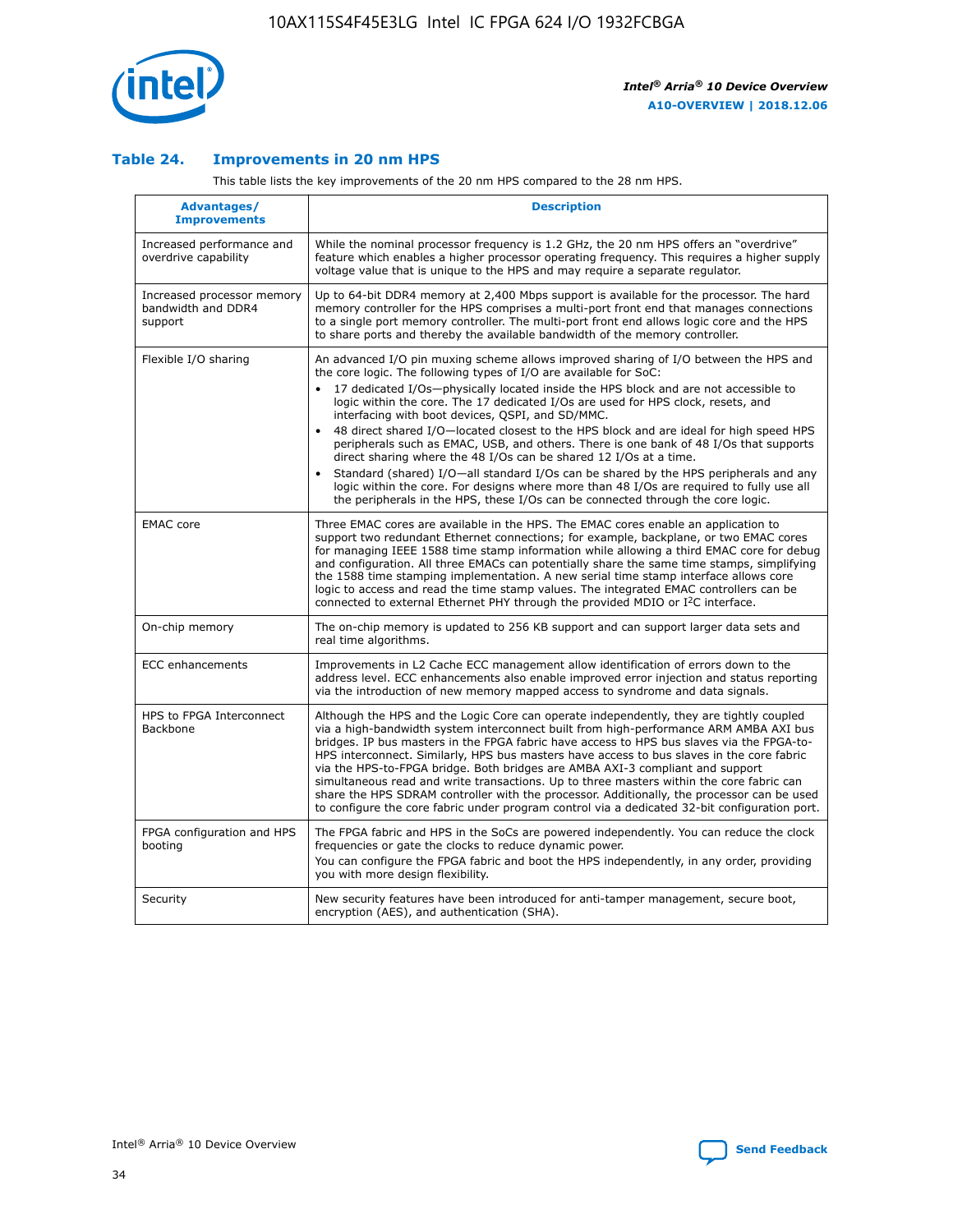

## **Features of the HPS**

The HPS has the following features:

- 1.2-GHz, dual-core ARM Cortex-A9 MPCore processor with up to 1.5-GHz via overdrive
	- ARMv7-A architecture that runs 32-bit ARM instructions, 16-bit and 32-bit Thumb instructions, and 8-bit Java byte codes in Jazelle style
	- Superscalar, variable length, out-of-order pipeline with dynamic branch prediction
	- Instruction Efficiency 2.5 MIPS/MHz, which provides total performance of 7500 MIPS at 1.5 GHz
- Each processor core includes:
	- 32 KB of L1 instruction cache, 32 KB of L1 data cache
	- Single- and double-precision floating-point unit and NEON media engine
	- CoreSight debug and trace technology
	- Snoop Control Unit (SCU) and Acceleration Coherency Port (ACP)
- 512 KB of shared L2 cache
- 256 KB of scratch RAM
- Hard memory controller with support for DDR3, DDR4 and optional error correction code (ECC) support
- Multiport Front End (MPFE) Scheduler interface to the hard memory controller
- 8-channel direct memory access (DMA) controller
- QSPI flash controller with SIO, DIO, QIO SPI Flash support
- NAND flash controller (ONFI 1.0 or later) with DMA and ECC support, updated to support 8 and 16-bit Flash devices and new command DMA to offload CPU for fast power down recovery
- Updated SD/SDIO/MMC controller to eMMC 4.5 with DMA with CE-ATA digital command support
- 3 10/100/1000 Ethernet media access control (MAC) with DMA
- 2 USB On-the-Go (OTG) controllers with DMA
- $\bullet$  5 I<sup>2</sup>C controllers (3 can be used by EMAC for MIO to external PHY)
- 2 UART 16550 Compatible controllers
- 4 serial peripheral interfaces (SPI) (2 Master, 2 Slaves)
- 62 programmable general-purpose I/Os, which includes 48 direct share I/Os that allows the HPS peripherals to connect directly to the FPGA I/Os
- 7 general-purpose timers
- 4 watchdog timers
- Anti-tamper, Secure Boot, Encryption (AES) and Authentication (SHA)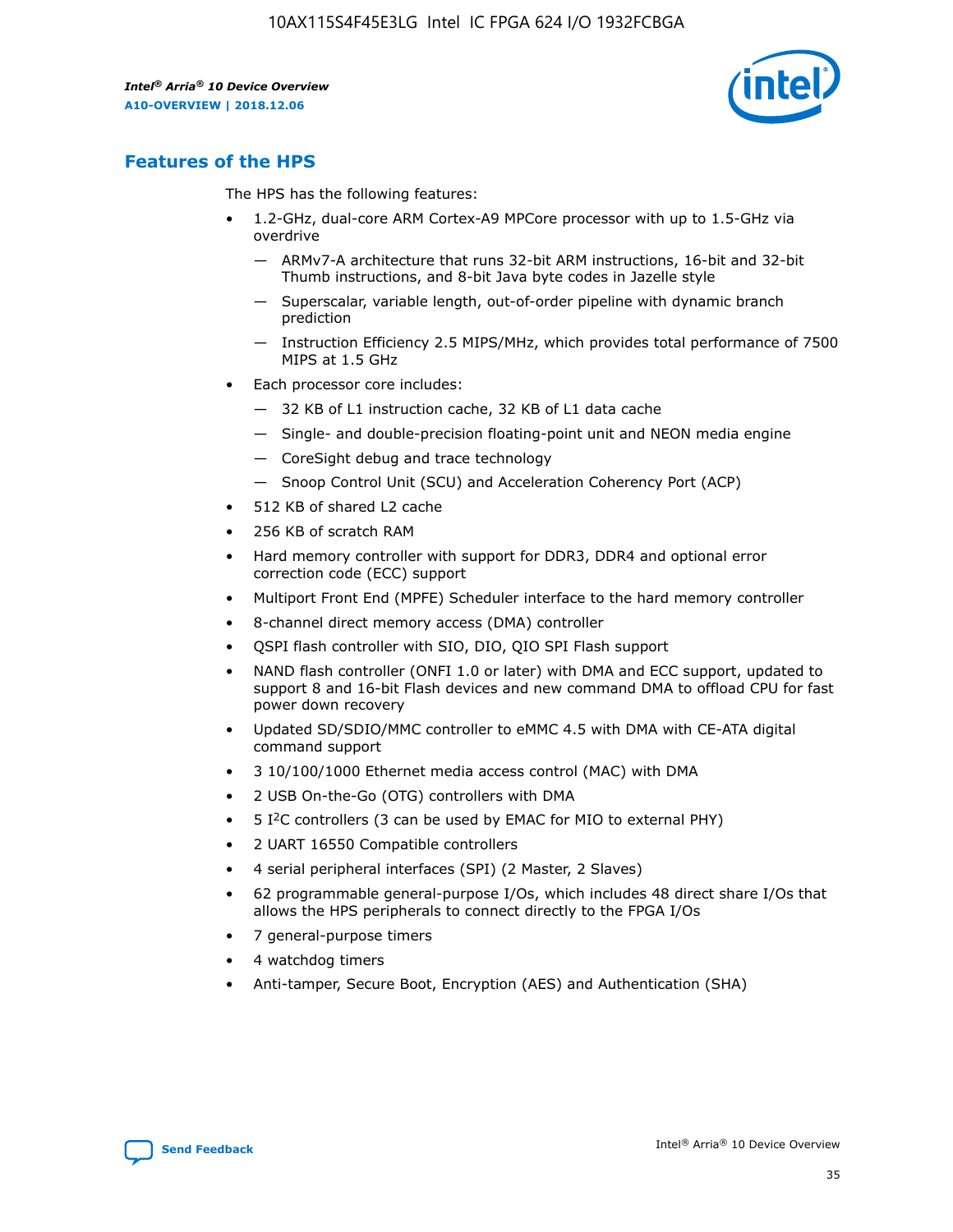

## **System Peripherals and Debug Access Port**

Each Ethernet MAC, USB OTG, NAND flash controller, and SD/MMC controller module has an integrated DMA controller. For modules without an integrated DMA controller, an additional DMA controller module provides up to eight channels of high-bandwidth data transfers. Peripherals that communicate off-chip are multiplexed with other peripherals at the HPS pin level. This allows you to choose which peripherals interface with other devices on your PCB.

The debug access port provides interfaces to industry standard JTAG debug probes and supports ARM CoreSight debug and core traces to facilitate software development.

## **HPS–FPGA AXI Bridges**

The HPS–FPGA bridges, which support the Advanced Microcontroller Bus Architecture (AMBA) Advanced eXtensible Interface (AXI™) specifications, consist of the following bridges:

- FPGA-to-HPS AMBA AXI bridge—a high-performance bus supporting 32, 64, and 128 bit data widths that allows the FPGA fabric to issue transactions to slaves in the HPS.
- HPS-to-FPGA Avalon/AMBA AXI bridge—a high-performance bus supporting 32, 64, and 128 bit data widths that allows the HPS to issue transactions to slaves in the FPGA fabric.
- Lightweight HPS-to-FPGA AXI bridge—a lower latency 32 bit width bus that allows the HPS to issue transactions to soft peripherals in the FPGA fabric. This bridge is primarily used for control and status register (CSR) accesses to peripherals in the FPGA fabric.

The HPS–FPGA AXI bridges allow masters in the FPGA fabric to communicate with slaves in the HPS logic, and vice versa. For example, the HPS-to-FPGA AXI bridge allows you to share memories instantiated in the FPGA fabric with one or both microprocessors in the HPS, while the FPGA-to-HPS AXI bridge allows logic in the FPGA fabric to access the memory and peripherals in the HPS.

Each HPS–FPGA bridge also provides asynchronous clock crossing for data transferred between the FPGA fabric and the HPS.

#### **HPS SDRAM Controller Subsystem**

The HPS SDRAM controller subsystem contains a multiport SDRAM controller and DDR PHY that are shared between the FPGA fabric (through the FPGA-to-HPS SDRAM interface), the level 2 (L2) cache, and the level 3 (L3) system interconnect. The FPGA-to-HPS SDRAM interface supports AMBA AXI and Avalon® Memory-Mapped (Avalon-MM) interface standards, and provides up to six individual ports for access by masters implemented in the FPGA fabric.

The HPS SDRAM controller supports up to 3 masters (command ports), 3x 64-bit read data ports and 3x 64-bit write data ports.

To maximize memory performance, the SDRAM controller subsystem supports command and data reordering, deficit round-robin arbitration with aging, and high-priority bypass features.

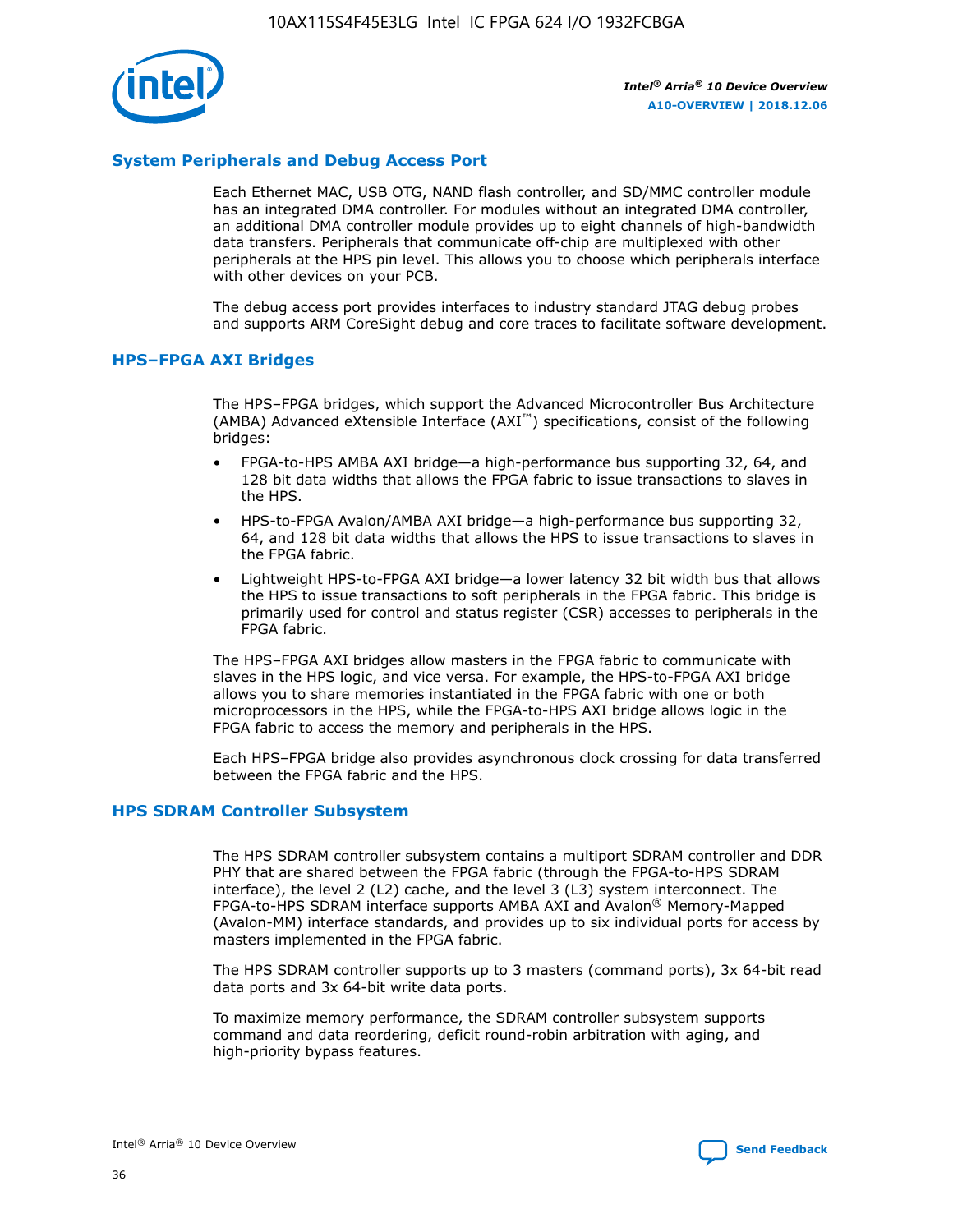

## **FPGA Configuration and HPS Booting**

The FPGA fabric and HPS in the SoC FPGA must be powered at the same time. You can reduce the clock frequencies or gate the clocks to reduce dynamic power.

Once powered, the FPGA fabric and HPS can be configured independently thus providing you with more design flexibility:

- You can boot the HPS independently. After the HPS is running, the HPS can fully or partially reconfigure the FPGA fabric at any time under software control. The HPS can also configure other FPGAs on the board through the FPGA configuration controller.
- Configure the FPGA fabric first, and then boot the HPS from memory accessible to the FPGA fabric.

## **Hardware and Software Development**

For hardware development, you can configure the HPS and connect your soft logic in the FPGA fabric to the HPS interfaces using the Platform Designer system integration tool in the Intel Quartus Prime software.

For software development, the ARM-based SoC FPGA devices inherit the rich software development ecosystem available for the ARM Cortex-A9 MPCore processor. The software development process for Intel SoC FPGAs follows the same steps as those for other SoC devices from other manufacturers. Support for Linux\*, VxWorks\*, and other operating systems are available for the SoC FPGAs. For more information on the operating systems support availability, contact the Intel FPGA sales team.

You can begin device-specific firmware and software development on the Intel SoC FPGA Virtual Target. The Virtual Target is a fast PC-based functional simulation of a target development system—a model of a complete development board. The Virtual Target enables the development of device-specific production software that can run unmodified on actual hardware.

## **Dynamic and Partial Reconfiguration**

The Intel Arria 10 devices support dynamic and partial reconfiguration. You can use dynamic and partial reconfiguration simultaneously to enable seamless reconfiguration of both the device core and transceivers.

## **Dynamic Reconfiguration**

You can reconfigure the PMA and PCS blocks while the device continues to operate. This feature allows you to change the data rates, protocol, and analog settings of a channel in a transceiver bank without affecting on-going data transfer in other transceiver banks. This feature is ideal for applications that require dynamic multiprotocol or multirate support.

## **Partial Reconfiguration**

Using partial reconfiguration, you can reconfigure some parts of the device while keeping the device in operation.

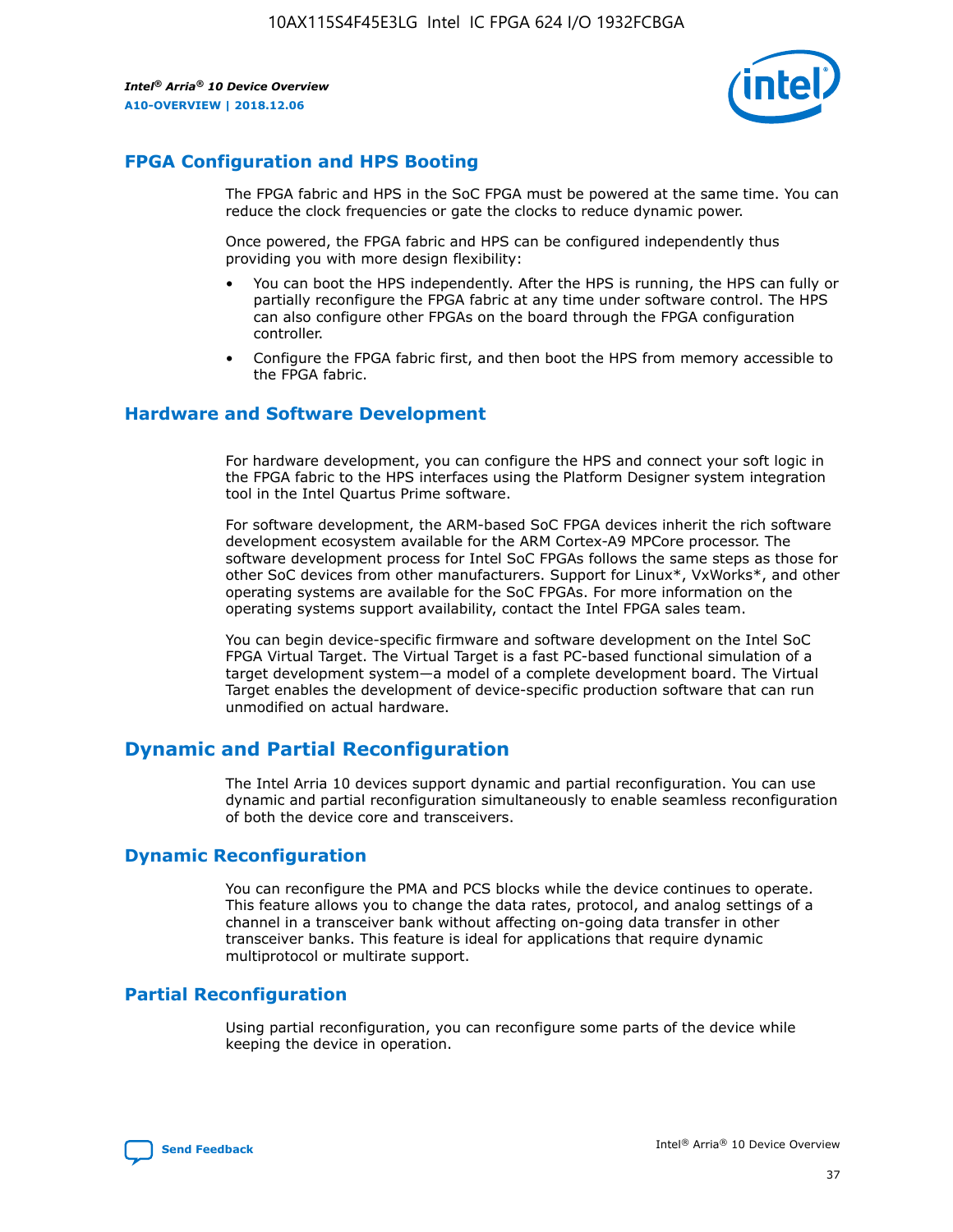

Instead of placing all device functions in the FPGA fabric, you can store some functions that do not run simultaneously in external memory and load them only when required. This capability increases the effective logic density of the device, and lowers cost and power consumption.

In the Intel solution, you do not have to worry about intricate device architecture to perform a partial reconfiguration. The partial reconfiguration capability is built into the Intel Quartus Prime design software, making such time-intensive task simple.

Intel Arria 10 devices support partial reconfiguration in the following configuration options:

- Using an internal host:
	- All supported configuration modes where the FPGA has access to external memory devices such as serial and parallel flash memory.
	- Configuration via Protocol [CvP (PCIe)]
- Using an external host—passive serial (PS), fast passive parallel (FPP) x8, FPP x16, and FPP x32 I/O interface.

# **Enhanced Configuration and Configuration via Protocol**

## **Table 25. Configuration Schemes and Features of Intel Arria 10 Devices**

Intel Arria 10 devices support 1.8 V programming voltage and several configuration schemes.

| <b>Scheme</b>                                                          | <b>Data</b><br><b>Width</b> | <b>Max Clock</b><br>Rate<br>(MHz) | <b>Max Data</b><br>Rate<br>(Mbps)<br>(13) | <b>Decompression</b> | <b>Design</b><br>Security <sup>(1</sup><br>4) | <b>Partial</b><br>Reconfiguration<br>(15) | <b>Remote</b><br><b>System</b><br><b>Update</b> |
|------------------------------------------------------------------------|-----------------------------|-----------------------------------|-------------------------------------------|----------------------|-----------------------------------------------|-------------------------------------------|-------------------------------------------------|
| <b>JTAG</b>                                                            | 1 bit                       | 33                                | 33                                        |                      |                                               | Yes(16)                                   |                                                 |
| Active Serial (AS)<br>through the<br>EPCO-L<br>configuration<br>device | 1 bit,<br>4 bits            | 100                               | 400                                       | Yes                  | Yes                                           | Yes(16)                                   | Yes                                             |
| Passive serial (PS)<br>through CPLD or<br>external<br>microcontroller  | 1 bit                       | 100                               | 100                                       | Yes                  | Yes                                           | Yes <sup>(16)</sup>                       | Parallel<br>Flash<br>Loader<br>(PFL) IP<br>core |
|                                                                        | continued                   |                                   |                                           |                      |                                               |                                           |                                                 |

<sup>(13)</sup> Enabling either compression or design security features affects the maximum data rate. Refer to the Intel Arria 10 Device Datasheet for more information.

<sup>(14)</sup> Encryption and compression cannot be used simultaneously.

 $(15)$  Partial reconfiguration is an advanced feature of the device family. If you are interested in using partial reconfiguration, contact Intel for support.

 $(16)$  Partial configuration can be performed only when it is configured as internal host.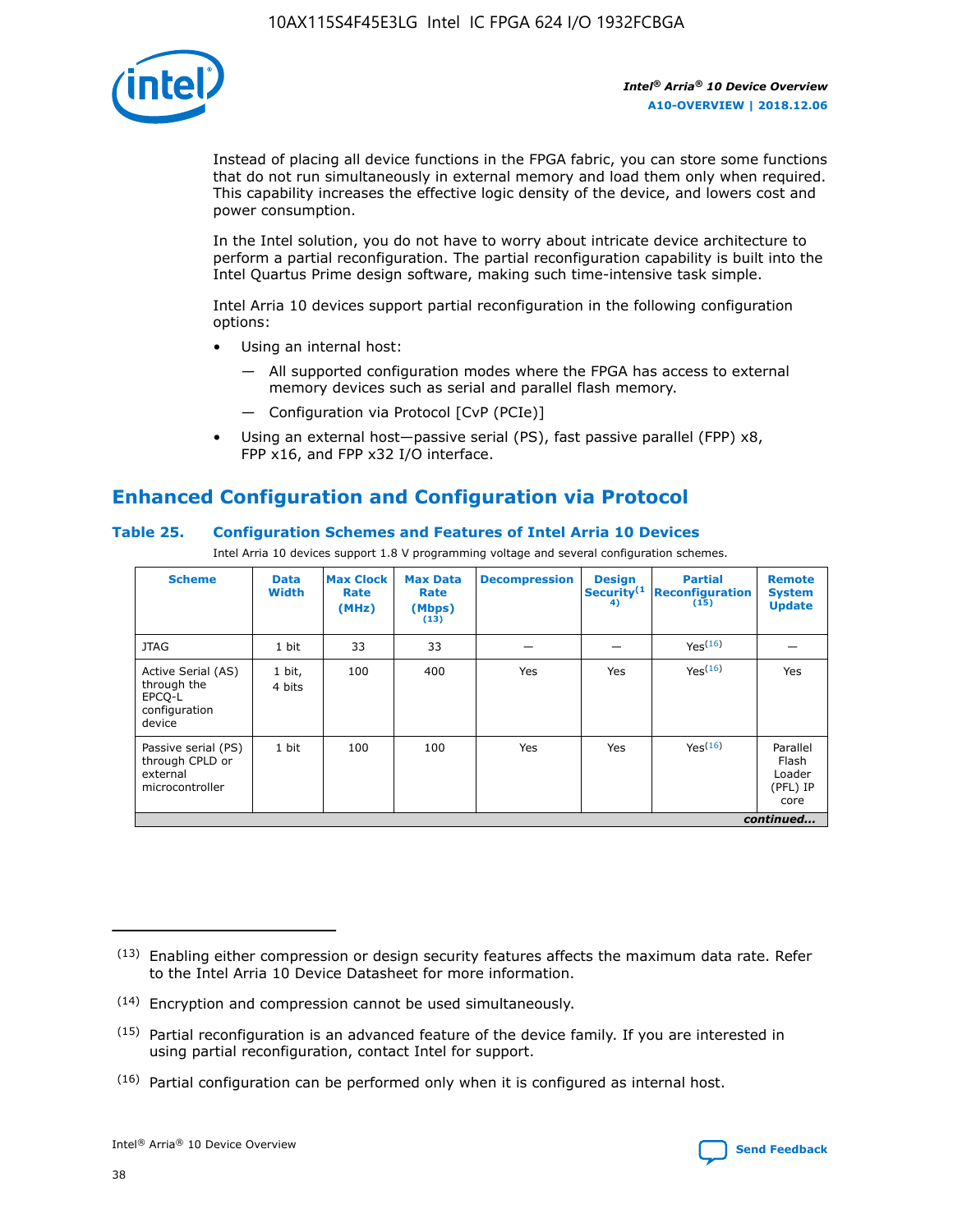

| <b>Scheme</b>                                   | <b>Data</b><br><b>Width</b> | <b>Max Clock</b><br>Rate<br>(MHz) | <b>Max Data</b><br>Rate<br>(Mbps)<br>(13) | <b>Decompression</b> | <b>Design</b><br>Security <sup>(1</sup><br>4) | <b>Partial</b><br><b>Reconfiguration</b><br>(15) | <b>Remote</b><br><b>System</b><br><b>Update</b> |
|-------------------------------------------------|-----------------------------|-----------------------------------|-------------------------------------------|----------------------|-----------------------------------------------|--------------------------------------------------|-------------------------------------------------|
| Fast passive                                    | 8 bits                      | 100                               | 3200                                      | <b>Yes</b>           | Yes                                           | Yes(17)                                          | PFL IP                                          |
| parallel (FPP)<br>through CPLD or               | 16 bits                     |                                   |                                           | Yes                  | Yes                                           |                                                  | core                                            |
| external<br>microcontroller                     | 32 bits                     |                                   |                                           | Yes                  | Yes                                           |                                                  |                                                 |
| Configuration via                               | 16 bits                     | 100                               | 3200                                      | Yes                  | Yes                                           | Yes <sup>(17)</sup>                              |                                                 |
| <b>HPS</b>                                      | 32 bits                     |                                   |                                           | Yes                  | Yes                                           |                                                  |                                                 |
| Configuration via<br>Protocol [CvP<br>$(PCIe*)$ | x1, x2,<br>x4, x8<br>lanes  |                                   | 8000                                      | Yes                  | Yes                                           | Yes <sup>(16)</sup>                              |                                                 |

You can configure Intel Arria 10 devices through PCIe using Configuration via Protocol (CvP). The Intel Arria 10 CvP implementation conforms to the PCIe 100 ms power-up-to-active time requirement.

#### **Related Information**

[Configuration via Protocol \(CvP\) Implementation in Intel FPGAs User Guide](https://www.intel.com/content/www/us/en/programmable/documentation/dsu1441819344145.html#dsu1442269728522) Provides more information about the CvP configuration scheme.

# **SEU Error Detection and Correction**

Intel Arria 10 devices offer robust and easy-to-use single-event upset (SEU) error detection and correction circuitry.

The detection and correction circuitry includes protection for Configuration RAM (CRAM) programming bits and user memories. The CRAM is protected by a continuously running CRC error detection circuit with integrated ECC that automatically corrects one or two errors and detects higher order multi-bit errors. When more than two errors occur, correction is available through reloading of the core programming file, providing a complete design refresh while the FPGA continues to operate.

The physical layout of the Intel Arria 10 CRAM array is optimized to make the majority of multi-bit upsets appear as independent single-bit or double-bit errors which are automatically corrected by the integrated CRAM ECC circuitry. In addition to the CRAM protection, the M20K memory blocks also include integrated ECC circuitry and are layout-optimized for error detection and correction. The MLAB does not have ECC.

(14) Encryption and compression cannot be used simultaneously.

<sup>(17)</sup> Supported at a maximum clock rate of 100 MHz.



 $(13)$  Enabling either compression or design security features affects the maximum data rate. Refer to the Intel Arria 10 Device Datasheet for more information.

 $(15)$  Partial reconfiguration is an advanced feature of the device family. If you are interested in using partial reconfiguration, contact Intel for support.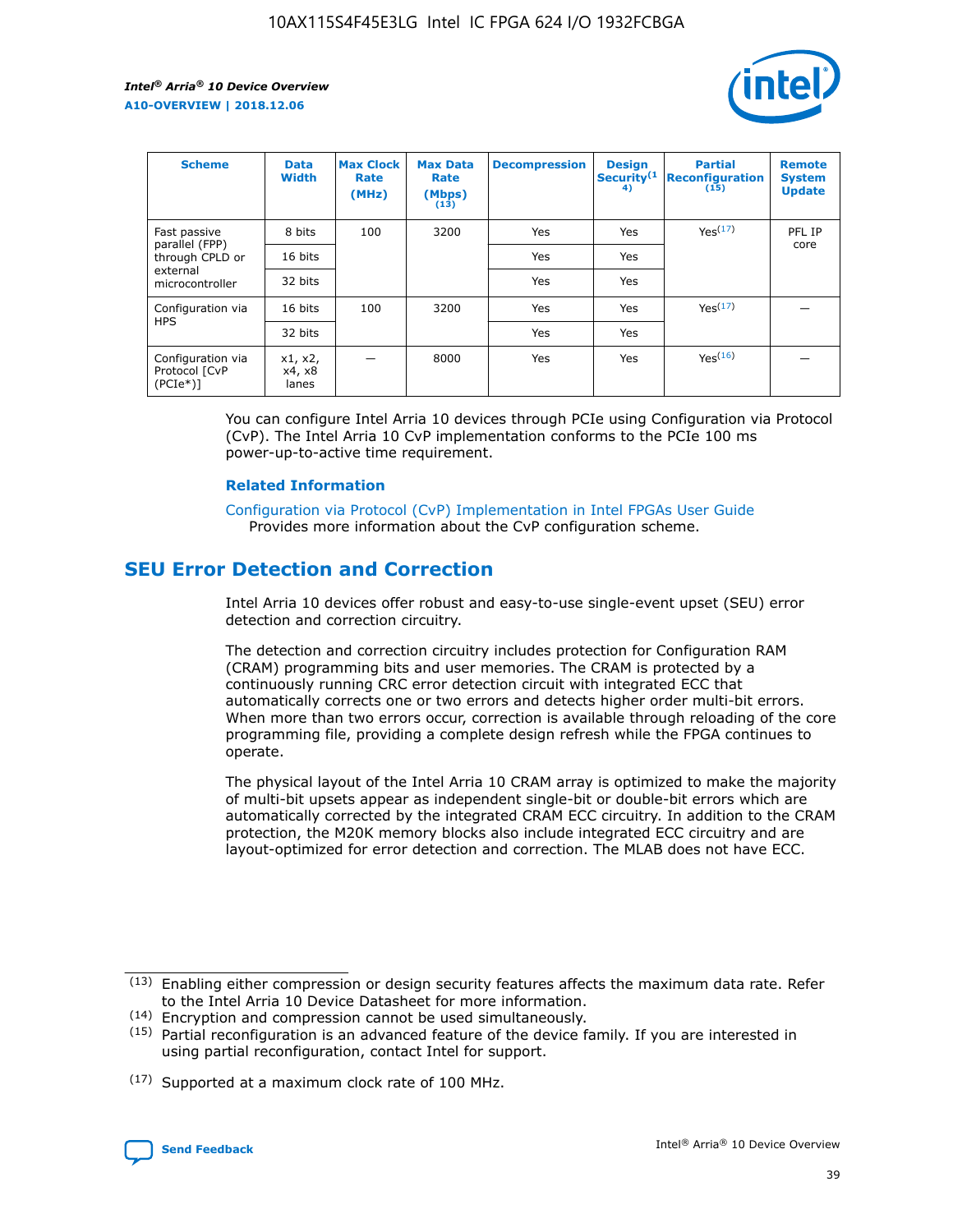

## **Power Management**

Intel Arria 10 devices leverage the advanced 20 nm process technology, a low 0.9 V core power supply, an enhanced core architecture, and several optional power reduction techniques to reduce total power consumption by as much as 40% compared to Arria V devices and as much as 60% compared to Stratix V devices.

The optional power reduction techniques in Intel Arria 10 devices include:

- **SmartVID**—a code is programmed into each device during manufacturing that allows a smart regulator to operate the device at lower core  $V_{CC}$  while maintaining performance
- **Programmable Power Technology**—non-critical timing paths are identified by the Intel Quartus Prime software and the logic in these paths is biased for low power instead of high performance
- **Low Static Power Options**—devices are available with either standard static power or low static power while maintaining performance

Furthermore, Intel Arria 10 devices feature Intel's industry-leading low power transceivers and include a number of hard IP blocks that not only reduce logic resources but also deliver substantial power savings compared to soft implementations. In general, hard IP blocks consume up to 90% less power than the equivalent soft logic implementations.

# **Incremental Compilation**

The Intel Quartus Prime software incremental compilation feature reduces compilation time and helps preserve performance to ease timing closure. The incremental compilation feature enables the partial reconfiguration flow for Intel Arria 10 devices.

Incremental compilation supports top-down, bottom-up, and team-based design flows. This feature facilitates modular, hierarchical, and team-based design flows where different designers compile their respective design sections in parallel. Furthermore, different designers or IP providers can develop and optimize different blocks of the design independently. These blocks can then be imported into the top level project.

# **Document Revision History for Intel Arria 10 Device Overview**

| <b>Document</b><br><b>Version</b> | <b>Changes</b>                                                                                                                                                                                                                                                              |
|-----------------------------------|-----------------------------------------------------------------------------------------------------------------------------------------------------------------------------------------------------------------------------------------------------------------------------|
| 2018.12.06                        | Added links to Intel Arria 10 device errata documents.<br>Removed automotive temperature option from the Intel Arria 10 GX devices.<br>Removed -3 fabric speed grade from the Intel Arria 10 GT devices.<br>Updated power options for the Intel Arria 10 GX and GT devices. |
| 2018.04.09                        | Updated the lowest $V_{CC}$ from 0.83 V to 0.82 V in the topic listing a summary of the device features.                                                                                                                                                                    |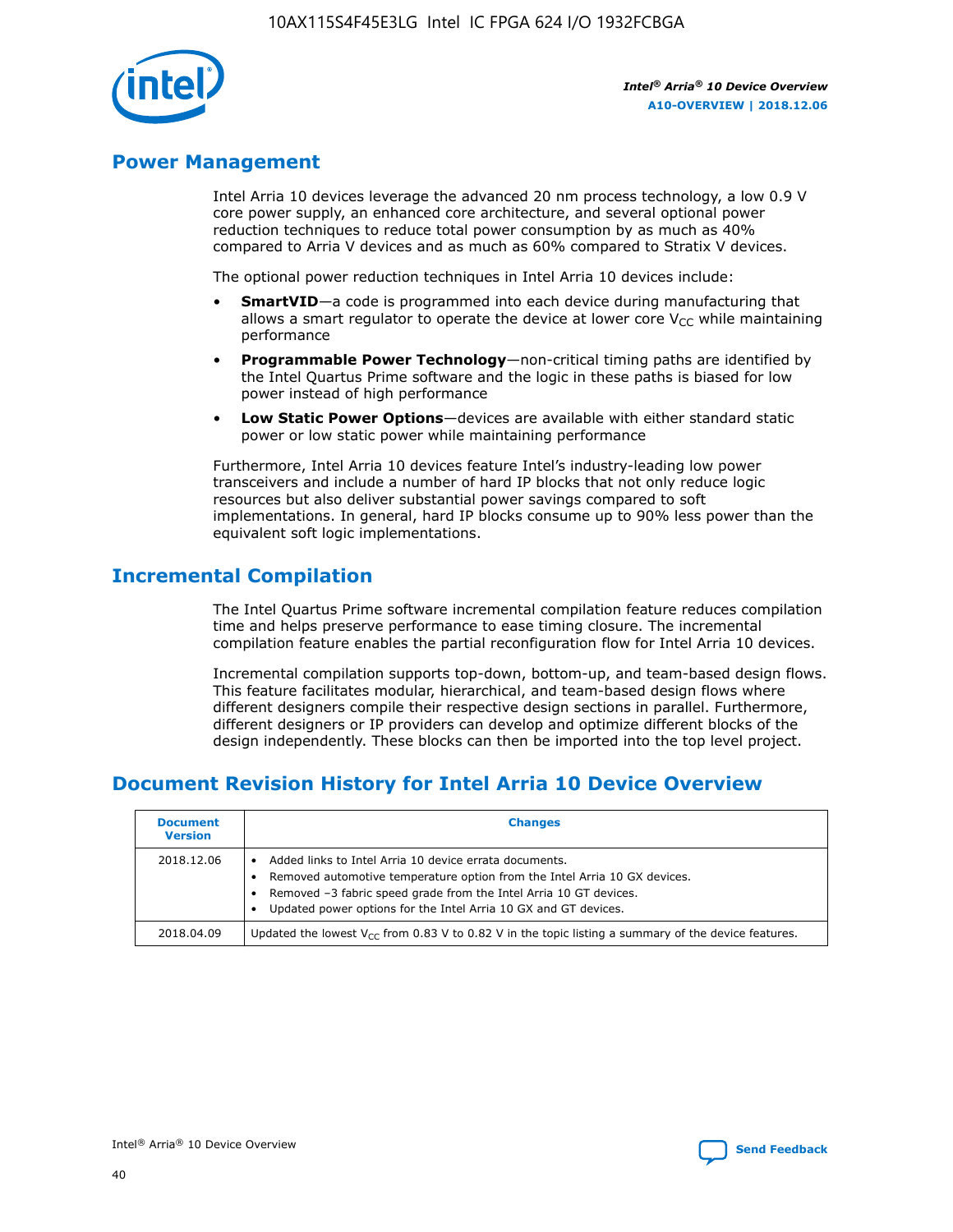*Intel® Arria® 10 Device Overview* **A10-OVERVIEW | 2018.12.06**



| <b>Date</b>    | <b>Version</b> | <b>Changes</b>                                                                                                                                                                                                                                                                                                                                                                                                                                                                                                                                                                                                                                                                                                                                                                                                                                                                                                                                                            |
|----------------|----------------|---------------------------------------------------------------------------------------------------------------------------------------------------------------------------------------------------------------------------------------------------------------------------------------------------------------------------------------------------------------------------------------------------------------------------------------------------------------------------------------------------------------------------------------------------------------------------------------------------------------------------------------------------------------------------------------------------------------------------------------------------------------------------------------------------------------------------------------------------------------------------------------------------------------------------------------------------------------------------|
| January 2018   | 2018.01.17     | Updated the maximum data rate for HPS (Intel Arria 10 SX devices<br>external memory interface DDR3 controller from 2,166 Mbps to 2,133<br>Mbps.<br>Updated maximum frequency supported for half rate QDRII and QDRII<br>+ SRAM to 633 MHz in Memory Standards Supported by the Soft<br>Memory Controller table.<br>Updated transceiver backplane capability to 12.5 Gbps.<br>$\bullet$<br>Removed transceiver speed grade 5 in Sample Ordering Core and<br>Available Options for Intel Arria 10 GX Devices figure.<br>Removed package code 40, low static power, SmartVID, industrial, and<br>military operating temperature support from Sample Ordering Core and<br>Available Options for Intel Arria 10 GT Devices figure.<br>Updated short reach transceiver rate for Intel Arria 10 GT devices to<br>25.8 Gbps.<br>Removed On-Die Instrumentation - EyeQ and Jitter Margin Tool<br>support from PMA Features of the Transceivers in Intel Arria 10 Devices<br>table. |
| September 2017 | 2017.09.20     | Updated the maximum speed of the DDR4 external memory interface from<br>1,333 MHz/2,666 Mbps to 1,200 MHz/2,400 Mbps.                                                                                                                                                                                                                                                                                                                                                                                                                                                                                                                                                                                                                                                                                                                                                                                                                                                     |
| July 2017      | 2017.07.13     | Corrected the automotive temperature range in the figure showing the<br>available options for the Intel Arria 10 GX devices from "-40°C to 100°C"<br>to "-40°C to 125°C".                                                                                                                                                                                                                                                                                                                                                                                                                                                                                                                                                                                                                                                                                                                                                                                                 |
| July 2017      | 2017.07.06     | Added automotive temperature option to Intel Arria 10 GX device family.                                                                                                                                                                                                                                                                                                                                                                                                                                                                                                                                                                                                                                                                                                                                                                                                                                                                                                   |
| May 2017       | 2017.05.08     | Corrected protocol names with "1588" to "IEEE 1588v2".<br>$\bullet$<br>Updated the vertical migration table to remove vertical migration<br>$\bullet$<br>between Intel Arria 10 GX and Intel Arria 10 SX device variants.<br>Removed all "Preliminary" marks.<br>$\bullet$                                                                                                                                                                                                                                                                                                                                                                                                                                                                                                                                                                                                                                                                                                |
| March 2017     | 2017.03.15     | Removed the topic about migration from Intel Arria 10 to Intel Stratix<br>10 devices.<br>Rebranded as Intel.<br>$\bullet$                                                                                                                                                                                                                                                                                                                                                                                                                                                                                                                                                                                                                                                                                                                                                                                                                                                 |
| October 2016   | 2016.10.31     | Removed package F36 from Intel Arria 10 GX devices.<br>Updated Intel Arria 10 GT sample ordering code and maximum GX<br>$\bullet$<br>transceiver count. Intel Arria 10 GT devices are available only in the<br>SF45 package option with a maximum of 72 transceivers.                                                                                                                                                                                                                                                                                                                                                                                                                                                                                                                                                                                                                                                                                                     |
| May 2016       | 2016.05.02     | Updated the FPGA Configuration and HPS Booting topic.<br>$\bullet$<br>Remove V <sub>CC</sub> PowerManager from the Summary of Features, Power<br>Management and Arria 10 Device Variants and packages topics. This<br>feature is no longer supported in Arria 10 devices.<br>Removed LPDDR3 from the Memory Standards Supported by the HPS<br>Hard Memory Controller table in the Memory Standards Supported by<br>Intel Arria 10 Devices topic. This standard is only supported by the<br>FPGA.<br>Removed transceiver speed grade 5 from the Device Variants and<br>Packages topic for Arria 10 GX and SX devices.                                                                                                                                                                                                                                                                                                                                                      |
| February 2016  | 2016.02.11     | Changed the maximum Arria 10 GT datarate to 25.8 Gbps and the<br>minimum datarate to 1 Gbps globally.<br>Revised the state for Core clock networks in the Summary of Features<br>$\bullet$<br>topic.<br>Changed the transceiver parameters in the "Summary of Features for<br>$\bullet$<br>Arria 10 Devices" table.<br>• Changed the transceiver parameters in the "Maximum Resource Counts<br>for Arria 10 GT Devices" table.<br>Changed the package availability for GT devices in the "Package Plan<br>for Arria 10 GT Devices" table.<br>Changed the package configurations for GT devices in the "Migration"<br>Capability Across Arria 10 Product Lines" figure.<br>continued                                                                                                                                                                                                                                                                                       |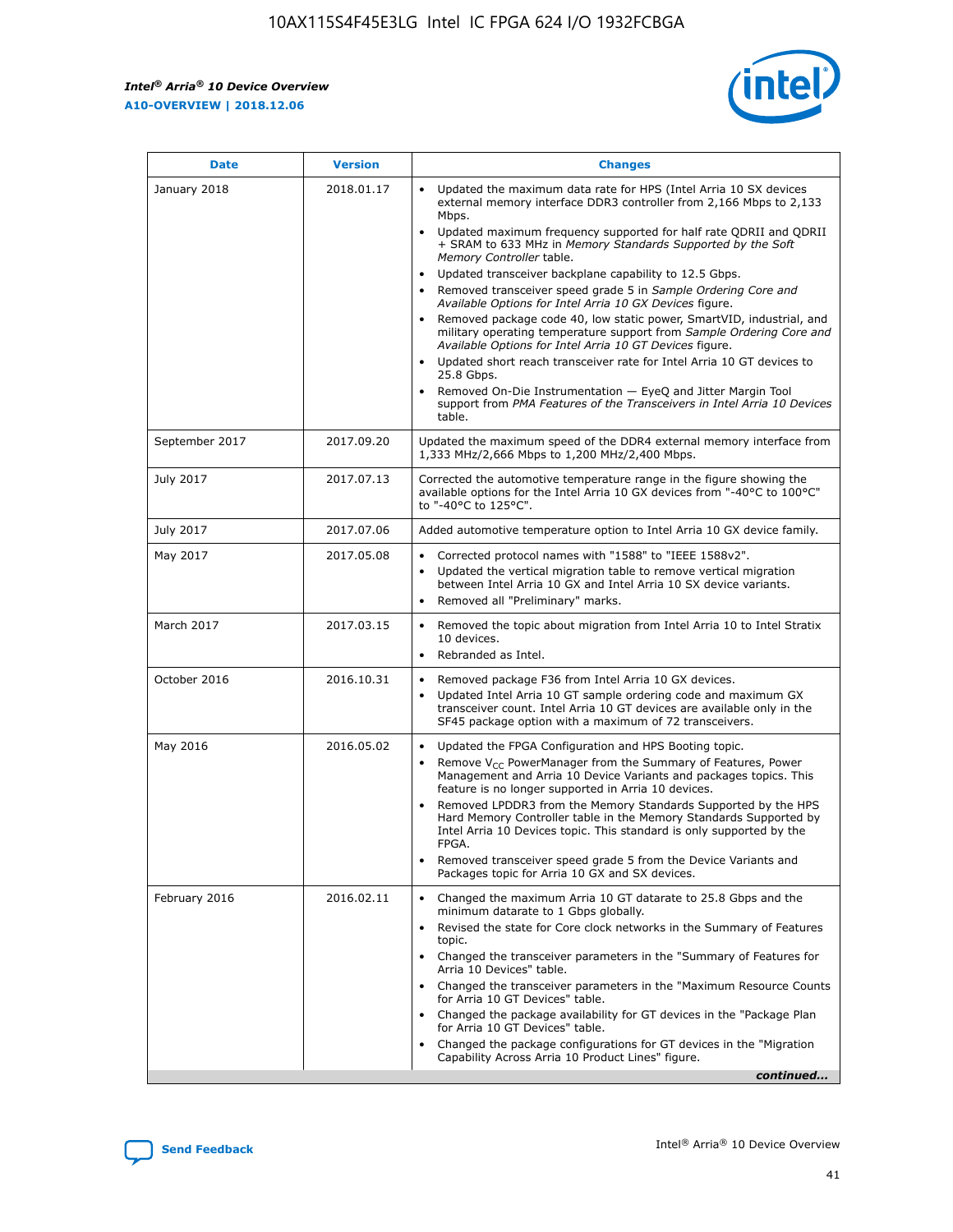

| <b>Date</b>   | <b>Version</b> | <b>Changes</b>                                                                                                                                                               |
|---------------|----------------|------------------------------------------------------------------------------------------------------------------------------------------------------------------------------|
|               |                | • Changed transceiver parameters in the "Low Power Serial Transceivers"<br>section.                                                                                          |
|               |                | • Changed the transceiver descriptions in the "Device Variants for the<br>Arria 10 Device Family" table.                                                                     |
|               |                | Changed the "Sample Ordering Code and Available Options for Arria 10<br>$\bullet$<br>GT Devices" figure.                                                                     |
|               |                | Changed the datarates for GT devices in the "PMA Features" section.                                                                                                          |
|               |                | Changed the datarates for GT devices in the "PCS Features" section.<br>$\bullet$                                                                                             |
| December 2015 | 2015.12.14     | Updated the number of M20K memory blocks for Arria 10 GX 660 from<br>2133 to 2131 and corrected the total RAM bit from 48,448 Kb to<br>48,408 Kb.                            |
|               |                | Corrected the number of DSP blocks for Arria 10 GX 660 from 1688 to<br>1687 in the table listing floating-point arithmetic resources.                                        |
| November 2015 | 2015.11.02     | Updated the maximum resources for Arria 10 GX 220, GX 320, GX 480,<br>$\bullet$<br>GX 660, SX 220, SX 320, SX 480, and SX 660.                                               |
|               |                | • Updated resource count for Arria 10 GX 320, GX 480, GX 660, SX 320,<br>SX 480, a SX 660 devices in Number of Multipliers in Intel Arria 10<br><b>Devices</b> table.        |
|               |                | Updated the available options for Arria 10 GX, GT, and SX.                                                                                                                   |
|               |                | Changed instances of Quartus II to Quartus Prime.<br>$\bullet$                                                                                                               |
| June 2015     | 2015.06.15     | Corrected label for Intel Arria 10 GT product lines in the vertical migration<br>figure.                                                                                     |
| May 2015      | 2015.05.15     | Corrected the DDR3 half rate and quarter rate maximum frequencies in the<br>table that lists the memory standards supported by the Intel Arria 10 hard<br>memory controller. |
| May 2015      | 2015.05.04     | • Added support for 13.5G JESD204b in the Summary of Features table.                                                                                                         |
|               |                | • Added a link to Arria 10 GT Channel Usage in the Arria 10 GT Package<br>Plan topic.                                                                                        |
|               |                | • Added a note to the table, Maximum Resource Counts for Arria 10 GT<br>devices.                                                                                             |
|               |                | • Updated the power requirements of the transceivers in the Low Power<br>Serial Transceivers topic.                                                                          |
| January 2015  | 2015.01.23     | • Added floating point arithmetic features in the Summary of Features<br>table.                                                                                              |
|               |                | • Updated the total embedded memory from 38.38 megabits (Mb) to<br>65.6 Mb.                                                                                                  |
|               |                | • Updated the table that lists the memory standards supported by Intel<br>Arria 10 devices.                                                                                  |
|               |                | Removed support for DDR3U, LPDDR3 SDRAM, RLDRAM 2, and DDR2.                                                                                                                 |
|               |                | Moved RLDRAM 3 support from hard memory controller to soft memory<br>controller. RLDRAM 3 support uses hard PHY with soft memory<br>controller.                              |
|               |                | Added soft memory controller support for QDR IV.<br>٠                                                                                                                        |
|               |                | Updated the maximum resource count table to include the number of<br>hard memory controllers available in each device variant.                                               |
|               |                | Updated the transceiver PCS data rate from 12.5 Gbps to 12 Gbps.<br>$\bullet$                                                                                                |
|               |                | Updated the max clock rate of PS, FPP x8, FPP x16, and Configuration<br>via HPS from 125 MHz to 100 MHz.                                                                     |
|               |                | Added a feature for fractional synthesis PLLs: PLL cascading.                                                                                                                |
|               |                | Updated the HPS programmable general-purpose I/Os from 54 to 62.<br>$\bullet$                                                                                                |
|               |                | continued                                                                                                                                                                    |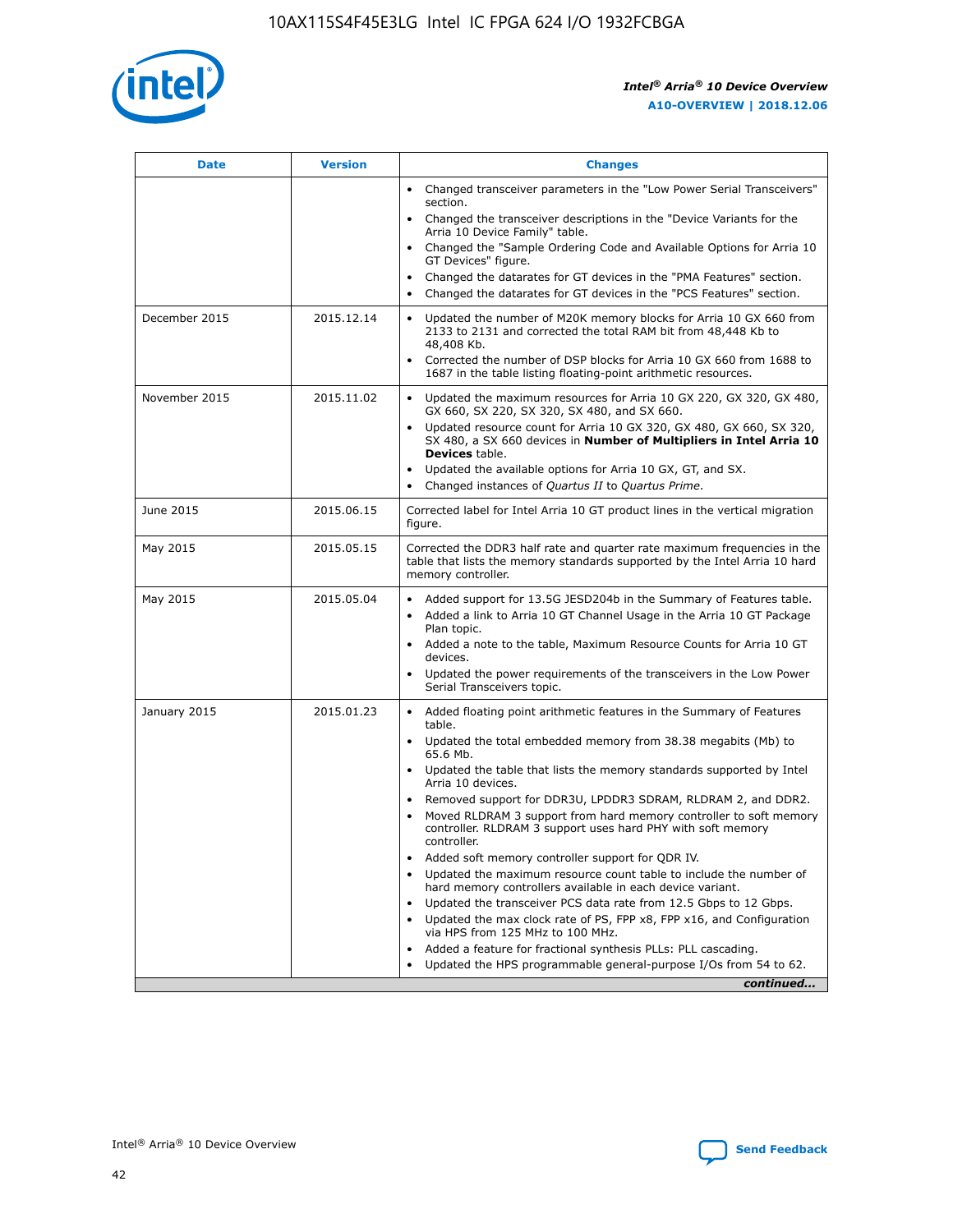r



| <b>Date</b>    | <b>Version</b> | <b>Changes</b>                                                                                                                                                                                                                                                                                                                                                                                                                                                                                                                         |
|----------------|----------------|----------------------------------------------------------------------------------------------------------------------------------------------------------------------------------------------------------------------------------------------------------------------------------------------------------------------------------------------------------------------------------------------------------------------------------------------------------------------------------------------------------------------------------------|
| September 2014 | 2014.09.30     | Corrected the 3 V I/O and LVDS I/O counts for F35 and F36 packages<br>of Arria 10 GX.<br>Corrected the 3 V I/O, LVDS I/O, and transceiver counts for the NF40<br>$\bullet$<br>package of the Arria GX 570 and 660.<br>Removed 3 V I/O, LVDS I/O, and transceiver counts for the NF40<br>package of the Arria GX 900 and 1150. The NF40 package is not<br>available for Arria 10 GX 900 and 1150.                                                                                                                                       |
| August 2014    | 2014.08.18     | Updated Memory (Kb) M20K maximum resources for Arria 10 GX 660<br>devices from 42,660 to 42,620.<br>Added GPIO columns consisting of LVDS I/O Bank and 3V I/O Bank in<br>$\bullet$<br>the Package Plan table.<br>Added how to use memory interface clock frequency higher than 533<br>$\bullet$<br>MHz in the I/O vertical migration.<br>Added information to clarify that RLDRAM3 support uses hard PHY with<br>$\bullet$<br>soft memory controller.<br>Added variable precision DSP blocks support for floating-point<br>arithmetic. |
| June 2014      | 2014.06.19     | Updated number of dedicated I/Os in the HPS block to 17.                                                                                                                                                                                                                                                                                                                                                                                                                                                                               |
| February 2014  | 2014.02.21     | Updated transceiver speed grade options for GT devices in Figure 2.                                                                                                                                                                                                                                                                                                                                                                                                                                                                    |
| February 2014  | 2014.02.06     | Updated data rate for Arria 10 GT devices from 28.1 Gbps to 28.3 Gbps.                                                                                                                                                                                                                                                                                                                                                                                                                                                                 |
| December 2013  | 2013.12.10     | Updated the HPS memory standards support from LPDDR2 to LPDDR3.<br>Updated HPS block diagram to include dedicated HPS I/O and FPGA<br>$\bullet$<br>Configuration blocks as well as repositioned SD/SDIO/MMC, DMA, SPI<br>and NAND Flash with ECC blocks.                                                                                                                                                                                                                                                                               |
| December 2013  | 2013.12.02     | Initial release.                                                                                                                                                                                                                                                                                                                                                                                                                                                                                                                       |